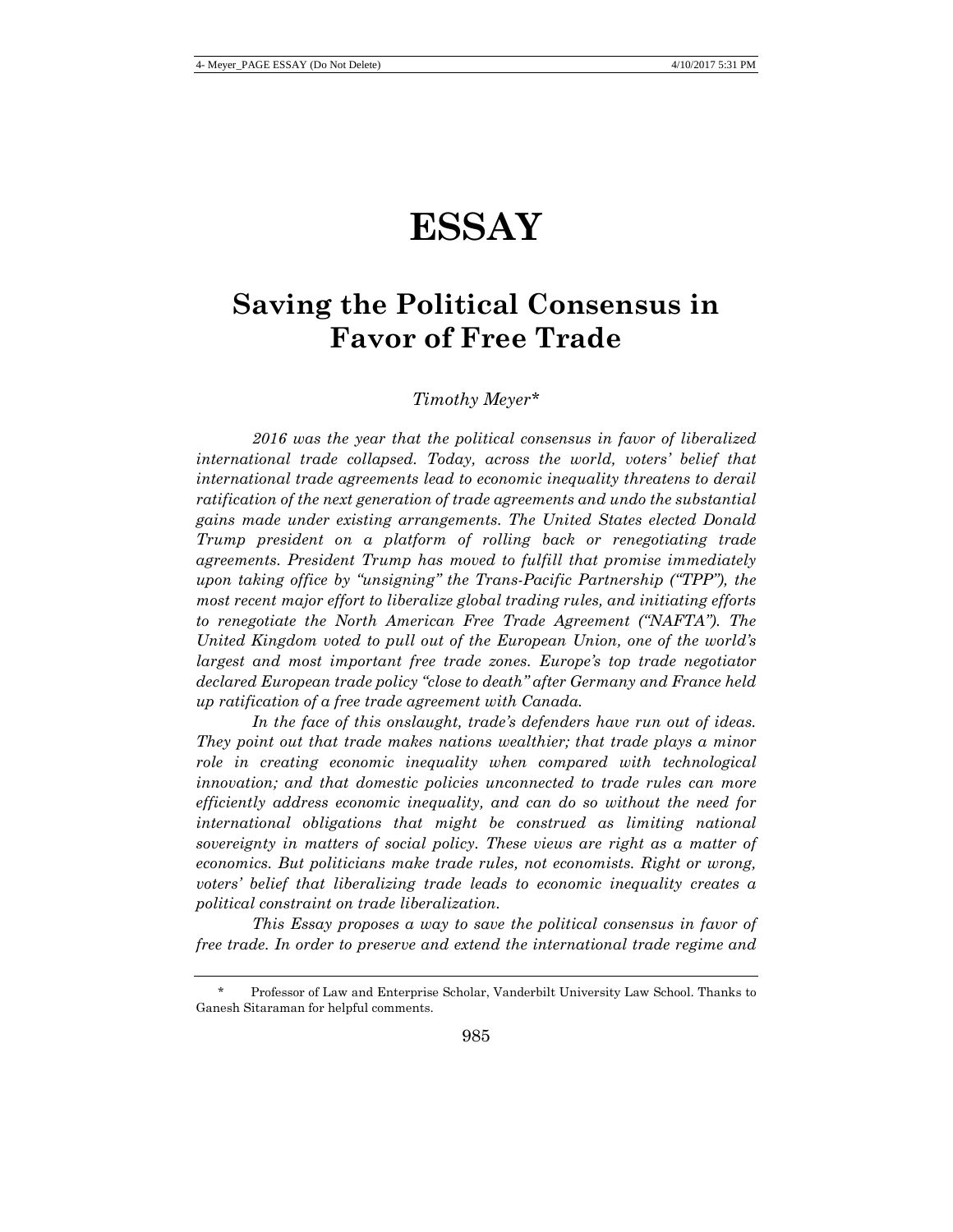*the extraordinary gains it has produced since the end of World War II, the next generation of preferential trade agreements should include international obligations binding on developed countries to address domestic economic inequality. In other words, trade agreements must include obligations to redistribute the gains from trade* within *countries. This approach differs dramatically from that taken in existing trade agreements. Since NAFTA, trade agreements have tried to protect those who stand to lose from free trade principally labor interests—by including labor provisions in trade agreements. However, these provisions are outward looking. They seek to raise labor and environmental standards in* developing *countries (e.g., Mexico) in order to limit the loss of jobs in* developed *countries (e.g., the United States). Critics of trade agreements have bought into this orientation. They argue, for example, for removing investor-state dispute settlement ("ISDS") from trade agreements. But removing ISDS does little to help those suffering economically in developed countries, and it hurts developed countries' businesses when they operate overseas. The removal of ISDS thus would be a major concession to critics of trade agreements, and yet not one that advances the core objective of ensuring that trade agreements improve economic equality.*

*To be sure, governments do have domestic programs to help those negatively impacted by liberalized trade rules. Trade adjustment assistance ("TAA") programs offer financial assistance to those who lose their jobs due to international trade. But recent studies in the United States suggest that TAA is ineffective. Moreover, unlike trade agreements, which are in force indefinitely, TAA expires every few years unless Congress reauthorizes it—a fight each time.*

*To put it bluntly, these approaches have failed. They have failed to staunch the loss of jobs, and they have failed to persuade voters in developed countries that international trade is not a primary cause of economic inequality. An "Economic Development Chapter" in future preferential trade agreements would commit developed countries to addressing their own economic inequality problems at home. An Economic Development Chapter would create international obligations for member states to establish fiscal programs, such as education and infrastructure spending, designed to boost economic opportunity for those left behind by growing inequality. These spending obligations would be indexed, so that they would rise and fall with the economic losses attributable to trade agreements. If such losses do not occur or taper off, nations' spending commitments would naturally sunset. These obligations would be enforced through reporting and monitoring requirements, similar to human rights treaties, and dispute settlement provisions that could lead to a loss of market access, the norm in trade agreements.*

*Tying measures designed to address economic inequality directly into trade agreements would create political coalitions in favor of continuing efforts to liberalize trade. Those who do not benefit from trade agreements could still support them as a way to obtain greater domestic benefits. President Trump, for*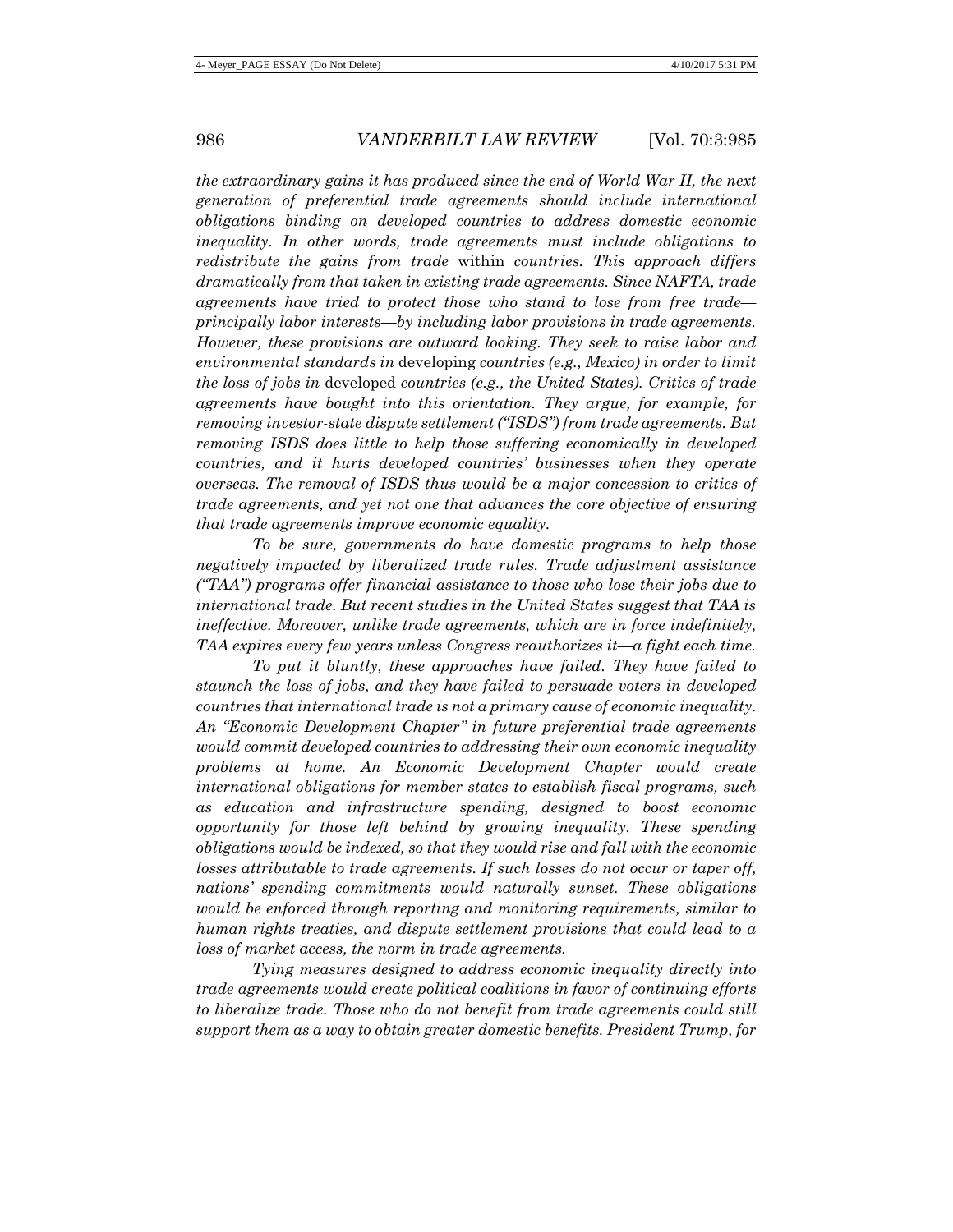*instance, has made infrastructure spending a major domestic priority and might be willing to support trade agreements in exchange. And those who benefit most from the liberalized trade rules could support redistribution as the price of further globalization. Trade agreements would create a commitment device allowing those who gain from trade to commit in advance to provide those who do not with a share of the spoils.*

| L.  | THE POLITICAL CONSENSUS IN                        |                                             |  |
|-----|---------------------------------------------------|---------------------------------------------|--|
|     |                                                   |                                             |  |
|     | A.                                                |                                             |  |
|     | $B_{\cdot}$                                       | The Domestic Political Economy of Trade 997 |  |
| II. | EFFORTS TO COPE WITH TRADE-BASED INEQUALITY  1000 |                                             |  |
|     | A.                                                | Labor and Environment Chapters 1002         |  |
|     | B.                                                |                                             |  |
| TH. | TOWARD AN ECONOMIC DEVELOPMENT                    |                                             |  |
|     |                                                   |                                             |  |
|     | $A_{\cdot}$                                       |                                             |  |
|     | $B$ .                                             |                                             |  |
|     | $C_{\cdot}$<br>The New Political Economy          |                                             |  |
|     |                                                   |                                             |  |
|     |                                                   |                                             |  |

#### **INTRODUCTION**

*The decadent international but individualistic capitalism, in the hands of which we found ourselves after the War, is not a success. It is not intelligent, it is not beautiful, it is not just, it is not virtuous—and it doesn't deliver the goods. In short, we dislike it and we are beginning to despise it. But when we wonder what to put in its place, we are extremely perplexed.*[1](#page-2-0)

*–John Maynard Keynes*

2016 was the year that the political consensus in favor of liberalized international trade collapsed. Surprisingly, the trade regime's existential crisis has not come from developing countries, who have long worried that liberalized trade rules disproportionately benefit developed countries and sometimes work to the outright detriment of

<span id="page-2-0"></span><sup>1.</sup> John Maynard Keynes, *National Self-Sufficiency*, 22 YALE REV. 755, 758 (1933).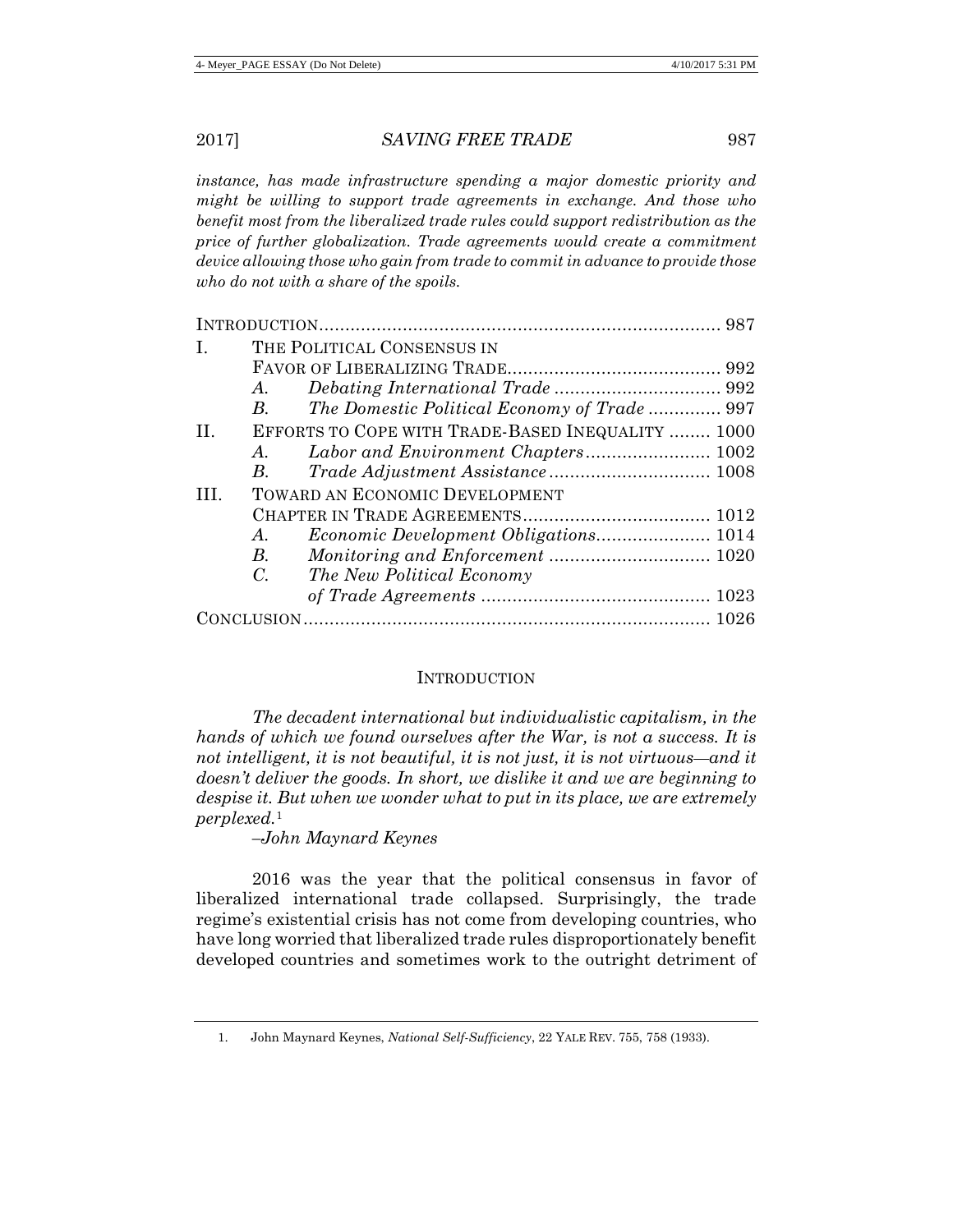developing countries.<sup>[2](#page-3-0)</sup> Instead, the threat has come from within developed countries. During the 2016 presidential election, a substantial number of American voters of both major political parties supported candidates who ran on campaigns of rolling back, renegotiating, or revoking international trade agreements.[3](#page-3-1) This support culminated in the election of Donald Trump, who after taking office immediately "unsigned" the Trans-Pacific Partnership ("TPP") and has initiated efforts to renegotiate the North American Free Trade Agreement ("NAFTA").[4](#page-3-2) British voters recently chose to withdraw from the European Union, in large part because they objected to the free movement of people and the regulatory harmonization that accompanies membership in the EU's common market.[5](#page-3-3) Within Continental Europe, countries such as Germany, France, and Belgium have begun to get cold feet about mega-regional trade agreements, imperiling the prospects for ratification of pending agreements, such as the Comprehensive Economic and Trade Agreement ("CETA") with Canada, and undermining European support for negotiating future agreements, such as the Trans-Atlantic Trade and Investment Partnership ("TTIP") with the United States.<sup>6</sup>

<span id="page-3-5"></span>Economic inequality is the engine driving this transnational dissent movement forward. From Detroit to Liverpool, large swaths of the population perceive themselves to lose out from globalization. Economic data has started to validate these beliefs. In the United States, ninety-five percent of the economic gains during the recovery from the financial crisis of 2007 have gone to the richest one percent of

<span id="page-3-3"></span>5. Lord Ashcroft, *How the United Kingdom Voted on Thursday . . . and Why*, LORD ASHCROFT POLLS (June 24, 2016), http://lordashcroftpolls.com/2016/06/how-the-united-kingdomvoted-and-why/ [https://perma.cc/3FGL-DBAE] (finding that the most popular reason voters gave for voting to exit from the EU was because decisions about the UK should be made in the UK).

<span id="page-3-4"></span>6. *See, e.g.*, Hans von der Burchard & Alberto Mucci*, EU Trade Policy 'Close to Death' if Canada Deal Fails*, POLITICO (Aug. 11, 2016, 6:00 AM), http://www.politico.eu/article/eu-tradepolicy-close-to-death-if-canada-deal-fails/ [https://perma.cc/USD4-E3VA] (quoting the EU's top trade official as saying the EU's trade policy is "close to death" after France and Germany insisted that the EU-Canadian free trade agreement could not be ratified without the consent of thirtyeight national and regional parliaments); *Growing Protest Against TTIP and CETA Trade Agreements in Germany*, DW (Aug. 23, 2016), http://www.dw.com/en/growing-protest-against-ttipand-ceta-trade-agreements-in-germany/a-19496077 [https://perma.cc/5ZME-TWTW].

<span id="page-3-0"></span><sup>2.</sup> *See, e.g.*, JOSEPH E. STIGLITZ, GLOBALIZATION AND ITS DISCONTENTS (2003) (critiquing the "Washington Consensus" policy of free markets as implemented by international economic institutions as bad for developing countries).

<sup>3.</sup> *See infra* Part I.B.

<span id="page-3-2"></span><span id="page-3-1"></span><sup>4.</sup> *See* Eric Bradner, *Trump to Begin Renegotiating NAFTA with Leaders of Mexico, Canada*, CNN (Jan. 22, 2017, 11:58 PM), http://www.cnn.com/2017/01/22/politics/trumprenegotiate-nafta/ [https://perma.cc/TMZ6-8K4M].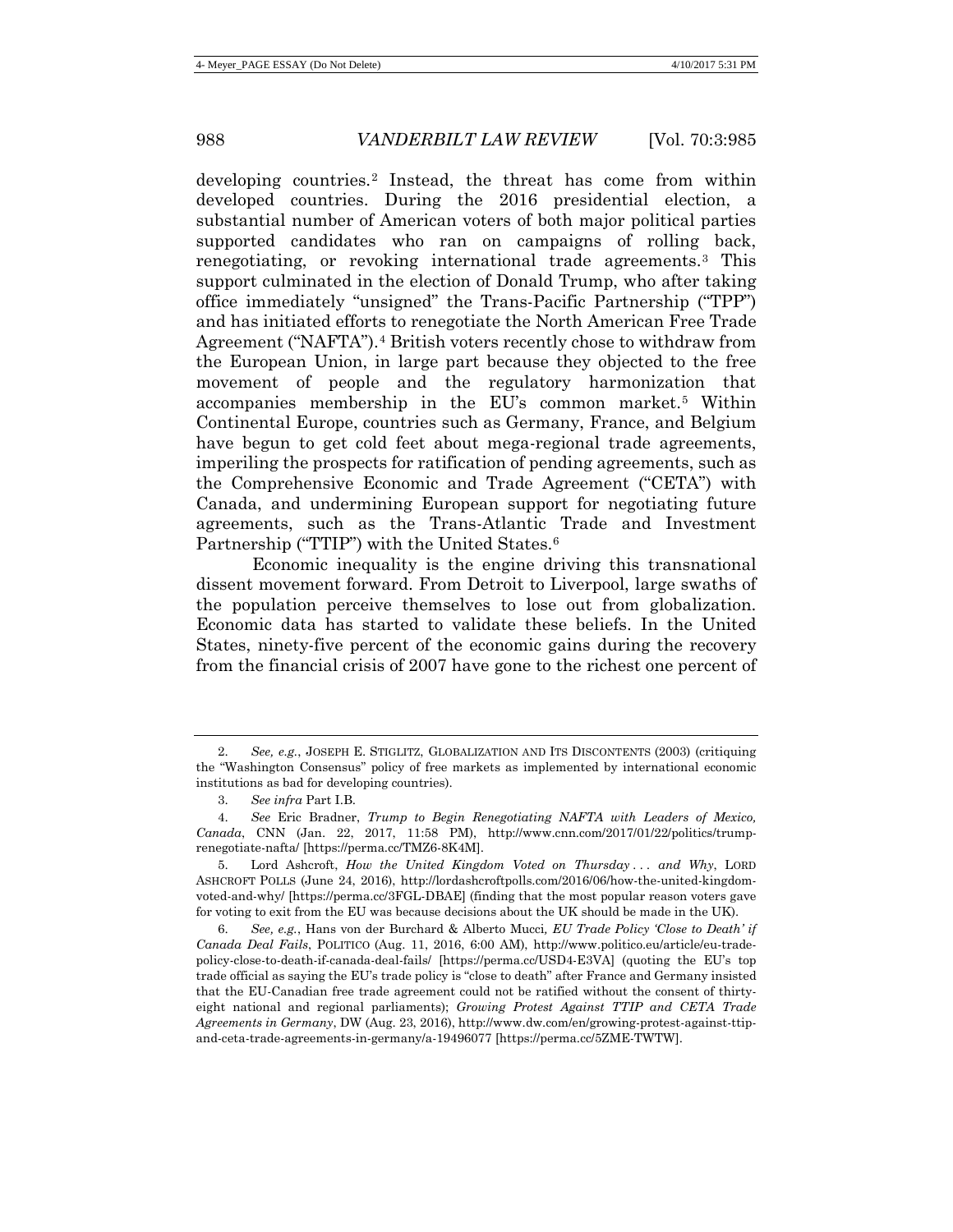society.<sup>[7](#page-4-0)</sup> More to the point, studies have begun to find that, lo and behold, the loss of large numbers of manufacturing jobs can be attributed directly to the expansion of free trade in the early twentyfirst century.[8](#page-4-1)

<span id="page-4-4"></span>In both legal and policymaking circles, the reaction to the link between globalization and domestic inequality has been a mix of disbelief and bemusement. Over and over again, the trade regime's defenders note that globalization increases the welfare of nations, that technology plays a more important role in economic disruption than trade, and that domestic policies offer the most efficient way to distribute the gains from trade within nations.<sup>[9](#page-4-2)</sup>

<span id="page-4-3"></span>As an economic matter, these views are surely correct. The international trade regime has led to extraordinary gains in both economic and more general human welfare terms. I therefore would not describe the international trade regime put in place after the Second World War in the terms in which Keynes described the regime that followed the First World War in the quote that opens this Essay. But as Keynes suggested over eighty years ago, the trade regime's ongoing viability depends on politics, not economics. Voters in the United States and Europe increasingly blame international trade for growing economic inequality. That linkage alone is enough to make economic

<span id="page-4-2"></span>9. *See, e.g.*, PAUL R. KRUGMAN & MAURICE OBSTFELD, INTERNATIONAL ECONOMICS: THEORY AND POLICY 221 (7th ed. 2005):

It is always preferable to deal with market failures as directly as possible . . . . Any proposed trade policy should always be compared with a purely domestic policy aimed at correcting the same problem. If the domestic policy appears too costly or has undesirable side effects, the trade policy is almost surely even less desirable . . . .;

<span id="page-4-0"></span><sup>7.</sup> *Growing Apart*, ECONOMIST (Sept. 21, 2013), http://www.economist.com/news/leaders/ 21586578-americas-income-inequality-growing-again-time-cut-subsidies-rich-and-invest [https://perma.cc/9PDL-KV5S].

<span id="page-4-1"></span><sup>8.</sup> *See* David H. Autor, David Dorn & Gordon H. Hanson, *The China Syndrome: Local Labor Market Effects of Import Competition in the United States*, 103 AM. ECON. REV. 2121, 2125 (2013) ("We find that local labor markets that are exposed to rising low-income-country imports due to China's rising competitiveness experience increased unemployment, decreased labor-force participation, and increased use of disability and other transfer benefits, as well as lower wages."); Justin R. Pierce & Peter K. Schott, *The Surprisingly Swift Decline of U.S. Manufacturing Employment*, 106 AM. ECON. REV. 1632 (2016) (linking a drop in U.S. manufacturing jobs after 2000 to limitations on increasing tariffs against Chinese goods, with industries more exposed to the policy change suffering greater declines in employment); *see also* Peter Gosselin & Mike Dorning, *After Doubts, Economists Find China Kills U.S. Factory Jobs*, BLOOMBERG POL. (June 18, 2015, 6:10 PM), https://www.bloomberg.com/politics/articles/2015-06-18/after-doubtingeconomists-find-china-killing-u-s-factory-jobs [https://perma.cc/26MH-LPYA] (discussing several recent studies documenting a direct link between China's accession to the World Trade Organization in 2001 and the loss of millions of manufacturing jobs).

Simon Lester, *The Globalization Paradox: Democracy and the Future of the World Economy by Dani Rodrik*, 10 WORLD TRADE REV. 409, 414 (2011) (book review) ("But query whether trade restrictions are really the best approach . . . to protect domestic labor standards[ ].").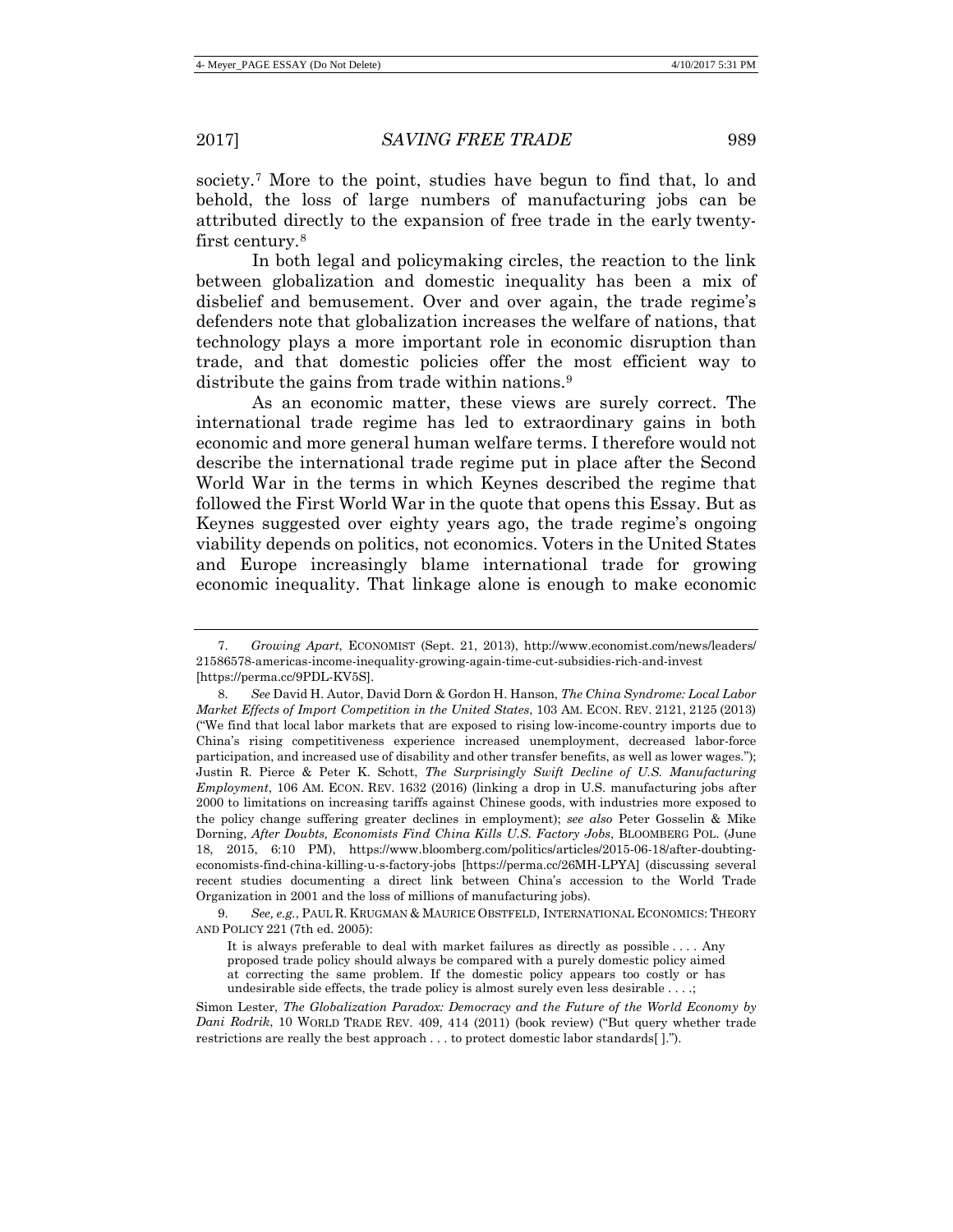inequality a major object of concern for proponents of international trade.

This Essay argues that in order to preserve and extend the international trade regime, and the extraordinary gains it has produced since the end of World War II in terms of both economic growth and human welfare, the next generation of trade agreements must include binding international obligations on developed countries to address economic inequality. In other words, trade agreements must include obligations to redistribute the gains from trade *within* countries. Since NAFTA, trade agreements have tried to protect those who stand to lose from international trade*—*principally labor interests*—*by including labor (and environmental) provisions. However, these provisions are outward looking. They seek to raise labor and environmental standards in *developing* countries (e.g., Mexico), both as an inherent good and to limit the loss of jobs in *developed* countries (e.g., the United States). Critics of trade agreements have bought into this orientation. They argue for removing investor-state dispute settlement ("ISDS") from trade agreements. But removing ISDS does little to help those suffering economically in developed countries, and it hurts developed countries' businesses when they operate overseas. The removal of ISDS thus would be a major concession to critics of trade agreements, and yet not one that advances the core objective of ensuring that trade agreements improve economic equality.

To be sure, governments do have domestic programs to help those negatively impacted by liberalized trade rules. Trade adjustment assistance ("TAA") programs offer financial assistance to those who lose their jobs due to international trade. But recent studies in the United States suggest that TAA is ineffective. Moreover, unlike trade agreements, which are in force indefinitely, TAA expires every few years unless Congress reauthorizes it*—*a fight each time.

To put it bluntly, these provisions have failed. They have failed to staunch the loss of jobs, and they have failed to persuade voters in developed countries that international trade is not a primary cause of economic inequality. Saving liberalized trade thus requires new solutions.

International trade agreements should henceforth include an "Economic Development Chapter" that contains three kinds of obligations: (1) member states would be required to report to an Economic Development Committee*—*a body of experts elected by the member states but serving in their individual capacities*—*two kinds of data. First, they would be required to measure the gains from trade to the country as a whole and how those gains are distributed across the country. Such data would thus include measures of which communities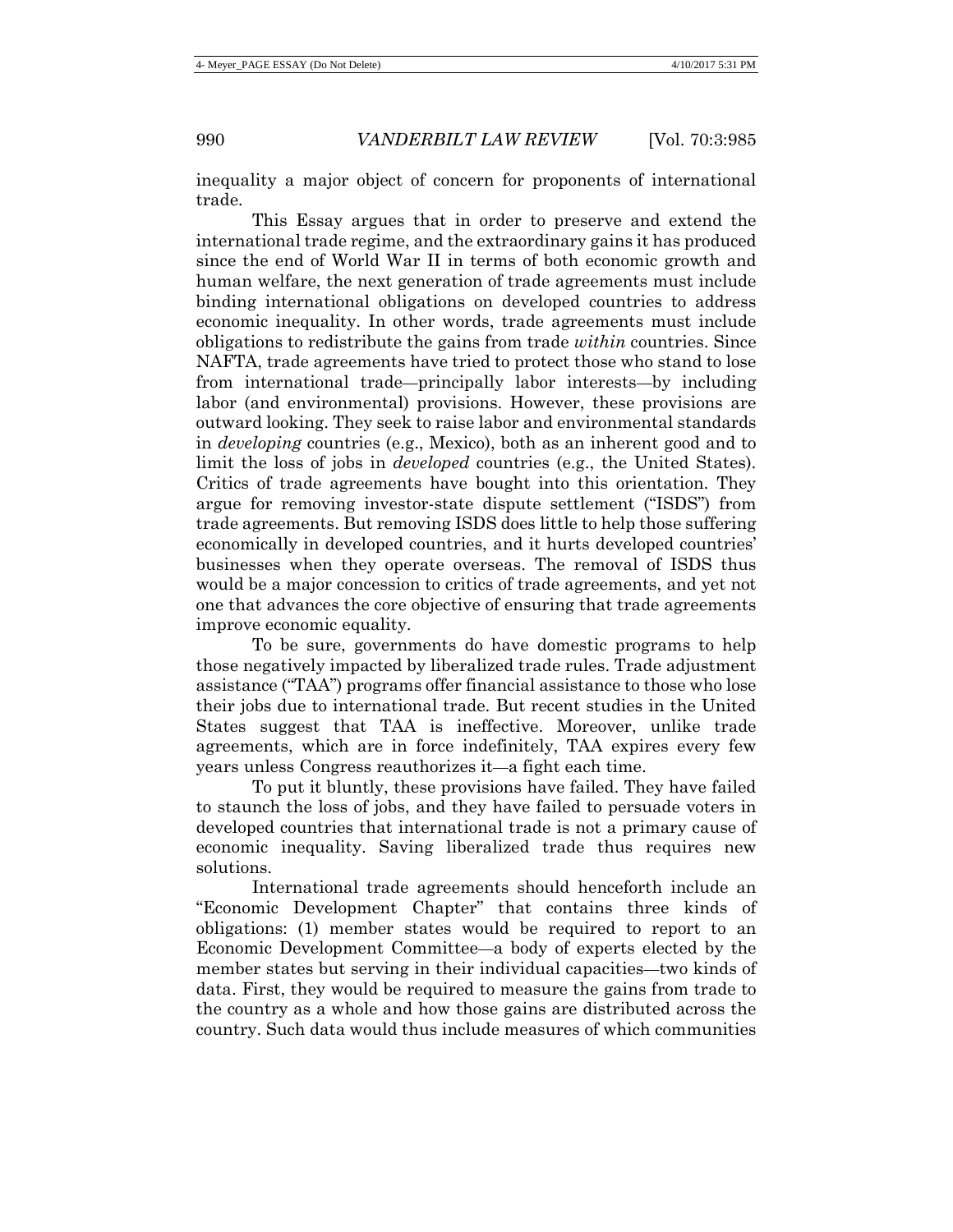or regions benefit from trade and which suffer. Second, member states would be required to report the measures they have taken to redistribute domestically the gains from trade; (2) member states would be required to enact substantive policies to redistribute the gains from trade domestically. Governments require flexibility in the specific kinds of programs on which they spend. Flexibility is necessary because individual nations will have individual needs, and because flexibility enables political bargaining around the design of programs, which can facilitate the building of coalitions in support of both trade agreements and economic development policies. For this reason, the obligation should be expressed as a fiscal obligation to expend a certain amount of money on policies aimed at redistributing the gains from the trade. The amount members would be required to expend would be indexed to losses from liberalized trade that a government identifies and reports to the Economic Development Committee. Trade agreements would therefore commit domestic legislatures like the U.S. Congress to fund policies of their choosing that address the downsides of liberalized trade. The Economic Development Chapter should also push states to spend in areas that boost economic opportunity, such as educational and infrastructure spending; (3) failure to comply with either the monitoring and reporting obligations or trade-adjustment obligations would be subject to inter-state dispute settlement and could lead to the suspension of trade concessions.

A robust Economic Development Chapter is in the interest of both developed and developing countries, as well as free trade supporters and opponents within those countries. In developed countries, concerns about economic inequality have led to the United States' decision not to ratify the TPP, influenced the United Kingdom's decision to leave the EU, and have threatened to derail ratification of CETA in the EU and the negotiation of the TTIP between the EU and the United States. Tying measures designed to address economic inequality directly into trade agreements would create political coalitions in favor of liberalized trade. Those who do not benefit from trade agreements could still support them as a way to obtain greater domestic benefits. President Trump, for instance, has made infrastructure spending a major domestic priority and might be willing to support trade agreements in exchange. And those who benefit most from liberalized trade rules could support redistribution as the price of further globalization. Trade agreements would create a commitment device allowing those who gain from trade to commit in advance to provide those who do not with a share of the spoils.

For developing countries, the inclusion of these provisions would reduce the likelihood that developed countries will seek to renegotiate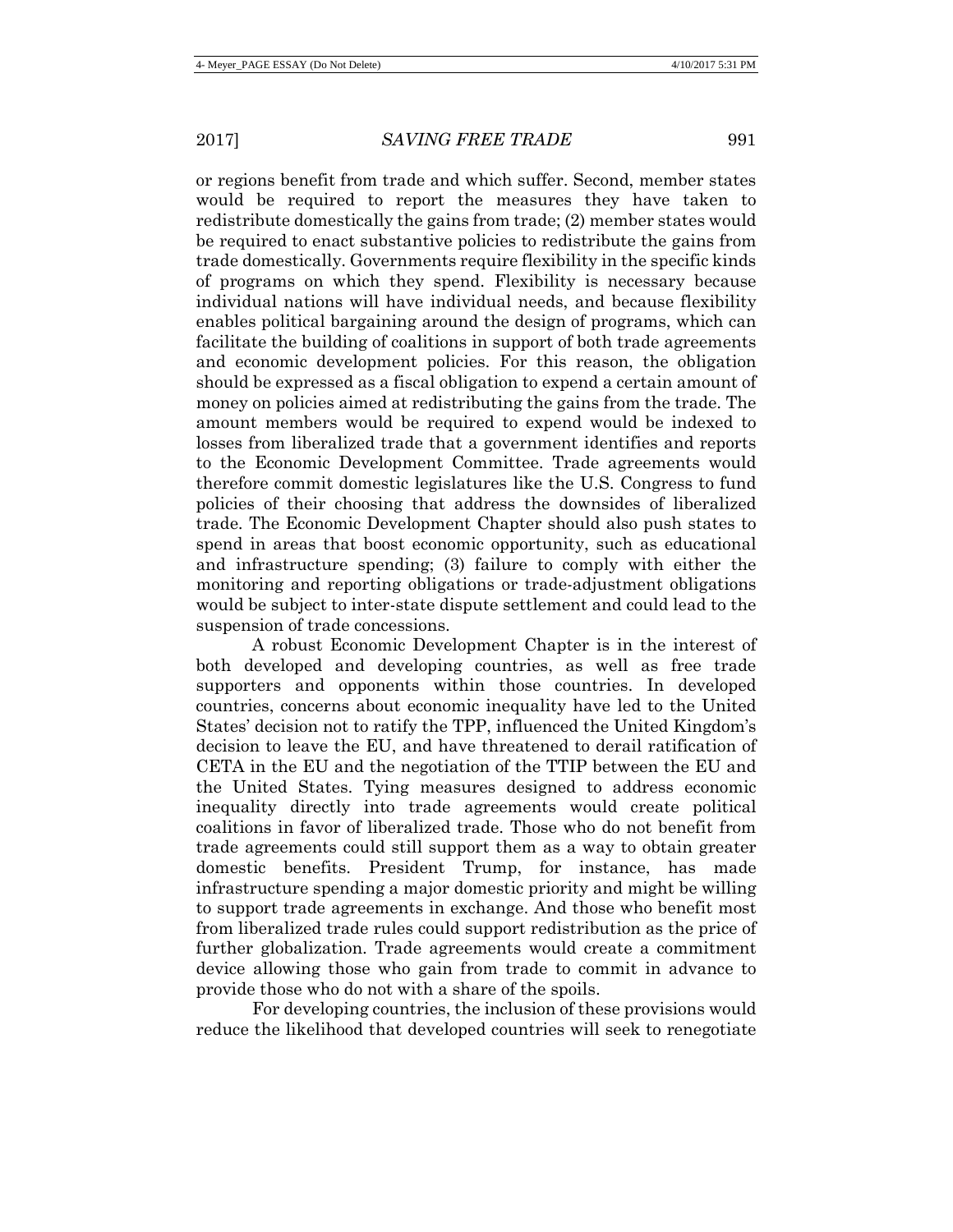trade agreements, either immediately prior to ratification or years down the road. Before the United States could ratify NAFTA in 1993, the United States first had to seek additional concessions on labor and environmental provisions from Mexico and Canada.[10](#page-7-0) President Trump intends to renegotiate NAFTA again as part of his strategy to bring jobs back to the United States. Meanwhile, the UK must now renegotiate the terms of its access to the EU common market. These renegotiations inject uncertainty into trade politics, markets, and the lives of ordinary citizens. By reducing renegotiation, Economic Development Chapters would introduce a needed measure of stability into trade policy.

Part I describes the debate about the role of free trade in creating economic inequality. In short, proponents of liberalized trade continue to argue that trade policy and domestic policies to address economic inequality should be kept separate. The political consensus that supports trade agreements is falling through the cracks of that separation. Part II discusses policies that governments have used to address economic inequality: labor and environmental provisions in trade agreements and trade adjustment assistance programs domestically. Part III outlines what an Economic Development Chapter might look like.

#### I. THE POLITICAL CONSENSUS IN FAVOR OF LIBERALIZING TRADE

#### *A. Debating International Trade*

The traditional view among economists has been that liberalized international trade is a rising tide that lifts all boats. As Gregory Mankiw, a Harvard economist and adviser to President George W. Bush, put it: "Economists have talked for years about trade, free international trade, being a positive for economies around the world, both at home and abroad. This is something that is universally believed by economists."[11](#page-7-1)

The logic of this proposition rests on the notion of comparative advantage. School children learn that specialization of labor drove the evolution of ancient civilizations. In the days of hunter-gatherers, individuals or family groups had to do everything to survive*—*find food, make tools and clothing, and build shelters. Someone who had to

<span id="page-7-0"></span><sup>10.</sup> Although formally the United States sought concessions from both Mexico and Canada, the labor and environmental provisions in the NAFTA Side Agreements were aimed principally at Mexico. The United States already had a free trade agreement in place with Canada. Free Trade Agreement, Can.-U.S., Jan. 2, 1988, 27 I.L.M. 281.

<span id="page-7-1"></span><sup>11.</sup> N. Gregory Mankiw & Phillip Swagel, *The Politics and Economics of Offshore Outsourcing*, 53 J. MONETARY ECON. 1027, 1031 (2006).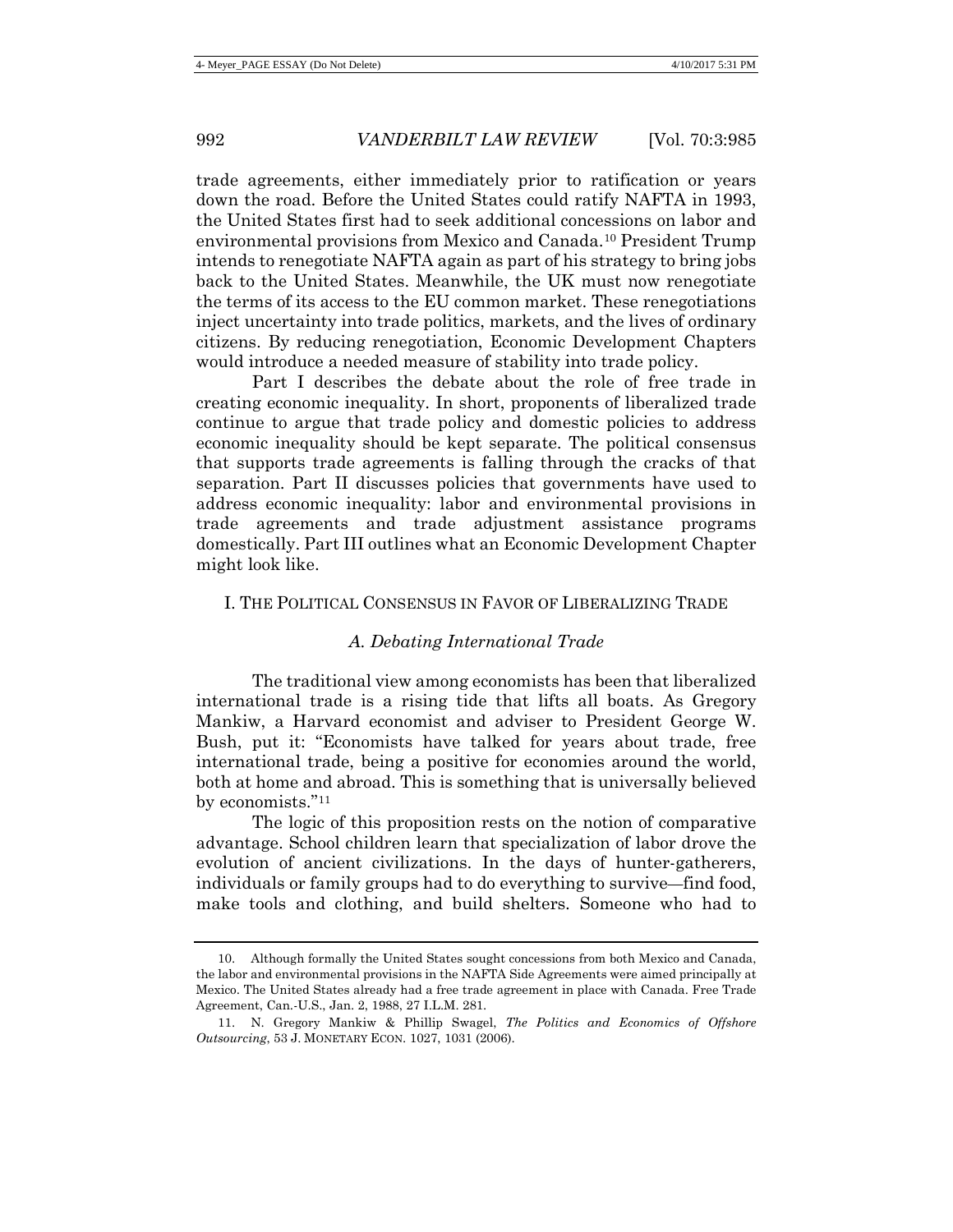construct a shelter for his family, make a spear to hunt with, hunt, cook, and turn animal skins into clothing probably was not going to do a great job at any of these things. Hunter-gatherers were jacks of all trades but masters of none. Specialization of labor allowed people to concentrate on only one task*—*farming or weaving or toolmaking. Freed from the need to do everything, a blacksmith could learn to build better tools and trade those tools for food. The farmer could grow more food because he no longer needed to spend time making a plough. He could outsource the job to the blacksmith.

<span id="page-8-0"></span>Comparative advantage is the same basic idea applied to international trade. Countries do better when they concentrate on producing those things that they are relatively better at making and trade for everything else.[12](#page-8-1) The intuition behind this idea is that countries have finite resources (labor, natural resources) with which to produce goods. They also vary in how efficiently they can produce a particular good. Countries can trade those goods they produce relatively efficiently for those goods they produce relatively inefficiently. The cost of buying the relatively inefficiently produced good from another country is less than the opportunity cost of diverting scarce resources to produce the same good at home.[13](#page-8-2) As the leading international trade law casebook puts it, the "general lesson of comparative advantage is that when two countries open up to trade, both are made better off in the sense that the total wealth of the countries is increased."[14](#page-8-3)

The fact that international trade increases the wealth of nations has long been the cornerstone of the defense of liberalized trade. Economists, lawyers, and policymakers have argued that countries should lock in the gains from liberalized trade through international institutions like the World Trade Organization ("WTO") and leave the division of those gains within countries to domestic policy.[15](#page-8-4) In economic terms, international trade creates Kaldor-Hicks gains*—*it boosts total global welfare, but in a way that may leave some worse off.[16](#page-8-5) In

<span id="page-8-1"></span><sup>12.</sup> For a basic presentation of the idea of comparative advantage, see JOOST H.B. PAUWELYN, ANDREW T. GUZMAN & JENNIFER A. HILLMAN, INTERNATIONAL TRADE LAW 12–16 (3d ed. 2016).

<span id="page-8-2"></span><sup>13.</sup> For a more advanced presentation of the notion of comparative advantage, see KRUGMAN & OBSTFELD, *supra* not[e 9.](#page-4-3) 

<sup>14.</sup> PAUWELYN, GUZMAN & HILLMAN, *supra* note [12,](#page-8-0) at 16.

<span id="page-8-4"></span><span id="page-8-3"></span><sup>15.</sup> *See e.g.*, KRUGMAN & OBSTFELD, *supra* note [9,](#page-4-3) at 214–17; PAUWELYN, GUZMAN & HILLMAN, *supra* not[e 12,](#page-8-0) at 25 ("[O]ne might support liberalization if one believes that the trading system is an inappropriate way to redistribute the gains from trade.").

<span id="page-8-5"></span><sup>16.</sup> *See* Meredith Kolsky Lewis, *WTO Winners and Losers: The Trade and Development Disconnect*, 39 GEO. J. INT'L L. 165, 167 (2007) (arguing that "the Kaldor-Hicks framework provides a conceptual basis that the [WTO] membership could adopt to harmonize its trade and development goals").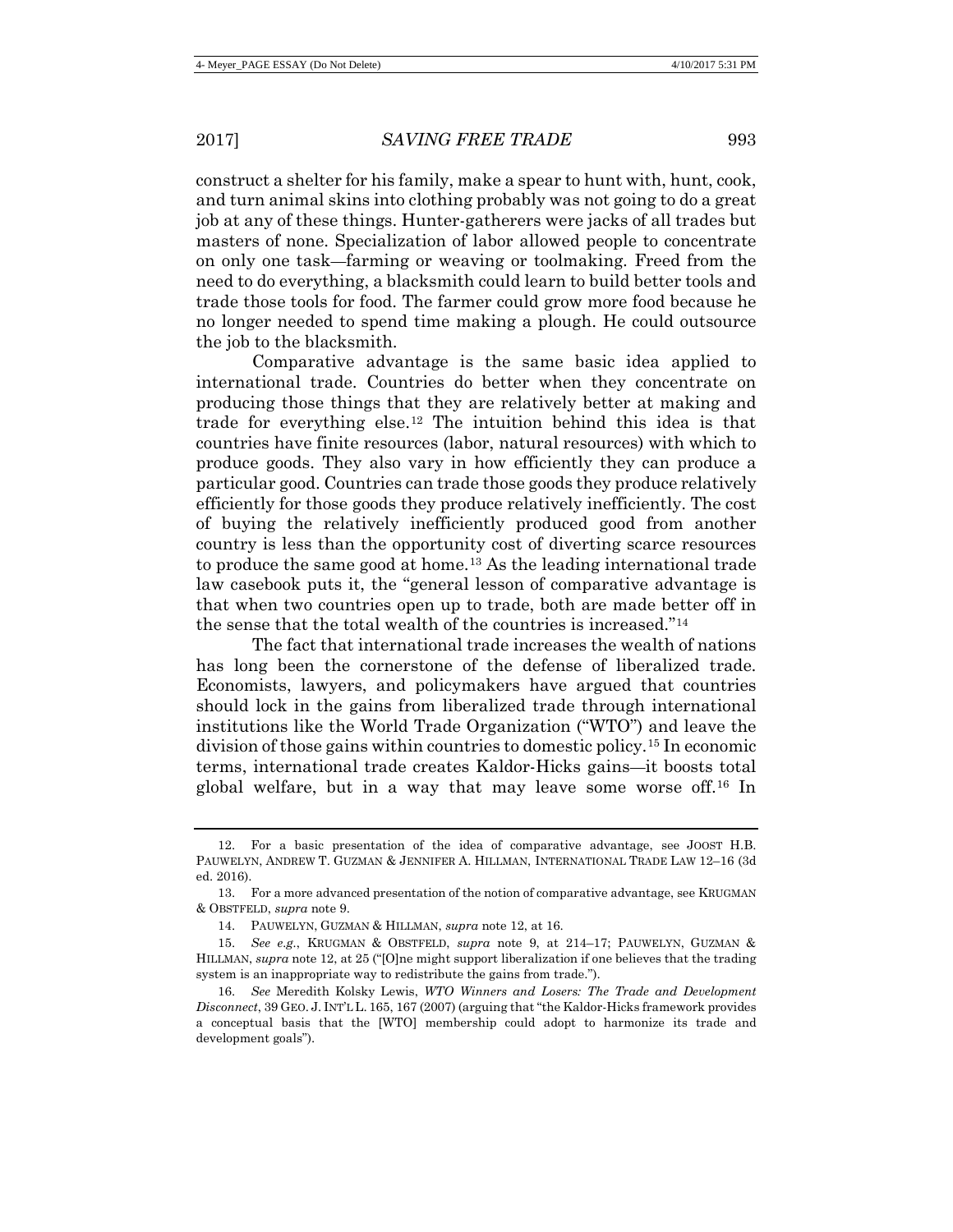principle, Kaldor-Hicks improvements in welfare can be transformed into Pareto improvements, or improvements that increase total welfare by making at least one party better off without making any party worse off, through transfers. Neither the fact of liberalized trade nor trade law guarantees those transfers will actually take place, however.

<span id="page-9-7"></span>Yet the average citizen cares mostly about this second issue: How are the gains from trade distributed? Indeed, economists themselves noted as early as 1941 that international trade can leave some, especially less-skilled workers, worse off.[17](#page-9-2) If trade is efficient in the sense that it creates the largest pie for policymakers to divide among their citizens, but it does so in a way that exacerbates inequality, should the average citizen still favor free trade?

In general, economists have argued that the answer is yes. They have had faith, for example, that labor markets would adjust to the effects of international trade, smoothing out some of the short-run costs of liberalized trade. Former Federal Reserve Chairman Ben Bernanke has argued that

<span id="page-9-0"></span>some empirical research suggests that, in the 1980s and 1990s, increased international trade reduced the profitability and hence the demand for labor in a number of industries that employed relatively more low-skilled workers. . . . Because labor markets are adaptable, outsourcing abroad does not ultimately affect aggregate employment, but it may affect the distribution of wages.[18](#page-9-3)

Other economists were even more optimistic. Jagdish Bhagwati, an economist at Columbia University, argued in 2007 that econometric research showed that international trade did not put downward pressure on wages and indeed might even protect wages from the downward pressures created by technological change.[19](#page-9-4) In other words, liberalizing trade did not create the need for domestic redistribution. The invisible hand of the market would adjust.

<span id="page-9-1"></span>This is not to say that Bhagwati or Bernanke do not recognize growing inequality. They do.[20](#page-9-5) But they finger a different culprit: technological change.[21](#page-9-6) Liberalizing trade and technological innovation

<span id="page-9-2"></span><sup>17.</sup> Paul Krugman, *Trade and Inequality, Revisited*, VOX (June 15, 2007), http://voxeu.org/ article/trade-and-inequality-revisited [https://perma.cc/RAB9-MK47] ("[S]ince the 1941 Stolper-Samuelson paper, we've known that growing trade can have large effects on income distribution, and can easily leave broad groups, such as less-skilled workers, worse off.").

<span id="page-9-3"></span><sup>18.</sup> Ben S. Bernanke, Chairman, Fed. Reserve, Speech to the Greater Omaha Chamber of Commerce: The Level and Distribution of Economic Well-Being (Feb. 6, 2007), https://www .federalreserve.gov/newsevents/speech/bernanke20070206a.htm [https://perma.cc/3NYQ-BXEC].

<span id="page-9-6"></span><span id="page-9-5"></span><span id="page-9-4"></span><sup>19.</sup> Jagdish Bhagwati, *Technology, Not Globalisation, Drives Wages Down*, FIN. TIMES (Jan. 3, 2007), https://www.ft.com/content/f8738fba-9b53-11db-aa70-0000779e2340 [https://perma.cc/ ZSN6-U5K9].

<sup>20.</sup> *See* Bernanke, *supra* not[e 18;](#page-9-0) Bhagwati, *supra* not[e 19.](#page-9-1)

<sup>21.</sup> Bernanke, *supra* not[e 18.](#page-9-0)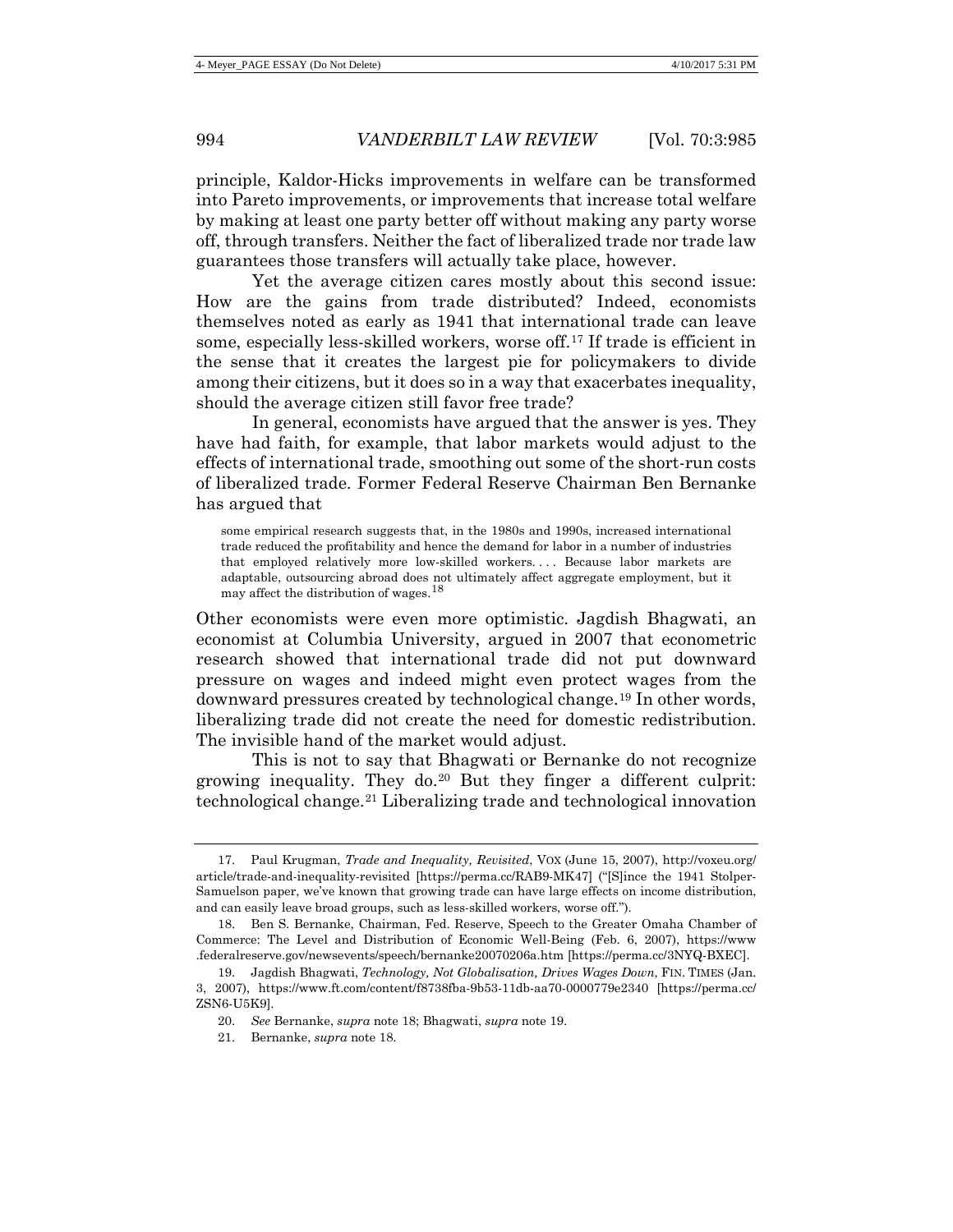have, as it turns out, basically the same effects. The rise of email has rendered the U.S. Postal Service increasingly irrelevant. Why do we need to employ people to sort, transport, and deliver mail when we can just send messages through the internet? Self-checkout technology at grocery stores reduces the need to pay clerks to do the same job. And so forth. Just as producing a product overseas creates job losses at home, so too technological innovation eliminates jobs. Indeed, technological innovation displaces more people than trade.<sup>[22](#page-10-0)</sup> As Bernanke said, "I read the available evidence as favoring the view that the influence of globalization on inequality has been moderate and almost surely less important than the effects of skill-biased technological change."[23](#page-10-1)

Yet a growing number of studies have begun to link the loss of hundreds of thousands or millions of manufacturing jobs not to technology, but to competition from imports created by the liberalization of trade rules, especially with China.[24](#page-10-2) In light of this data, some scholars have begun swimming against the current of traditional thinking. For the most part, these writers favor liberalized trade and support the international institutions that make such trade possible. They worry, though, that the trade regime may prompt a backlash if it does not offer governments a way to address the most pressing domestic policy issues of the twenty-first century.

Nobel Prize–winning economist Joseph Stiglitz has been at the forefront of those questioning the distributional effects of globalization. He has taken trade's cheerleaders to task, writing that "one could say [they] lied [by arguing] that all would benefit" from free trade.[25](#page-10-3) Instead, he reviews data on wage stagnation in the United States and Europe, concluding that "the big losers [in recent decades]*—*those who gained little or nothing*—*were those at the bottom and the middle and the working classes in the advanced countries. Globalization is not the only reason, but it is one of the reasons."[26](#page-10-4)

<span id="page-10-0"></span><sup>22.</sup> *See* Michael J. Hicks, *Donald, Hillary, and Bernie Are Lying to Us About Those Lost Manufacturing Jobs*, MARKETWATCH (May 14, 2016, 12:50 PM), http://www.marketwatch.com/ story/donald-hillary-and-bernie-are-lying-to-us-about-those-lost-manufacturing-jobs-2016-05-12 [https://perma.cc/H29R-SCKB] ("Somewhere between 81% and 100% of those 7.5 million manufacturing job losses since the 1970s are due to technology, not trade.").

<span id="page-10-1"></span><sup>23.</sup> Bernanke, *supra* not[e 18;](#page-9-0) *see also* Bhagwati, *supra* not[e 19](#page-9-1) ("The culprit is not globisation but labour-saving technical change that puts pressure on the wages of the unskilled.").

<sup>24.</sup> *See* Autor, Dorn & Hanson, *supra* note [8;](#page-4-4) Pierce & Schott, *supra* not[e 8.](#page-4-4)

<span id="page-10-3"></span><span id="page-10-2"></span><sup>25.</sup> Joseph E. Stiglitz, *Globalization and Its New Discontents*, PROJECT SYNDICATE (Aug. 5, 2016), https://www.project-syndicate.org/commentary/globalization-new-discontents-by-joseph-e- stiglitz-2016-08 [https://perma.cc/VAZ7-JQVC].

<span id="page-10-4"></span><sup>26.</sup> *Id.* (discussing BRANKO MILANOVIC, GLOBAL INEQUALITY: A NEW APPROACH FOR THE AGE OF GLOBALIZATION (2016)).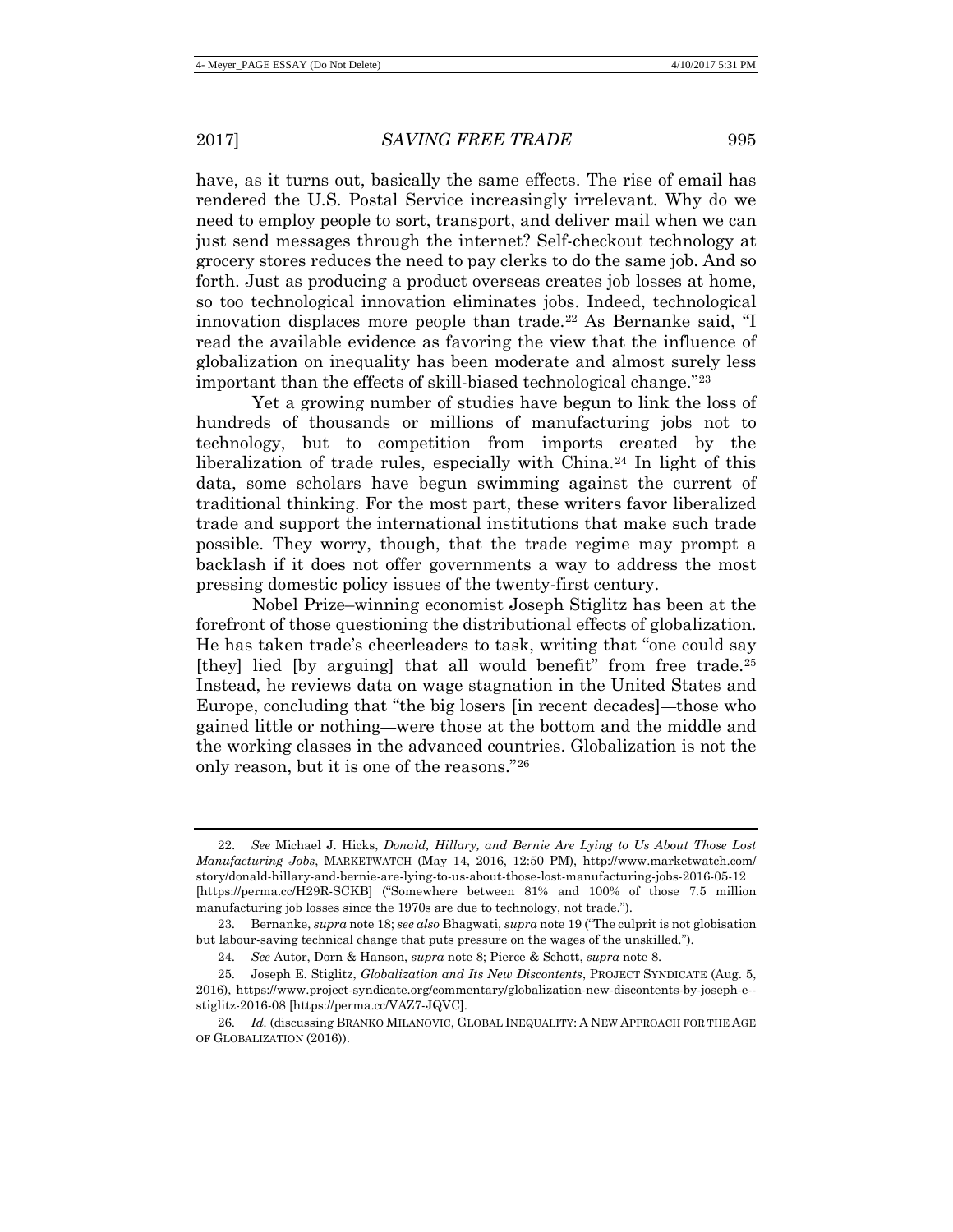<span id="page-11-0"></span>Dani Rodrik, an economist at Harvard, has gone further, arguing that trade agreements need to create greater "policy space" for governments to pursue domestic policy objectives.[27](#page-11-1) He argues that a new consensus has set in in which economists agree that globalization is indeed contributing to inequality, even if commentators disagree about its relative importance.[28](#page-11-2) More importantly, Rodrik finds that anti-globalization forces are motivated "only partly by labor market concerns and pocket-book issues."[29](#page-11-3) They are also motivated by notions of fairness.[30](#page-11-4) A global economy that delivers benefits to some but not others strikes many people as fundamentally unfair. That unfairness difficult to quantify economically*—*is the international trade regime's Achilles' Heel.

Despite the emerging doubts about whether liberalizing trade is good, or just good for many but not all, unabashed free trade continues to have its defenders. The critics' critics have responded by falling back on traditional economic thinking. Joel Trachtman, a respected international lawyer and professor, has recently argued that the suggestion that liberalized trade causes economic stagnation and inequality is "without foundation."[31](#page-11-5) Similarly, Simon Lester has argued that limitations on liberalized trade are not the best, or even an effective, means of dealing with domestic policy issues such as labor standards[.32](#page-11-6) Economists David Dollar and Aart Kray have argued that "it simply cannot be said that inequality necessarily rises with more trade, more foreign investment, and lower tariffs."[33](#page-11-7)

Trade's defenders do not necessarily think that domestic policies aimed at addressing inequality are a bad idea. Like most people, free traders have diverse views on redistributive policies. What they agree on, though, is that those policies should be kept separate from trade

<span id="page-11-1"></span><sup>27.</sup> *See, e.g.*, DANI RODRIK, THE GLOBALIZATION PARADOX: DEMOCRACY AND THE FUTURE OF THE WORLD ECONOMY (2012); Dani Rodrik, *How to Save Globalization from Its Cheerleaders*, 1 J. INT'L TRADE & DIPL. 1 (2007) [hereinafter Rodrik, *How to Save Globalization*].

<span id="page-11-2"></span><sup>28.</sup> Rodrik, *How to Save Globalization*, *supra* not[e 27,](#page-11-0) at 9. Indeed, as Nobel Prize–winning economist Paul Krugman argued as far back as 2007: "It's no longer safe to assert that trade's impact on the income distribution in wealthy countries is fairly minor. There's a good case that it is big, and getting bigger." Krugman, *supra* note [17.](#page-9-7)

<sup>29.</sup> Rodrik, *How to Save Globalization*, *supra* note [27,](#page-11-0) at 21.

<sup>30.</sup> *Id.* 

<span id="page-11-5"></span><span id="page-11-4"></span><span id="page-11-3"></span><sup>31.</sup> Joel Trachtman, *The Anti-Globalists*, INT'L ECON. L. & POL'Y BLOG (Aug. 18, 2016), http://worldtradelaw.typepad.com [https://perma.cc/4XRF-HTZD].

<sup>32.</sup> Lester, *supra* note [9.](#page-4-3)

<span id="page-11-7"></span><span id="page-11-6"></span><sup>33.</sup> David Dollar & Aart Kraay, *Spreading the Wealth*, FOREIGN AFF., Jan.-Feb. 2002, at 120, 128.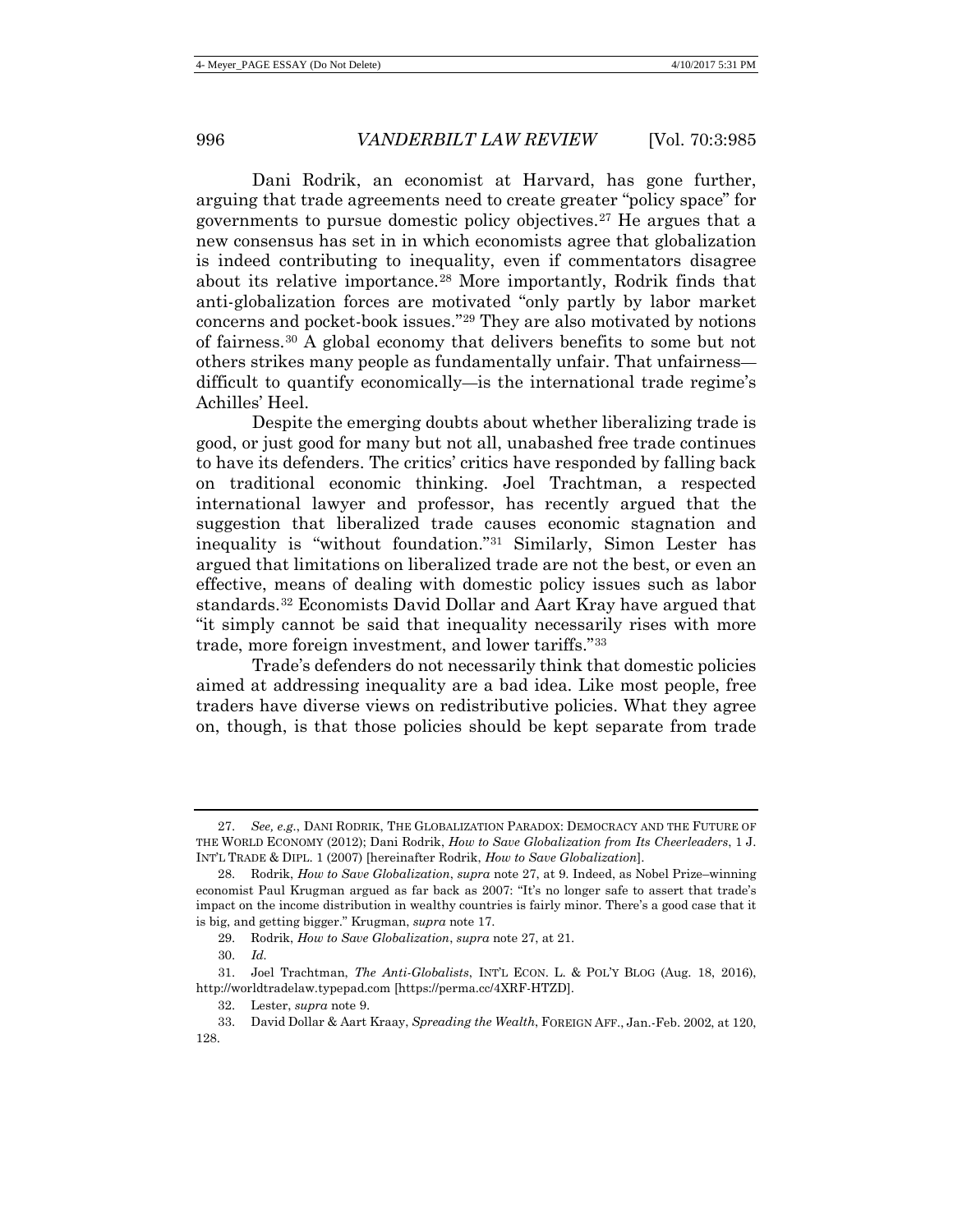<span id="page-12-5"></span>rules.[34](#page-12-0) Trade makes the pie bigger; domestic policies divide the pie up. Never the twain shall meet.

#### *B. The Domestic Political Economy of Trade*

The traditional economic thinking and its response to critics largely miss the point. No one doubts that liberalized trade does in fact create economic losers within countries.[35](#page-12-1) The argument is about the magnitude of the effect and its relative importance as compared to other causes of inequality such as technological innovation*—*an interesting and important question for economic policy[.36](#page-12-2) Likewise, no one disputes that domestic policies, such as a more progressive tax system or robust social safety nets, can in principle address economic inequality without limiting the economic integration envisioned by the WTO and, to an even greater extent, mega-regional trade agreements like the TPP and TTIP. [37](#page-12-3)

But implementing domestic policies requires a domestic political consensus in their favor. Unlike scholarly consensus, political consensus does not usually rest on nuanced understandings of causal relationships and the magnitude of effects. Put simply, voters in developed countries around the world think that liberalized trade and the institutions that support it significantly contribute to economic inequality. And more and more they are willing to vote accordingly.

In the United States, a recent Bloomberg poll proclaimed that opposition to free trade is the one thing on which the Democratic and Republican parties can agree.<sup>[38](#page-12-4)</sup> The poll asked respondents about their views on a number of protectionist policies. Two-thirds of respondents said that they preferred an American-owned factory in the United

36. *See, e.g.*, Bernanke, *supra* not[e 18.](#page-9-0)

<span id="page-12-0"></span><sup>34.</sup> For example, Gabrielle Marceau, a counselor in the WTO's Legal Affairs Division and an international law professor, has suggested that the trade regime should pursue greater "inclusiveness," which includes "domestic policies to ensure that the benefits of trade are widely distributed. [But f]or most WTO Members, [such policies] would constitute interference in domestic affairs, and we all agree that social choices between cultures are very difficult, if not impossible, to compare!" Gabrielle Marceau, *Towards Inclusive Growth Through Trade and Investment*, 33 SIEL NEWSL. (Soc'y of Int'l Econ. Law), Oct. 2016, at 2, 2, http://sielnet.org/ resources/Pictures/SIEL%2033rd%20Newsletter%20Final.pdf/ [https://perma.cc/89L2-J6JP].

<sup>35.</sup> *See, e.g.*, Krugman, *supra* not[e 17.](#page-9-7)

<span id="page-12-3"></span><span id="page-12-2"></span><span id="page-12-1"></span><sup>37.</sup> Many do, of course, argue that using a progressive tax system or creating a greater social safety net would be bad policy. But they do not argue that such policies would prevent trade agreements from going forward and having their desired effect.

<span id="page-12-4"></span><sup>38.</sup> John McCormick & Terrence Dopp, *Free Trade Opposition Unites Political Parties in Bloomberg Poll*, BLOOMBERG POL. (Mar. 24, 2016, 5:00 AM), http://www.bloomberg.com/politics/ articles/2016-03-24/free-trade-opposition-unites-political-parties-in-bloomberg-poll [https://perma.cc/F38J-33DQ].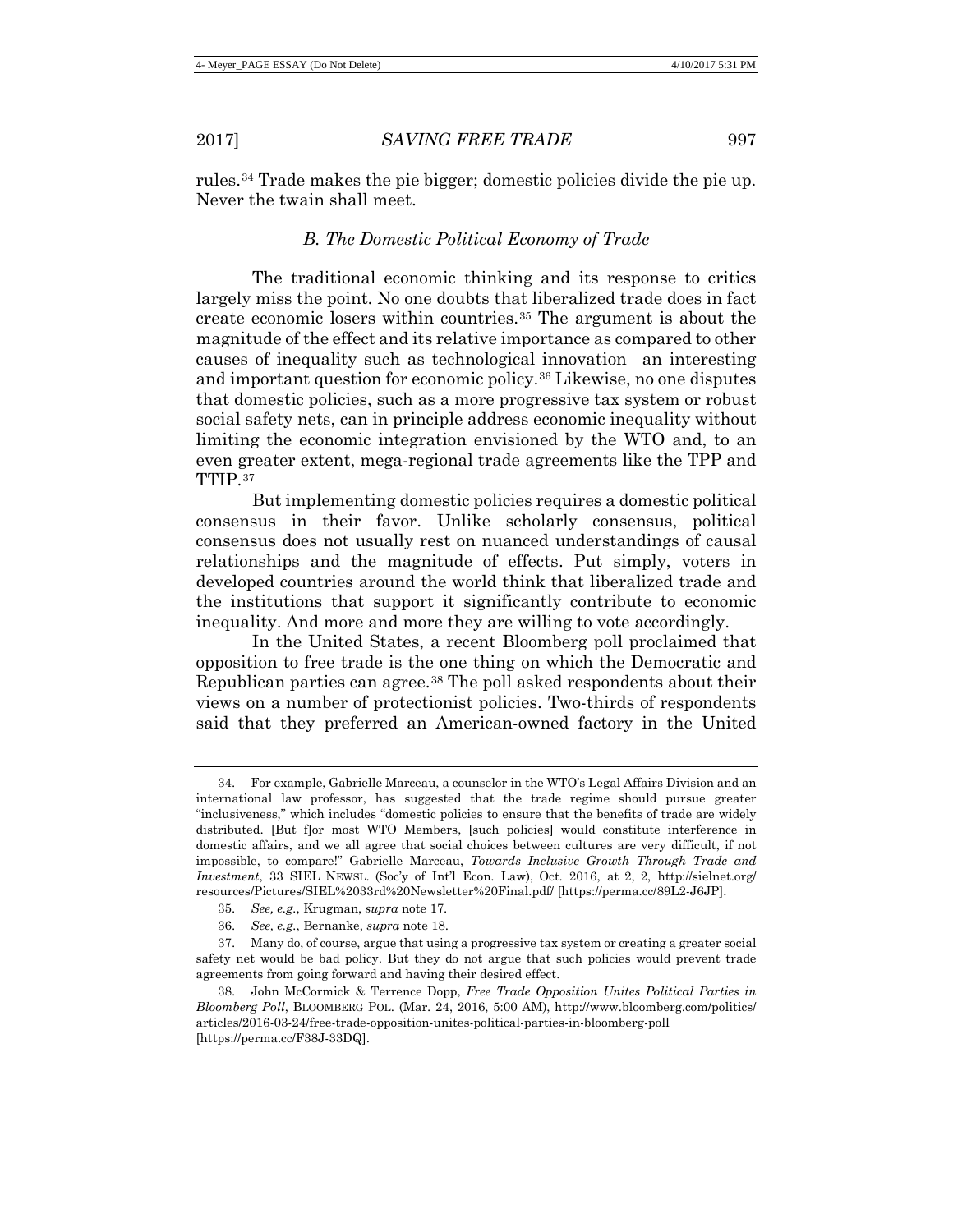States that created only one thousand jobs to a Chinese-owned factory that created two thousand jobs.[39](#page-13-0) Eighty-two percent of respondents said they would be willing to pay more for American-produced goods<sup>[40](#page-13-1)</sup> a privilege they would have in a world with less liberalized trading rules. And forty-four percent said that NAFTA had been bad for the U.S. economy, against only twenty-nine percent who said it had been positive.[41](#page-13-2) This discontent has driven presidential politics. In the Democratic primary, Senator Bernie Sanders campaigned against trade agreements, forcing his opponent and the eventual Democratic nominee, Hillary Clinton, to come out against the TPP despite her support for it as Secretary of State. Perhaps most strikingly, sixty-seven percent of those who supported the Republican presidential nominee, Donald Trump—and fifty-two percent of Republicans overall*—*have negative views of free trade.[42](#page-13-3) These numbers are striking because Republicans have traditionally been the party of free trade in the United States. Donald Trump's nomination and election represents a rejection of these historic views.

Of course, these sentiments are not limited to the United States. In June 2016, fifty-two percent of British voters elected to leave the European Union, the world's largest customs union.[43](#page-13-4) Post-referendum polling revealed that those voting to leave did so in protest of the loss of national control that accompanies governance by international economic institutions. For example, forty-seven percent of respondents said that the United Kingdom would fare better economically if it left the EU.[44](#page-13-5) Forty-nine percent of Leave voters said they voted as they did primarily because regulations affecting Britain should be written in

<sup>39.</sup> *Id.*

<sup>40.</sup> *Id.*

<span id="page-13-2"></span><span id="page-13-1"></span><span id="page-13-0"></span><sup>41.</sup> *Id.* Polls that ask more generally about views on free trade, rather than about specific policies, tend to find greater support for free trade. *See* Max Ehrenfreund, *What Americans Really Think About Free Trade*, WASH. POST (Mar. 25, 2016), https://www.washingtonpost.com/news/ wonk/wp/2016/03/25/what-americans-really-think-about-free-trade/?utm\_term=.932f867027e3 [https://perma.cc/E6ZC-SXJ9] (comparing polls and discussing Americans' contradicting opinions on free trade); Justin McCarthy, *Majority in U.S. Still See Opportunity in Foreign Trade*, GALLUP (Mar. 9, 2015), http://www.gallup.com/poll/181886/majority-opportunity-foreign-trade.aspx [https://perma.cc/4F74-BW5F] (discussing increased optimism of free trade amongst Americans).

<span id="page-13-3"></span><sup>42.</sup> Bruce Stokes, *Republicans, Especially Trump Supporters, See Free Trade Deals as Bad for U.S.*, PEW RES. CTR.: FACTTANK (Mar. 31, 2016), http://www.pewresearch.org/facttank/2016/03/31/republicans-especially-trump-supporters-see-free-trade-deals-as-bad-for-u-s/ [https://perma.cc/7AZ4-D9V3].

<span id="page-13-4"></span><sup>43.</sup> Alex Hunt & Brian Wheeler, *Brexit: All You Need to Know About the UK Leaving the EU*, BBC NEWS (Dec. 12, 2016), http://www.bbc.com/news/uk-politics-32810887 [https://perma.cc/ WS2E-4HC4].

<span id="page-13-5"></span><sup>44.</sup> Ashcroft, *supra* not[e 5.](#page-3-5) However, only six percent of Leave voters said they voted to leave primarily because doing so would make the UK better off economically. *Id.*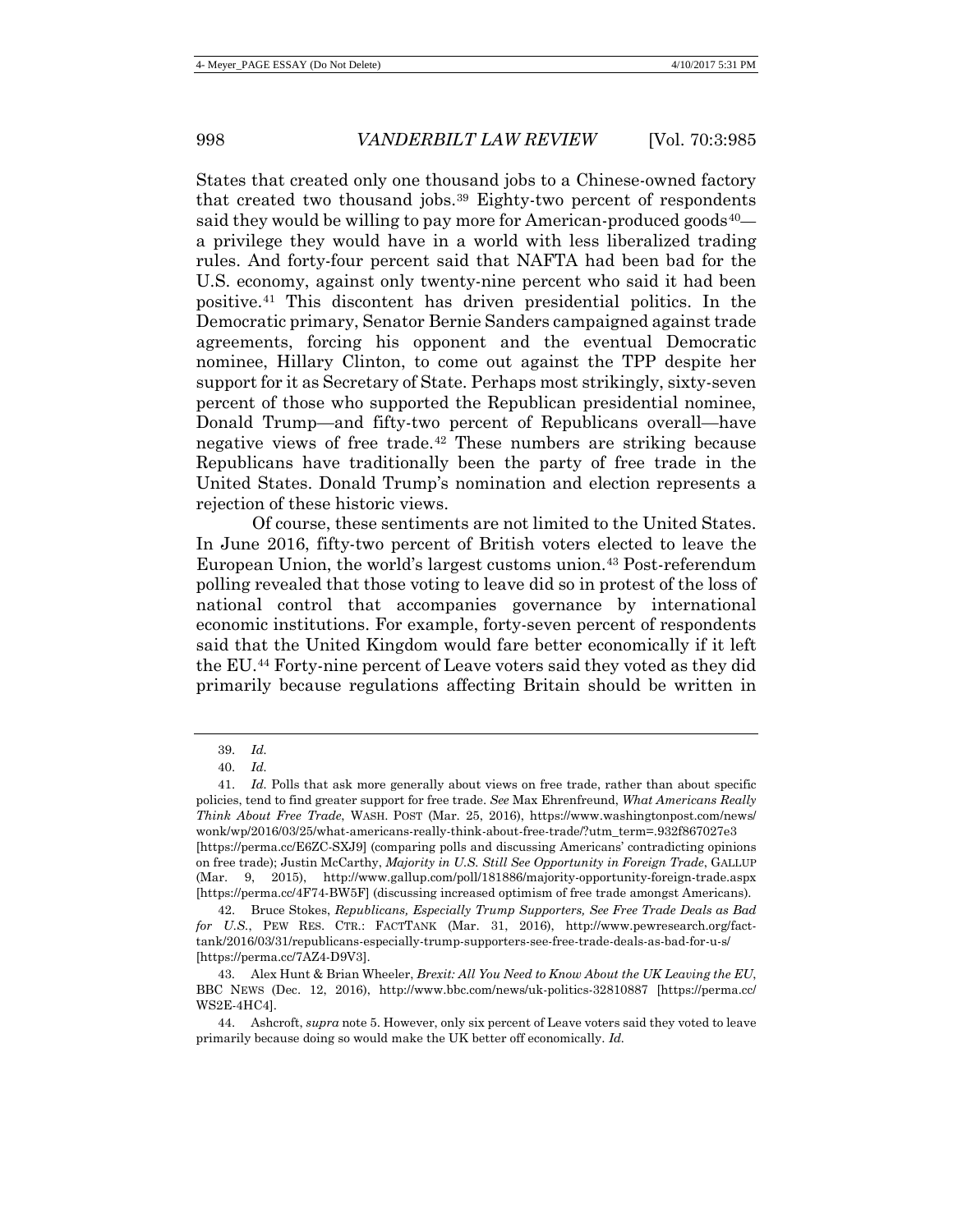<span id="page-14-6"></span>Britain rather than Brussels<sup>[45](#page-14-0)</sup>—a vote against the regulatory harmonization at the root of the push toward preferential trade agreements among developed countries.[46](#page-14-1) Another thirty-three percent voted as they did to regain control of British borders.[47](#page-14-2) Free movement of people and free movement of goods are foundations of the EU. Moreover, free movement of goods implies some efforts at harmonizing regulations, efforts made in virtually every trade agreement.[48](#page-14-3) A prosovereignty vote might thus be viewed as a soft anti-trade vote. Economic inequality and opportunity also played a significant role. A majority of those employed and with university degrees voted to remain; a majority of those unemployed and of those whose education ended at secondary school or before voted to leave.<sup>[49](#page-14-4)</sup>

Although the precise breakdown may vary, today this skepticism of the value of economic and political integration runs throughout European politics. Philip Cordery, the French Parliament member responsible for European affairs in President Francois Hollande's party, has stated his belief that "what happened in the UK at the referendum could have happened [in] almost every other country in the European Union*—*except in the other countries no Prime Minister would have been as irresponsible as to ask for a referendum."[50](#page-14-5) A 2016 survey from the University of Edinburgh found that a majority of French voters and pluralities of voters in Germany, Spain, and Sweden

<sup>45.</sup> *Id.*

<span id="page-14-1"></span><span id="page-14-0"></span><sup>46.</sup> *See, e.g.*, Peter A. Petri & Michael G. Plummer, *The Economic Effects of the Trans-Pacific Partnership: New Estimates* 15 (Peterson Inst. for Int'l Econ., Working Paper No. 16-2, 2016), https://piie.com/system/files/documents/wp16-2\_0.pdf [https://perma.cc/22VQ-T8L2] (noting that the U.S. gains from the TPP flow primarily from the reduction in nontariff barriers such as regulatory obstacles).

<sup>47.</sup> Ashcroft, *supra* not[e 5.](#page-3-5)

<span id="page-14-3"></span><span id="page-14-2"></span><sup>48.</sup> *See, e.g.*, Comprehensive Economic and Trade Agreement Between Canada and the European Union and its Member States ch. 21 (Sept. 26, 2014), http://trade.ec.europa.eu/doclib/ docs/2014/september/tradoc\_152806.pdf [https://perma.cc/E9Z9-NC7S] [hereinafter CETA]; Marrakesh Agreement Establishing the World Trade Organization, Apr. 15, 1994, 1867 U.N.T.S. 154 [hereinafter WTO Agreement]; Multilateral Agreements on Trade in Goods, Apr. 15, 1994, Marrakesh Agreement Establishing the World Trade Organization, Annex 1A, , 1867 U.N.T.S. 187, 190 (1994) [hereinafter Results of the Uruguay Round] (creating obligations for states to work toward harmonizing technical regulations); Agreement on the Application of Sanitary and Phytosanitary Measures art. 3, Apr. 15, 1994, Marrakesh Agreement Establishing the World Trade Organization, Annex 1A, 1867 U.N.T.S. 493 (1994) [hereinafter SPS Agreement] (creating a presumption that measures comply with the SPS Agreement if they reflect international standards).

<sup>49.</sup> Ashcroft, *supra* not[e 5.](#page-3-5)

<span id="page-14-5"></span><span id="page-14-4"></span><sup>50.</sup> *'Almost All EU States Could Follow UK, Leave Union'—French MP*, RT NEWS (Sept. 27, 2016, 7:11 AM), https://www.rt.com/news/360762-french-mp-eu-members-exit/ [https://perma.cc/ W796-TXXR].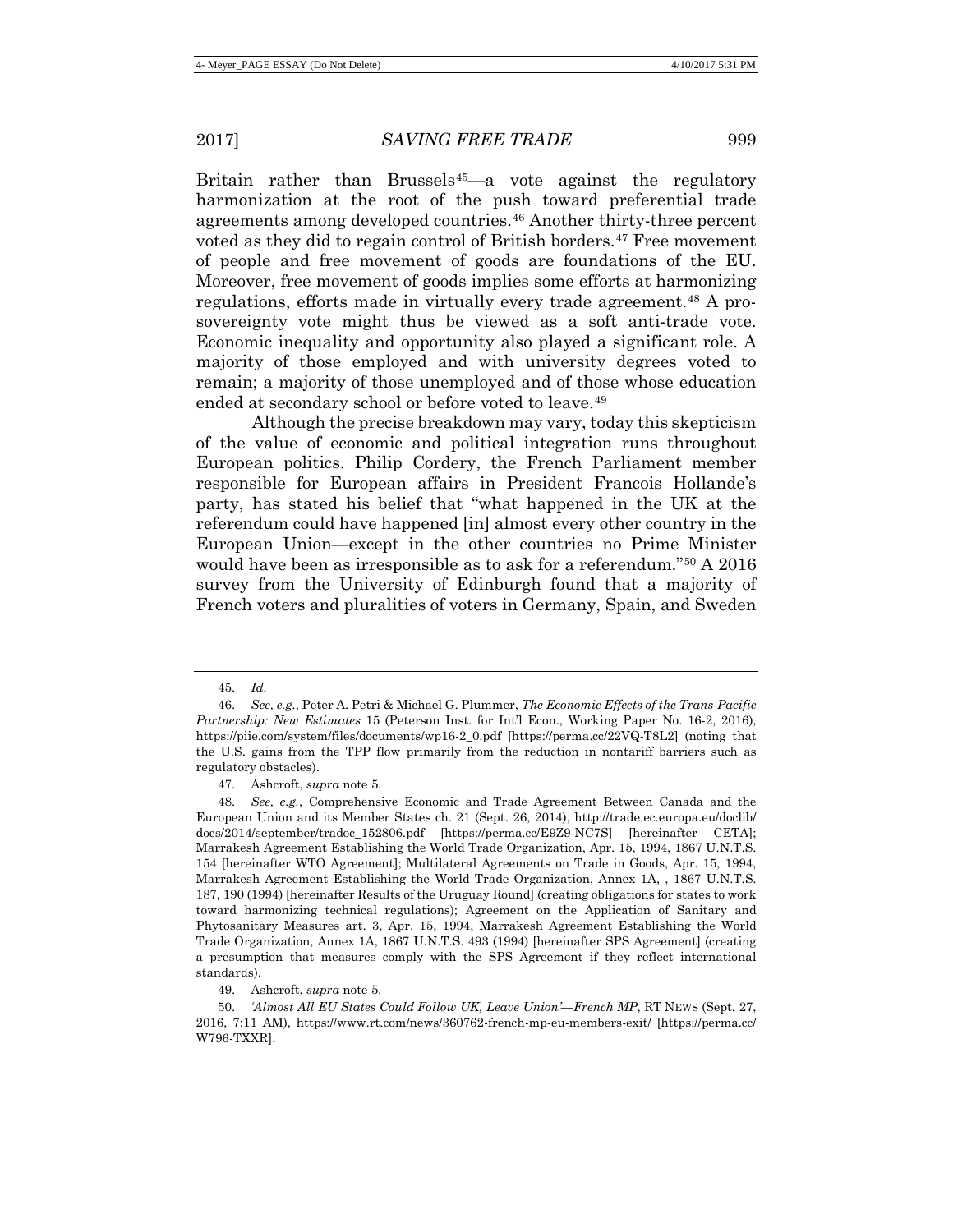favored a referendum on leaving the EU.<sup>[51](#page-15-0)</sup> Surveys have found similar support for exit, or at least the opportunity to vote on exit, in the Netherlands, Austria, Italy, and Hungary.[52](#page-15-1) Beyond a threat to the EU itself, disaffected European constituencies are increasingly agitating for greater concessions in trade agreements. In October 2016, for instance, the regional parliament of Wallonia*—*the poorest region in Belgium, with unemployment twice as high as elsewhere in the country*—*temporarily blocked the Belgian government's (and therefore effectively the entire EU's) ability to sign the CETA with Canada, relying on features of the Belgian federal structure that give regional parliaments a say in foreign affairs.[53](#page-15-2)

These voters may very well be mistaken about the relationship between trade and inequality. At the very least, blowing up trade relationships*—*the solution their leaders, such as President Trump in the United States and British Foreign Secretary Boris Johnson in the UK, offer*—*only makes the problem worse, as British voters are learning in the wake of the Brexit vote. And yet ultimately the longterm sustainability of the international trade regime depends on convincing these voters that liberalized trade is in their interest. Economic and legal policy debates are failing in this task. If economic policy cannot create the political consensus necessary to sustain liberalized trade, the trade regime's proponents must look to political economy. If voters do not want liberalized trade itself, despite its many benefits, what can international trade offer them?

#### II. EFFORTS TO COPE WITH TRADE-BASED INEQUALITY

The drafters of the General Agreement on Tariffs and Trade ("GATT"), negotiated in 1947, understood that liberalizing trade was at least as much about politics as economics. The GATT includes a number of rules that economists agree make little sense from an economic

<span id="page-15-0"></span><sup>51.</sup> Jan Eichhorn, Christine Hübner & Daniel Kenealy, *The View from the Continent: What People in Other Member States Think About the UK's EU Referendum*, U. EDINBURG APPLIED QUANTITATIVE METHODS NETWORK (2016), https://www.aqmen.ac.uk/sites/default/files/ TheViewFromTheContinent\_REPORT.pdf [https://perma.cc/Q5CR-AD87].

<span id="page-15-1"></span><sup>52.</sup> *Auxit, Frexit, Nexit? EU Countries May Hold Referendums Following 'Brexit' Vote*, RT NEWS (June 23, 2016, 8:52 PM) https://www.rt.com/viral/348039-brexit-eu-referendum-domino/ [https://perma.cc/2PED-LRZ6].

<span id="page-15-2"></span><sup>53.</sup> Barrie McKenna, *What's Wallonia's Deal? A Primer on Its Role in CETA's Crisis*, GLOBE & MAIL (Oct. 25, 2016, 1:47 PM), http://www.theglobeandmail.com/report-on-business/ international-business/european-business/explainer-ceta-wallonia-europe-and-

canada/article32489554/ [https://perma.cc/62GC-PW9S] (noting that Wallonia was able to de facto block Belgium's ability to sign CETA and that the rest of the EU had indicated it would only go forward if its twenty-eight members were unanimous).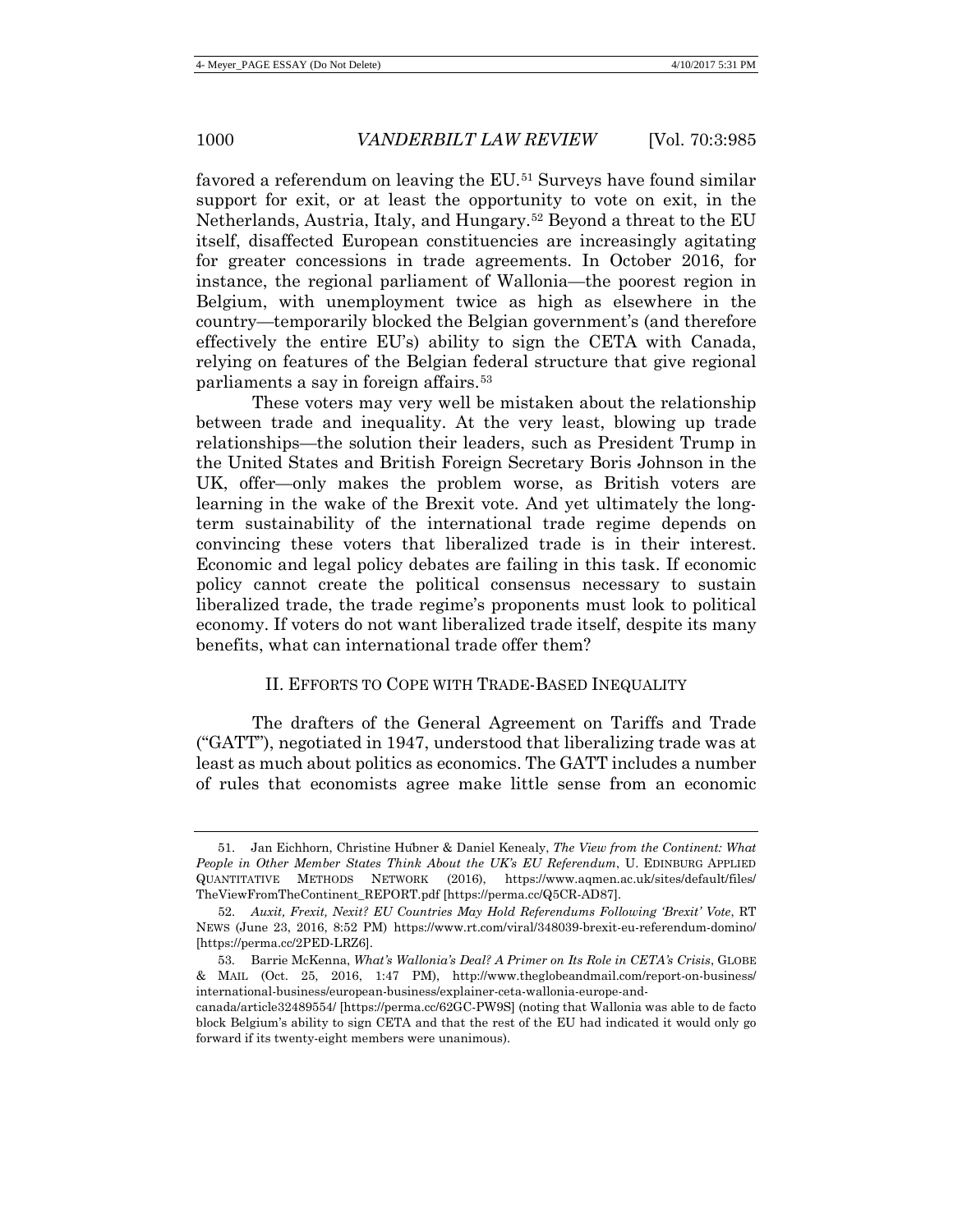<span id="page-16-0"></span>perspective, but can be justified by the politics of trade. For example, the GATT contains a number of rules on so-called "trade remedies."[54](#page-16-1) Trade remedies essentially allow governments to use trade policy to protect their own domestic producers by raising the tariffs on imports, thereby increasing the price their own citizens have to pay for goods. If a Chinese producer decides to sell its goods in the United States at less than "normal" value, the United States can impose anti-dumping duties*—*additional import duties on foreign products that ultimately increase the cost American consumers pay for goods.[55](#page-16-2) Similarly, if a sudden increase in imports injures a domestic industry, governments can impose safeguards in the form of increased tariffs or other forms of import restrictions.[56](#page-16-3) Safeguards do not require a showing that a foreign producer or foreign country has behaved illegally or unfairly. They are purely designed to protect domestic producers that are struggling to compete in the domestic market with foreign producers.

As a matter of economics, trade remedies (like other forms of protectionism) effect a transfer of wealth from domestic consumers to domestic producers. Consumers pay higher prices so that producers can remain competitive and profitable. Moreover, trade remedies often reduce overall welfare. For instance, the George W. Bush administration imposed safeguards, in the form of increased tariffs, on steel imports in 2002 to protect American steel workers. One study

<span id="page-16-1"></span><sup>54.</sup> *See* General Agreement on Tariffs and Trade art. VI, Oct. 30, 1947, 55 U.N.T.S. 194 [hereinafter GATT] (discussing anti-dumping regulations). The WTO's creators developed these rules in several of the WTO agreements. *See* Agreement on the Implementation of Article VI, Apr. 15, 1994, Marrakesh Agreement Establishing the World Trade Organization, Annex 1A, Results of the Uruguay Round 147, https://www.wto.org/english/docs\_e/legal\_e/19-adp.pdf [https://perma .cc/M7CZ-98GV] [hereinafter Anti-Dumping Agreement] (discussing the implementation of the anti-dumping measures); Agreement on Subsidies and Countervailing Measures, Apr. 15, 1994, Marrakesh Agreement Establishing the World Trade Organization, Annex 1A, Results of the Uruguay Round 231, https://www.wto.org/english/docs\_e/legal\_e/24-scm.pdf [https://perma.cc/ 9Z5K-GQY5] (discussing prohibited subsidies).

<span id="page-16-3"></span><span id="page-16-2"></span><sup>55.</sup> *See* GATT, *supra* note [54,](#page-16-0) art. VI (explaining that "dumping, by which products of one country are introduced into the commerce of another country at less than the normal value of the products, is to be condemned if it causes or threatens material injury to an established industry"); Anti-Dumping Agreement, *supra* note [54](#page-16-0) (stating that anti-dumping measures are applied "under the circumstances provided for in Article VI of GATT 1994").

<sup>56.</sup> GATT, *supra* note [54,](#page-16-0) art. XIX.1(a):

If, as a result of unforeseen developments and of the effect of the obligations incurred by a contracting party under this Agreement, including tariff concessions, any product is being imported into the territory of that contracting party in such increased quantities and under such conditions as to cause or threaten serious injury to domestic producers in that territory of like or directly competitive products, the contracting party shall be free, in respect of such product, and to the extent and for such time as may be necessary to prevent or remedy such injury, to suspend the obligation in whole or in part or to withdraw or modify the concession.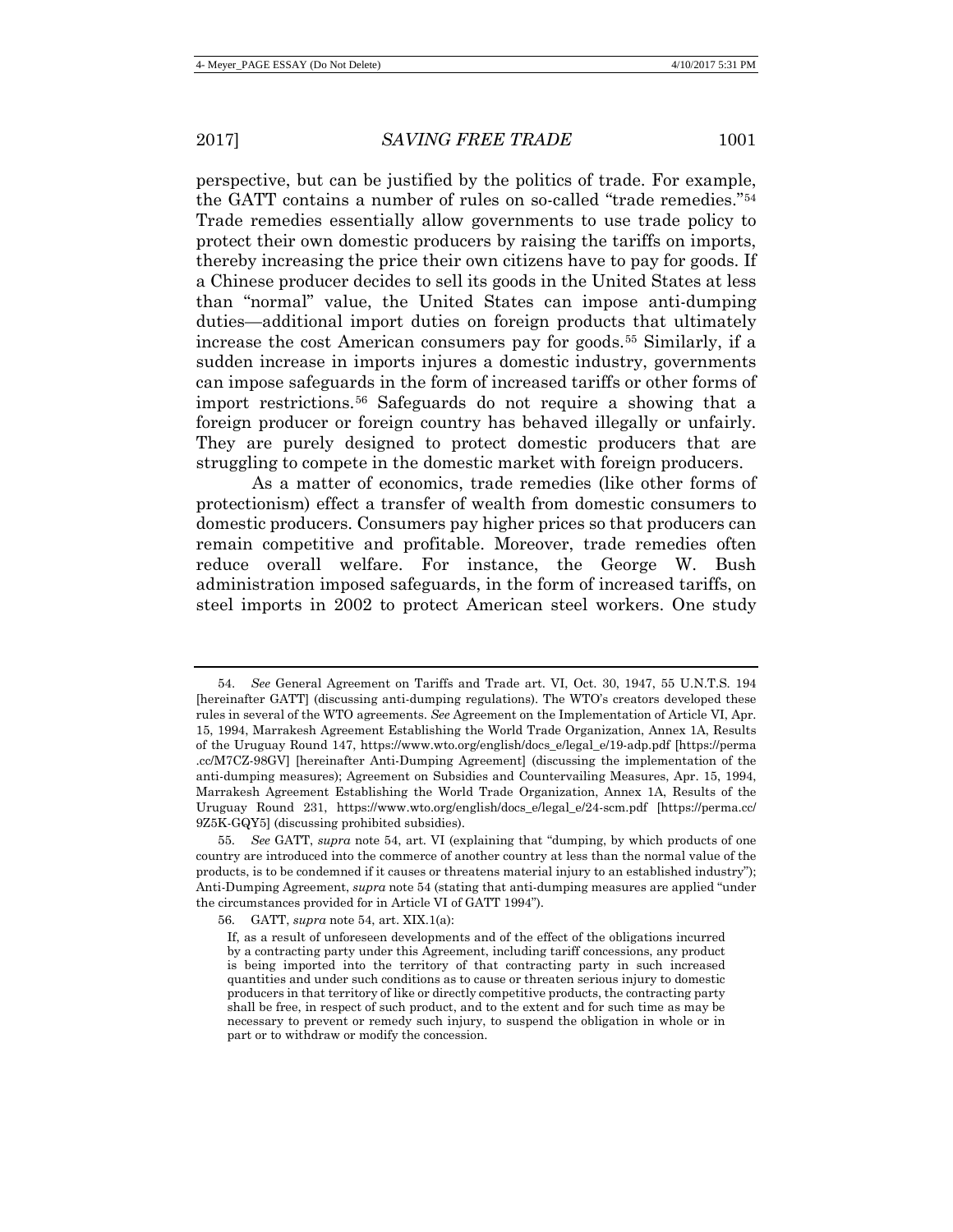estimated that these tariffs cost  $$400,000$  per job saved.<sup>[57](#page-17-0)</sup> Further, while steel workers' jobs were saved, the tariffs actually cost the economy jobs overall because higher steel prices forced layoffs in downstream sectors of the economy.[58](#page-17-1)

If trade remedies do not make sense economically, why do they exist? As Alan Sykes has argued in the context of safeguards, trade remedies create a political safety valve.[59](#page-17-2) Domestic producers, such as the steel industry, tend to be more politically influential than consumers, in large part because they are better organized. Domestic producers hurt by liberalized trade create pressure on politicians to walk back or avoid trade agreements. As a result, the overall benefits of liberalized trade*—*which outweigh the costs to injured producers could be lost. Trade remedies offer a solution to this problem. Governments can protect politically important producers injured by foreign competition within a larger legal framework that requires governments to open up their markets. This compromise is clearly second-best from an economic perspective, but the best available solution once one considers the political constraints.<sup>[60](#page-17-3)</sup> Better some protectionism within the GATT than no GATT at all.

Rules on trade remedies may have been among the first efforts to offer a measure of protectionism as the price of trade liberalization, but they have hardly been the last. Import-competing interests have continued to seek assurances that further trade liberalization will not hurt them. These assurances have taken two forms. First, trade agreements now regularly include provisions on labor standards and environmental protection. Second, as a matter of domestic law, governments offer displaced workers trade adjustment assistance.

#### *A. Labor and Environment Chapters*

NAFTA, negotiated in the early 1990s, provided the blueprint for how labor and environmental issues would be addressed in modern trade agreements. President George H.W. Bush had negotiated NAFTA, but the 1992 presidential election, in which then-Arkansas Governor Bill Clinton defeated Bush, threw NAFTA's fate up in the air. In the wake of the election, members of Congress from both parties

<span id="page-17-0"></span><sup>57.</sup> Gary Clyde Hufbauer & Ben Goodrich, *Steel Policy: The Good, the Bad, and the Ugly*, *in* INTERNATIONAL ECONOMICS AND INTERNATIONAL ECONOMIC POLICY 24, 25 (Philip King & Sharmila King eds., 4th ed. 2005).

<sup>58.</sup> *Id.*

<span id="page-17-3"></span><span id="page-17-2"></span><span id="page-17-1"></span><sup>59.</sup> Alan O. Sykes, *Protectionism as a "Safeguard": A Positive Analysis of the GATT "Escape Clause" with Normative Speculations*, 58 U. CHI. L. REV. 255, 273 (1991).

<sup>60.</sup> *Id.* at 259.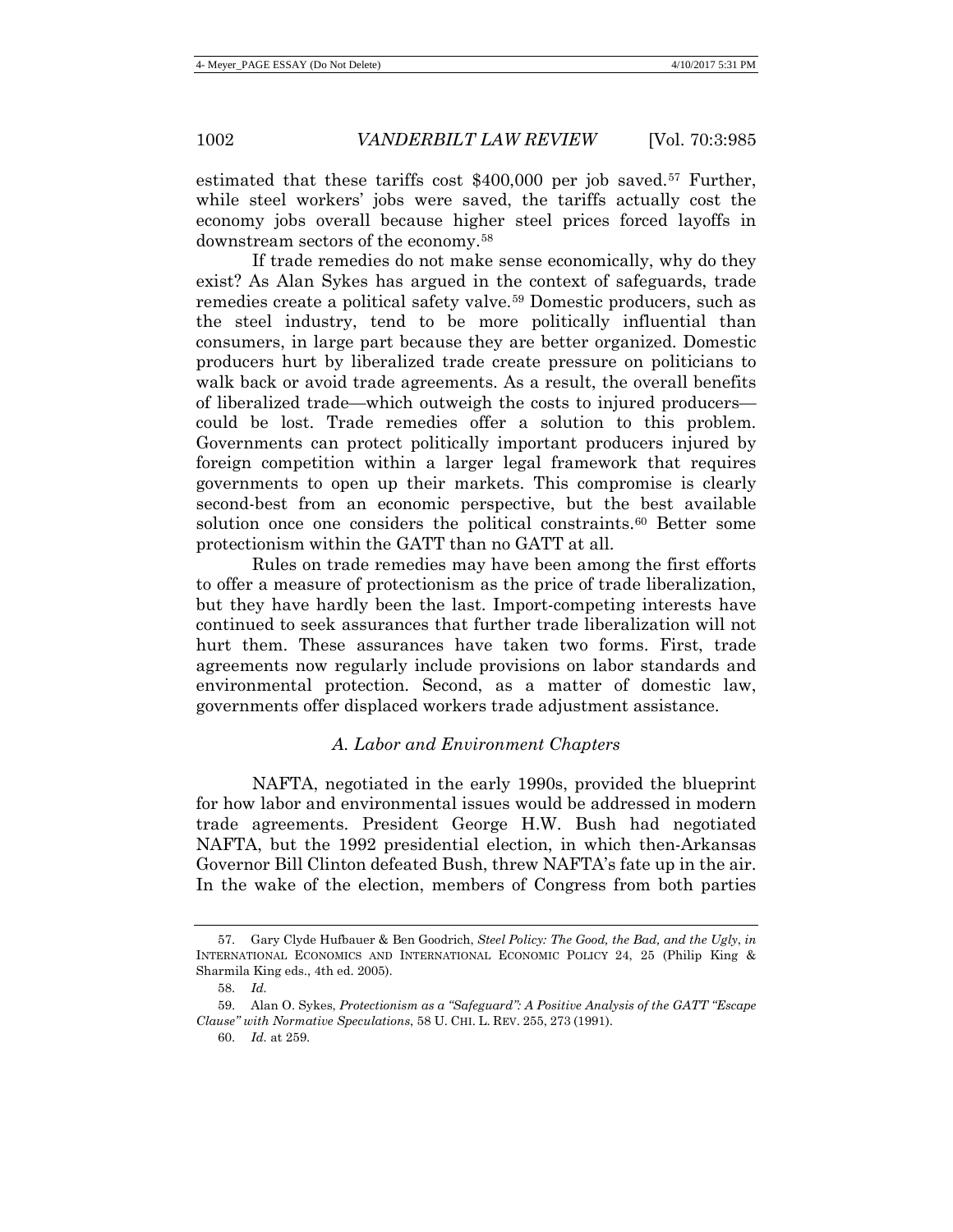responded to pressure from labor and environmental groups hoping to defeat the agreement.[61](#page-18-1) NAFTA's "opponents' strategy [was] to portray the NAFTA as leading to a massive loss of jobs, the de-industrialization of the U.S., and a lowering of labor and environmental standards to those of the Third World."[62](#page-18-2) In effect, critics argued that NAFTA would force the United States to choose between losing jobs to Mexico and lowering its own labor and environmental standards to those prevailing in Mexico.

<span id="page-18-0"></span>To assuage these concerns, President Clinton negotiated what is known as the NAFTA Side Agreements (or more formally, the North American Agreements on Environmental and Labor Cooperation).<sup>[63](#page-18-3)</sup> Essentially, the NAFTA Side Agreements required the NAFTA parties to enforce their existing labor and environmental laws.[64](#page-18-4) They also established consultative processes for labor and employment issues and permitted dispute resolution that could result in monetary fines if a country failed "to effectively enforce its occupational safety and health, child labor or minimum wage technical standards."[65](#page-18-5) Most labor rights, however, including the freedom of association, the right to strike, and collective bargaining, were limited to consultative review and ministerial oversight.[66](#page-18-6) With these agreements in hand, Congress agreed to pass legislation implementing NAFTA.

<span id="page-18-7"></span>Following NAFTA, labor and environmental chapters became standard not only in U.S. trade agreements, but trade agreements

<span id="page-18-1"></span><sup>61.</sup> Douglas Seay & Wesley Smith, *Why the Governors Support the NAFTA (and Washington Doesn't)*, HERITAGE FOUND. (June 15, 1993), http://www.heritage.org/research/reports/1993/06/ bg946nbsp-why-the-governors-support-the-nafta [https://perma.cc/U76B-BCGB].

<sup>62.</sup> *Id.*

<span id="page-18-3"></span><span id="page-18-2"></span><sup>63.</sup> North American Agreement on Environmental Cooperation, *opened for signature* Sept. 8, 1993, 32 I.L.M. 1480 [hereinafter NAFTA Environmental Side Agreement]; North American Agreement on Labor Cooperation, Sept. 14, 1993, 32 I.L.M. 1499 [hereinafter NAFTA Labor Side Agreement].

<span id="page-18-4"></span><sup>64.</sup> NAFTA Environmental Side Agreement, *supra* note [63,](#page-18-0) art. 5 ("[E]ach Party shall effectively enforce its environmental laws and regulations through appropriate governmental action . . . ."); NAFTA Labor Side Agreement, *supra* note 62, art. 3 ("Each Party shall promote compliance with and effectively enforce its labor law . . . .").

<span id="page-18-5"></span><sup>65.</sup> NAFTA Labor Side Agreement, *supra* note [63,](#page-18-0) arts. 39–41. If a losing party failed to pay its fine, other parties could suspend benefits under the agreement up to the amount of the fine. *Id.* art. 41.1.

<span id="page-18-6"></span><sup>66.</sup> *See id.* art. 27.1 (noting that the dispute resolution provisions can only be triggered "[f]ollowing presentation to the Council under Article 26(1) of an [Evaluation Committee of Experts] final report that addresses the enforcement of a Party's occupational safety and health, child labor or minimum wage technical labor standards"); *see also* Cathleen Cimino-Isaacs, *Labor Standards in the TPP*, *in* TRANS-PACIFIC PARTNERSHIP: AN ASSESSMENT 261, 265–66 (Cathleen Cimino-Isaacs & Jeffrey J. Schott eds., 2016) (discussing the evolution of labor provisions in U.S. FTAs).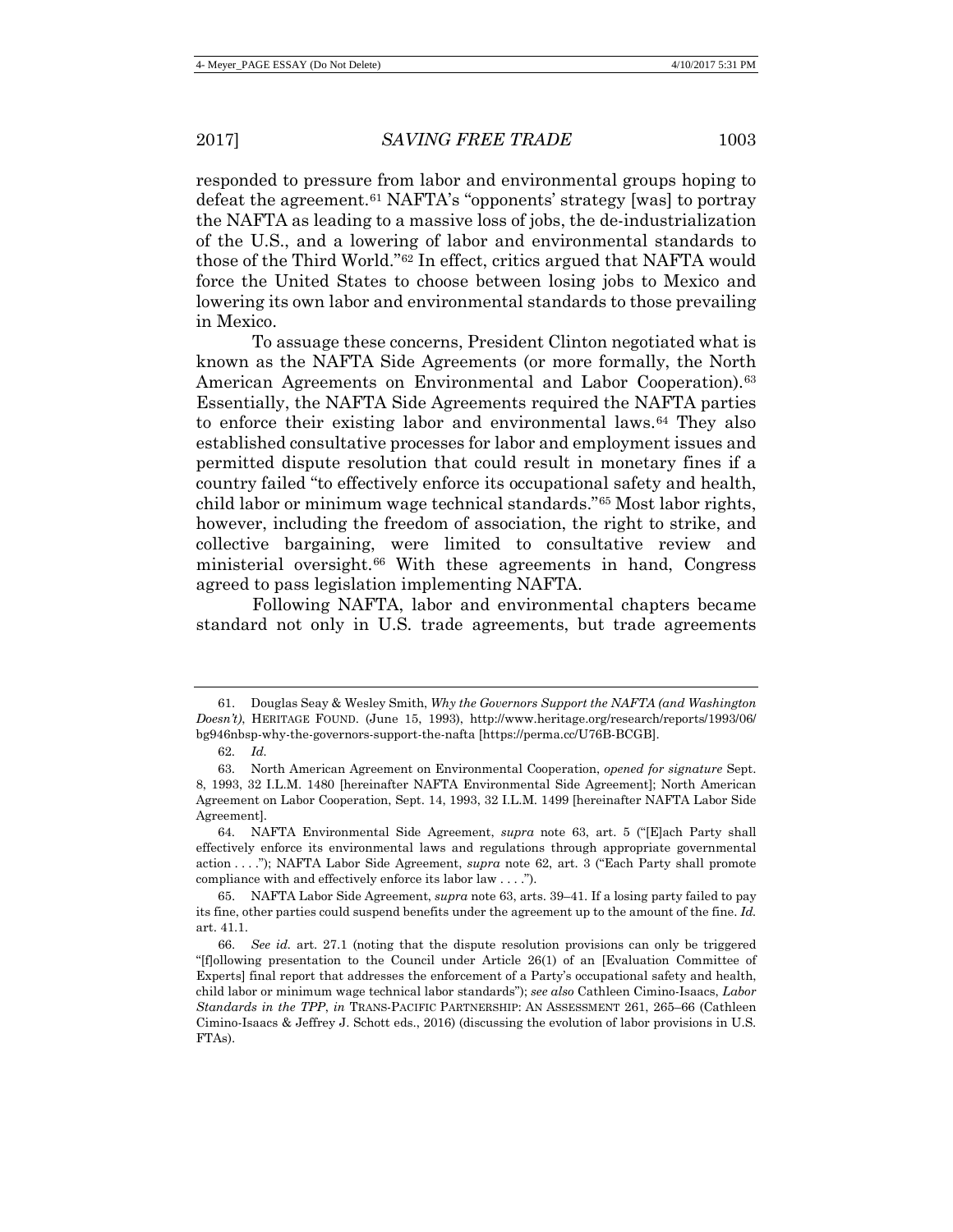throughout the world.[67](#page-19-0) Labor interests soon became dissatisfied, however. The NAFTA Side Agreements model of regulation did not require governments to adopt any particular labor standards. Indeed, it explicitly recognized "the right of each Party to establish its own domestic labor standards."[68](#page-19-1) Later, when President George W. Bush began pushing for a series of new free trade agreements with Panama, Korea, Colombia, and Peru, advocates and their congressional allies argued that labor and environmental chapters needed to contain more stringent requirements.

<span id="page-19-6"></span>The blueprint for these new requirements became known as the "May 10" consensus, after the date on which the George W. Bush administration reached terms with congressional leaders.[69](#page-19-2) The agreement contained two key components. First, the labor and environmental chapters of trade agreements would henceforth contain substantive standards with which all parties must comply. Those substantive standards would be drawn from existing international agreements and instruments—standards from the International Labour Organization and multilateral environmental agreements, respectively.[70](#page-19-3) Second, both chapters would be enforceable on the same terms as the ordinary trade provisions, meaning that a breaching party could face trade sanctions.[71](#page-19-4) Lest anyone think these new obligations would require anything of the United States, the U.S. Trade Representative hastened to clarify that they would not: "We [the United States] have nothing to fear from taking on FTA commitments [based on international labor and environmental standards] as well and subjecting those commitments to the FTA dispute settlement process . . . .["72](#page-19-5) Labor and environmental chapters in free trade agreements were still for others, not for developed countries.

The May 10 consensus still provides the framework for labor and environmental chapters. The TPP's labor and environmental provisions

<span id="page-19-0"></span><sup>67.</sup> For examples of labor and environment chapters in non-U.S. agreements, see CETA, *supra* not[e 48,](#page-14-6) chs. 23 (Trade and Labour), 24 (Trade and the Environment); Agreement on Labour Cooperation Between Canada and the Republic of Honduras, Can.-Hond., Nov. 5, 2013, B-EC-2/EN, http://www.international.gc.ca/trade-agreements-accords-commerciaux/agr-acc/ honduras/labour-travail.aspx?lang=eng [https://perma.cc/MCR7-WHLT]; Free Trade Agreement ch. 15, EU-Viet., Jan. 20, 2016, http://trade.ec.europa.eu/doclib/press/index.cfm?id=1437 [https://perma.cc/PDC6-QUNX] (not yet in force) (discussing trade and sustainable development).

<sup>68.</sup> NAFTA Labor Side Agreement, *supra* not[e 63,](#page-18-0) art. 2.

<span id="page-19-5"></span><span id="page-19-4"></span><span id="page-19-3"></span><span id="page-19-2"></span><span id="page-19-1"></span><sup>69.</sup> *See Bipartisan Trade Deal*, OFF. U.S. TRADE REPRESENTATIVE (May 2007), https://ustr .gov/sites/default/files/uploads/factsheets/2007/asset\_upload\_file127\_11319.pdf [https://perma.cc/ 9EM9-RHDP].

<sup>70.</sup> *Id.*

<sup>71.</sup> *Id.*

<sup>72.</sup> *Id.*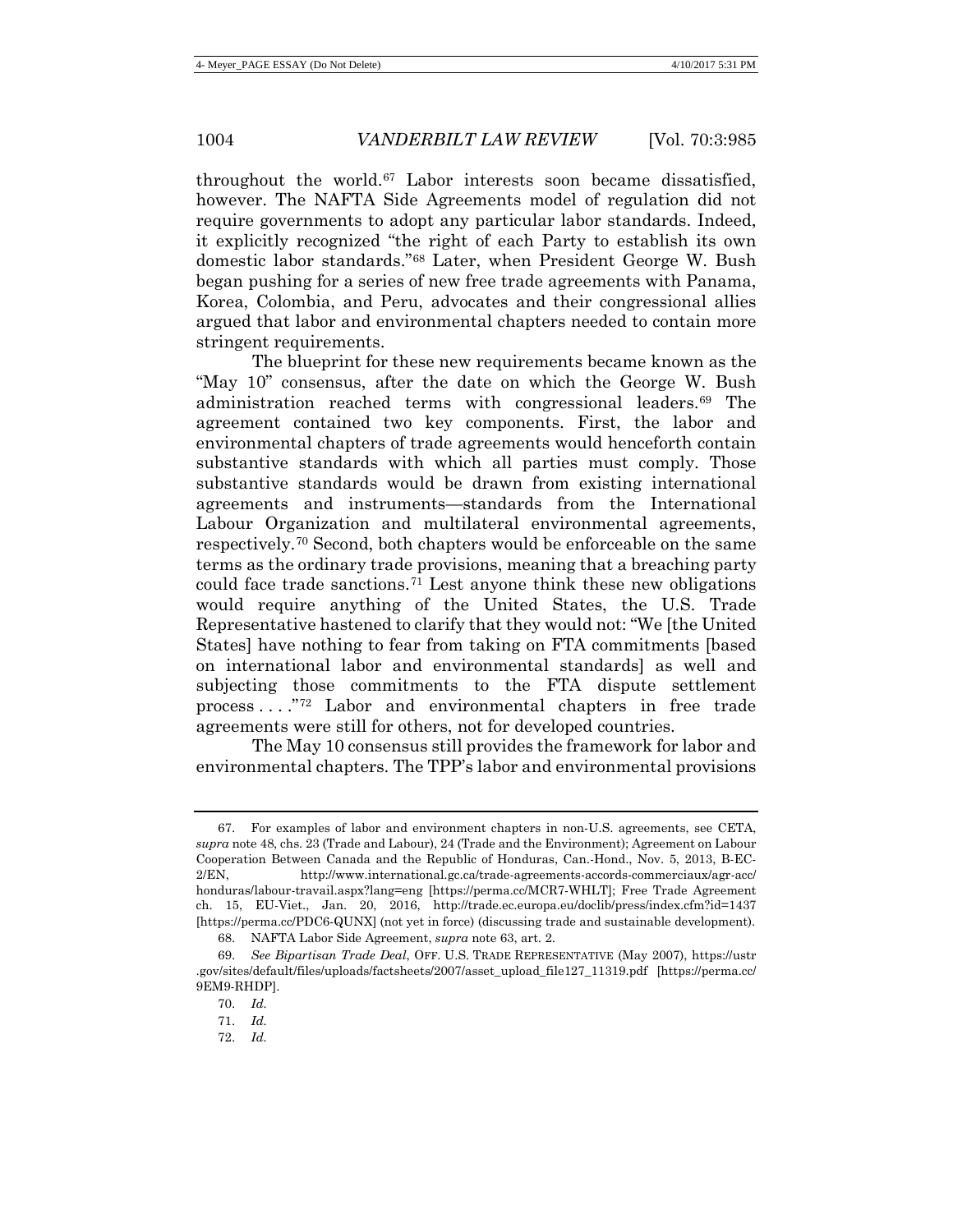<span id="page-20-5"></span>reflect this approach.[73](#page-20-0) So too does CETA, the free trade agreement between the EU and Canada.[74](#page-20-1) To be sure, the TPP contains some additional commitments by Vietnam, Brunei, and Malaysia. These commitments come in the form of "consistency plans"*—*bilateral agreements between the United States and each of these countries that spell out precise steps the countries in question must take to bring themselves into compliance.[75](#page-20-2) Since the consistency plans were commitments specifically to the United States, they are unlikely to survive the United States' decision not to go forward with the TPP.[76](#page-20-3) Had they come into force, however, the TPP's broader dispute settlement provisions would have applied to them, allowing the United States to enforce the agreements' terms.<sup>[77](#page-20-4)</sup>

These consistency plans, even if they fall by the wayside in the TPP itself, are the state-of-the-art for labor and environmental provisions. They therefore could provide a roadmap in future trade negotiations. Unlike the generally applicable labor and environmental chapters, these consistency plans are not even nominally reciprocal, creating obligations only for the developing country. The TPP thus continues an upward march in the labor standards that trade agreements apply to developing countries without imposing any similar, meaningful burdens on developed countries. The existence of substantive labor and environmental obligations, and in particular the consistency plans, also challenges the notion, advanced in the context

<span id="page-20-3"></span>76. Whether the other eleven TPP parties will press forward with the agreement without the United States remains uncertain. Japan ratified the agreement in December 2016, *see* Mitsuru Obe, *Japan Ratifies Trans-Pacific Parntership, Which Trump Has Promised to Leave*, WALL ST. J. (Dec. 9, 2016), https://www.wsj.com/articles/japan-ratifies-trans-pacific-partnership-which-trumphas-promised-to-leave-1481273551 [https://perma.cc/JA2P-C5VH], but other countries are more skeptical. *See* Gabrielle Chan, *Malcolm Turnbull Cools on TPP Ratification in Face of Hostile Senate*, GUARDIAN (Jan. 25, 2017), https://www.theguardian.com/business/2017/jan/26/malcolmturnbull-cools-on-tpp-ratification-in-face-of-hostile-senate [https://perma.cc/8EMX-9LE5].

<span id="page-20-4"></span>77. Third-party participation, normally allowed in trade disputes, is not permitted under the consistency plans. *See, e.g*, United States-Vietnam Plan for the Enhancement of Trade and Labour Relations art. VII.4, EXECUTIVE OFF. PRESIDENT U.S. TRADE REPRESENTATIVE (Feb. 4, 2016), https://ustr.gov/sites/default/files/TPP-Final-Text-Labour-US-VN-Plan-for-Enhancement-of-

Trade-and-Labour-Relations.pdf [https://perma.cc/K7VP-68JS] ("This Plan shall be subject to dispute settlement under Chapter 28 (Dispute Settlement) of the TPP Agreement, except for Article 28.14 (Third Party Participation), which shall not apply.").

<span id="page-20-0"></span><sup>73.</sup> *See* Trans-Pacific Partnership chs. 19 (Labor) & 20 (Environment), Feb. 4, 2016, https://ustr.gov/trade-agreements/free-trade-agreements/trans-pacific-partnership/tpp-full-text [https://perma.cc/5J88-28Z6] [hereinafter TPP].

<span id="page-20-1"></span><sup>74.</sup> CETA, *supra* note [48,](#page-14-6) chs. 22 (Trade and Sustainable Development), 23 (Trade and Labour), 24 (Trade and Environment).

<span id="page-20-2"></span><sup>75.</sup> *See, e.g.*, Labour Consistency Plan, Malay.-U.S., Nov. 2015, https://ustr.gov/sites/default/ files/TPP-Final-Text-Labour-US-MY-Labor-Consistency-Plan.pdf [https://perma.cc/J7VQ-L2BY] (detailing obligations concerning labor laws and practices).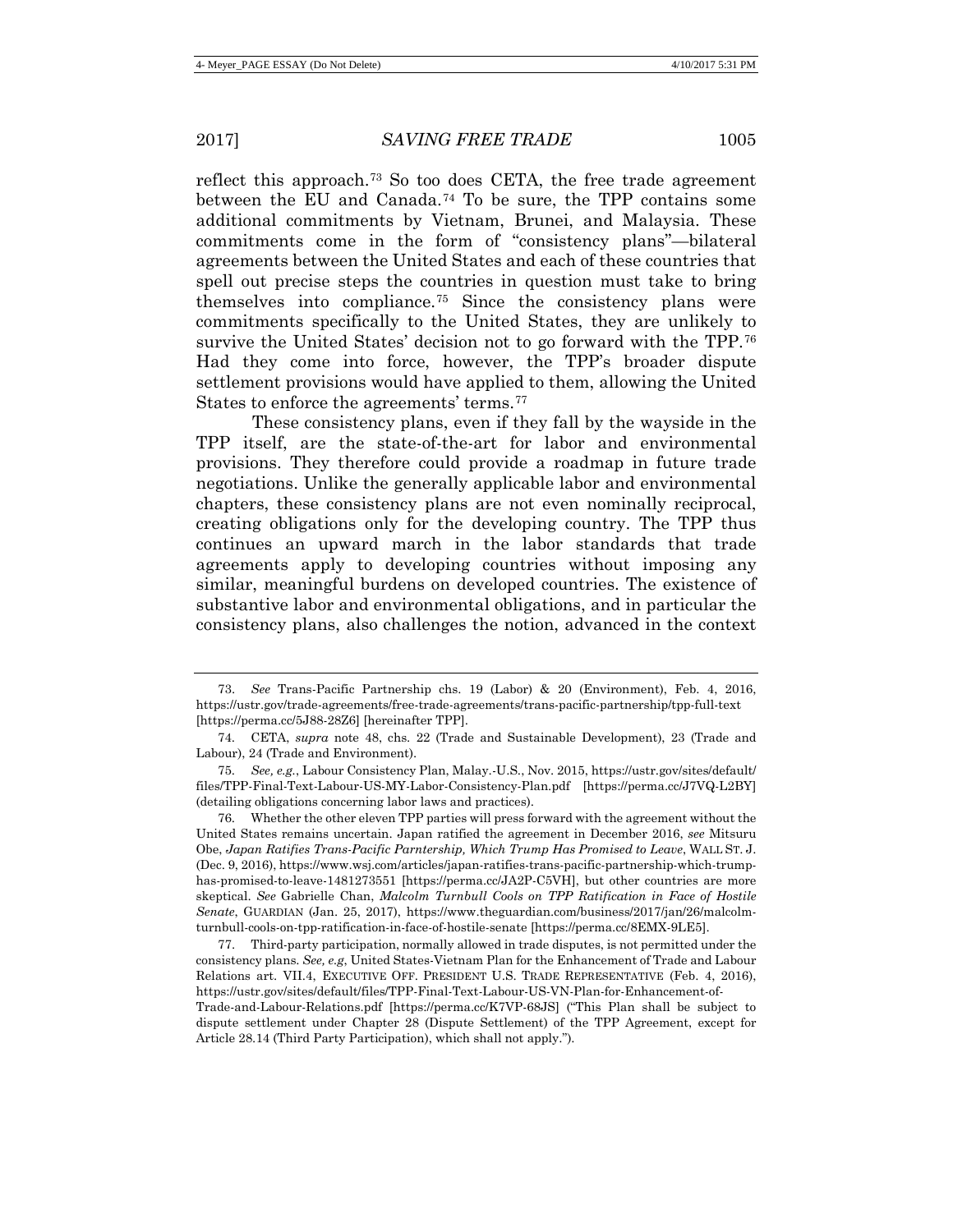of the WTO, that member states will not agree to international rules that create obligations to redistribute the gains from trade domestically.[78](#page-21-0) The obligations contained in the labor and environmental chapters*—*for example, the obligation to provide an effective right to unionize*—*require countries to protect labor interests in a way calculated to increase labor interests' share of the gains from trade. The consistency plans do even more, providing for the specific means through which countries will achieve this objective. In so doing, they indicate that at least some nations are willing to agree to domestic rules on redistribution in the context of trade agreements.

At the same time, countries have chosen to focus on ensuring that countries do not reduce the labor standards below a specified minimum in order to attract foreign businesses. Preventing a race to the bottom*—*in which countries must lower their labor or environmental standards to keep jobs at home*—*should in theory prevent some jobs in the developed countries from moving overseas to take advantage of lower standards and the associated lower production costs. The May 10 consensus stops short, however, of requiring that countries do anything beyond observe international minimum standards. It does not require them to tackle economic inequality directly.

Labor and environmental chapters in trade agreements have a number of other drawbacks. As Senator Elizabeth Warren has pointed out, the labor and environmental provisions continue to have weaker enforcement provisions than the investment chapters of preferential trade agreements.[79](#page-21-1) Foreign investors can directly challenge government action that violates investor rights under the investment chapters of trade agreements like the TPP or NAFTA.[80](#page-21-2) By contrast, only governments can enforce the labor and environmental chapters through inter-state dispute resolution. This unequal treatment prompted several hundred law and economics professors to sign a letter urging Congress to reject trade agreements like the TPP that include investor-state dispute settlement provisions.[81](#page-21-3)

<span id="page-21-0"></span><sup>78.</sup> *See* Marceau, *supra* note [34](#page-12-5) (noting WTO members' resistance to measures on redistribution as an inappropriate invasion of the domestic sphere).

<span id="page-21-1"></span><sup>79.</sup> Elizabeth Warren, *The Trans-Pacific Partnership Clause Everyone Should Oppose*, WASH. POST (Feb. 25, 2015), https://www.washingtonpost.com/opinions/kill-the-disputesettlement-language-in-the-trans-pacific-partnership/2015/02/25/ec7705a2-bd1e-11e4-b274 e5209a3bc9a9\_story.html?utm\_term=.eb0432f03ff9 [https://perma.cc/5E62-MX5N].

<span id="page-21-2"></span><sup>80.</sup> *See* TPP, *supra* note [73,](#page-20-5) ch. 9, section B (Investor-State Dispute Settlement); North American Free Trade Agreement, Can.-Mex.-U.S., Dec. 17, 1992, 32 I.L.M. 289 (1993) [hereinafter NAFTA] (Settlement of Disputes between a Party and an Investor of Another Party).

<span id="page-21-3"></span><sup>81.</sup> *220+ Law and Economics Professors Urge Congress to Reject the TPP and Other Prospective Deals That Include Investor-State Dispute Settlement (ISDS)*, PUB. CITIZEN (Sept. 7,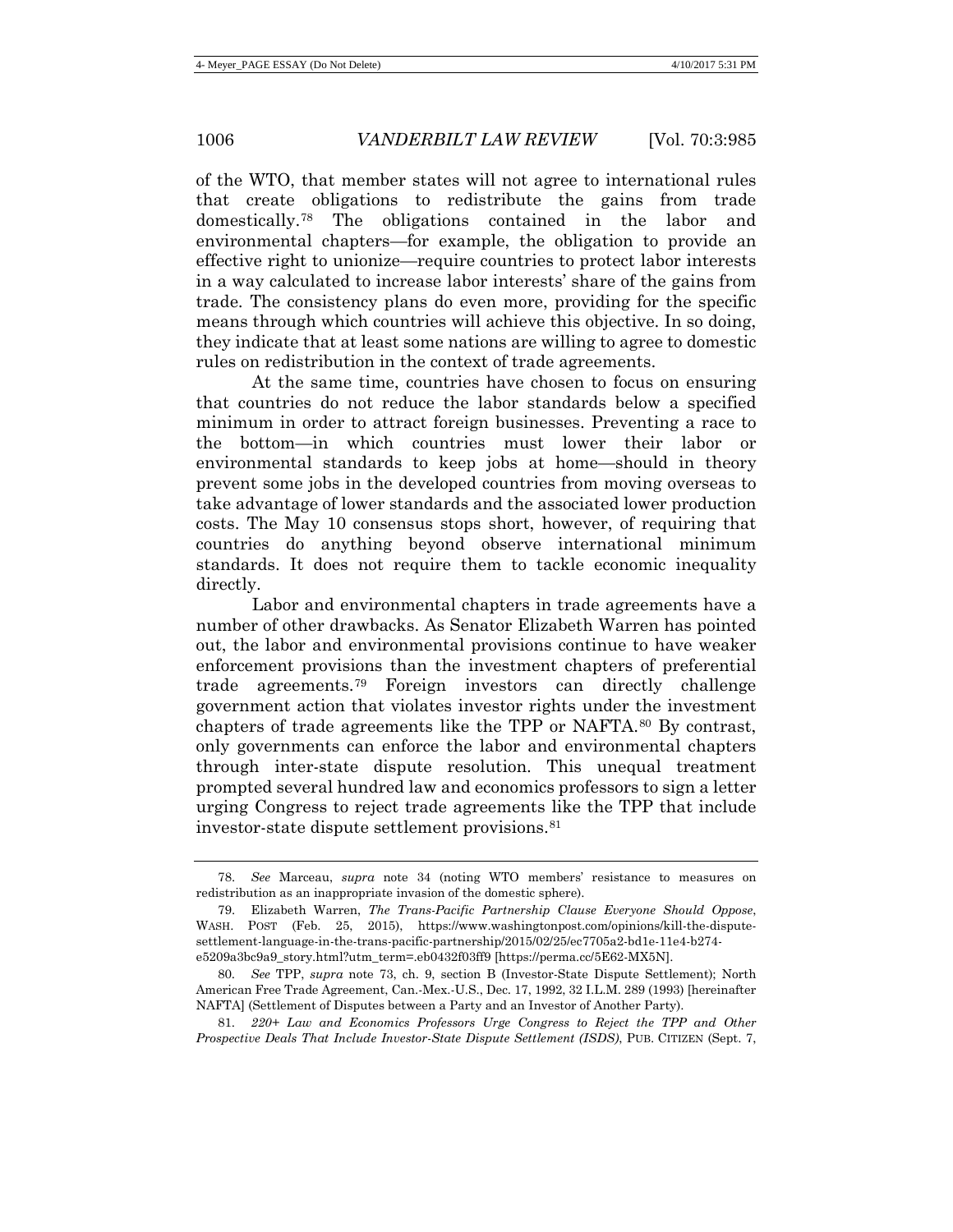Moreover, governments' resolve to actually bring such cases remains uncertain. No mechanism exists to legally compel a government to bring a labor or environmental case (just as no mechanism exists to compel a government to bring a dispute challenging a failure to comply with the agreement's trade liberalization provisions).[82](#page-22-0) To date, the United States has only ever pursued one case under the labor or environmental chapters through to formal dispute settlement.<sup>[83](#page-22-1)</sup> That case, against Guatemala under the Central American Free Trade Agreement ("CAFTA-DR"), alleged violations by Guatemala of a number of labor rights, including the rights to collective bargaining and the freedom of association.[84](#page-22-2)

Perhaps more importantly, cynicism about the effectiveness of labor and environmental standards runs high. Writing about the TPP's labor provisions, Human Rights Watch notes that

Human Rights Watch and others have expressed concerns that the agreement's labor chapter and associated bilateral agreements will not adequately safeguard labor rights in TPP countries with poor labor rights records, notably Vietnam, Malaysia, and Brunei. . . . [T]he extent to which [the labor provisions] will be implemented or enforced is unclear, particularly given poor enforcement of labor rights provisions in other trade agreements and under each country's domestic laws.[85](#page-22-3)

Furthermore, critics argue that "[c]ountries such as Vietnam would have to completely revolutionize their legal systems to comply with the labor-union requirements, which doesn't seem likely." [86](#page-22-4)

<sup>2016),</sup> http://www.citizen.org/documents/isds-law-economics-professors-letter-Sept-2016.pdf [https://perma.cc/WT3K-V5GB] ("ISDS grants foreign corporations and investors a special legal privilege: the right to initiate dispute settlement proceedings against a government for actions that allegedly violate loosely defined investor rights to seek damages from taxpayers for the corporation's lost profits.").

<span id="page-22-0"></span><sup>82.</sup> Domestic groups such as the AFL-CIO can file complaints with the Department of Labor, which can lead to formal disputes, although the government is not required to initiate a dispute. Under the United States Generalized System of Preferences, recipients of benefits can also be, and have been, penalized for failing to abide by labor standards. *See* Cimino-Isaacs, *supra* note [66,](#page-18-7) at 274–76 (discussing the enforcement of the TPP labor commitments).

<span id="page-22-1"></span><sup>83.</sup> Another potential dispute, against Bahrain, is in consultations. *See Bahrain Submission Under U.S.-Bahrain FTA*, OFF. U.S. TRADE REPRESENTATIVE, https://ustr.gov/issue-areas/labor/ bilateral-and-regional-trade-agreements/Bahrain-submission-under-US-Bahrain-FTA (last visited Jan. 9, 2017) [https://perma.cc/SX8E-QQ8E].

<span id="page-22-2"></span><sup>84.</sup> *See In the Matter of Guatemala—Issues Relating to the Obligations Under Article 16.2.1(a) of the CAFTA-DR*, OFF. U.S. TRADE REPRESENTATIVE, https://ustr.gov/issue-areas/labor/ bilateral-and-regional-trade-agreements/guatemala-submission-under-cafta-dr (last visited Jan. 9, 2017) [https://perma.cc/E6YL-RRBF] (presenting a list of documents relating to the labor enforcement case against Guatemala).

<span id="page-22-3"></span><sup>85.</sup> *Q&A: The Trans-Pacific Partnership*, HUM. RTS. WATCH (Jan. 12, 2016, 3:32 PM), https://www.hrw.org/news/2016/01/12/qa-trans-pacific-partnership [https://perma.cc/E7Q5- 6KM5]).

<span id="page-22-4"></span><sup>86.</sup> Alana Semuels, *The TPP's Uneven Attempt at Labor Protection*, ATLANTIC (Jan. 22, 2016), http://www.theatlantic.com/business/archive/2016/01/tpp-mexico-labor-rights/426501/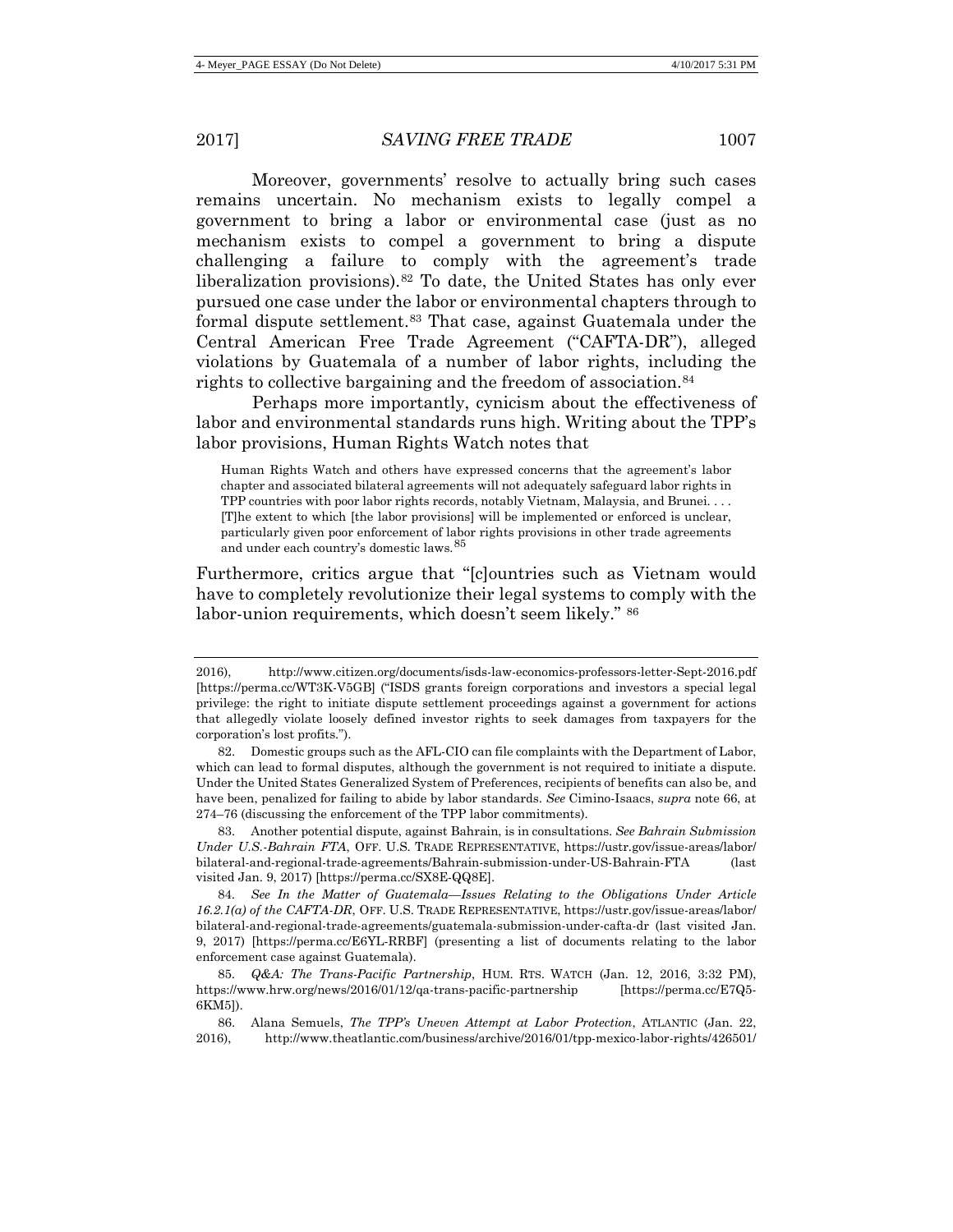Other organizations expressed dismay that the TPP did not impose "consistency" plans on major U.S. trading partners with poor labor practices, most notably Mexico.<sup>[87](#page-23-0)</sup> In Mexico, the United States' third largest trading partner behind China and Canada, only one percent of workers belong to a union, and workers have struggled to get better rights.[88](#page-23-1) The lack of a consistency plan with respect to Mexico led the Labor Advisory Committee, a group of U.S. labor-union representatives, to oppose the TPP[.89](#page-23-2)

Still others expressed doubts that the U.S. government would hold even those countries with consistency plans accountable. Cathy Feingold, the director of the International Department at the AFL-CIO, noted that Vietnam had a five-year grace period in which to implement changes such as allowing workers to unionize at the factory level.[90](#page-23-3) The market access for U.S. companies, however, would have kicked in if and when the TPP entered into force. Feingold argued that "[o]nce the U.S. allows companies to access the benefits of the TPP, it's very unlikely that the government would withhold those benefits should it come across labor abuses." [91](#page-23-4)

#### <span id="page-23-8"></span>*B. Trade Adjustment Assistance*

Many governments have also used domestic policy to try to offset the distributional effects of trade agreements.<sup>[92](#page-23-5)</sup> The centerpiece of these efforts has been TAA. First created in the United States in 1962 and revised in 1974, 2002, 2009, 2011, and 2015, TAA exists for workers, firms, and farmers. For workers, for instance, TAA provides health care, wage insurance, funds for occupational retraining, and allowances for job searches and relocation to workers injured by competition with foreign producers.[93](#page-23-6) A group of three or more workers employed by the same firm who lose or expect to lose their jobs because of import competition may petition the Secretary of Labor for benefits.[94](#page-23-7) The Secretary determines whether the workers are eligible for benefits by

<span id="page-23-1"></span><span id="page-23-0"></span><sup>[</sup>https://perma.cc/HZ9N-E5Z2] (quoting John Sifton, Human Rights Watch's Asia advocacy director).

<sup>87.</sup> *Id.*

<sup>88.</sup> *Id.*

<sup>89.</sup> *Id.*

<sup>90.</sup> *Id.*

<sup>91.</sup> *Id.*

<span id="page-23-7"></span><span id="page-23-6"></span><span id="page-23-5"></span><span id="page-23-4"></span><span id="page-23-3"></span><span id="page-23-2"></span><sup>92.</sup> *See* Stephen Kim Park, *Bridging the Global Governance Gap: Reforming the Law of Trade Adjustment*, 43 GEO. J. INT'L L. 797, 798 (2012) (discussing how countries address economic dislocations caused by globalization).

<sup>93.</sup> *Id.* at 799.

<sup>94.</sup> 19 U.S.C. § 2271 (2012).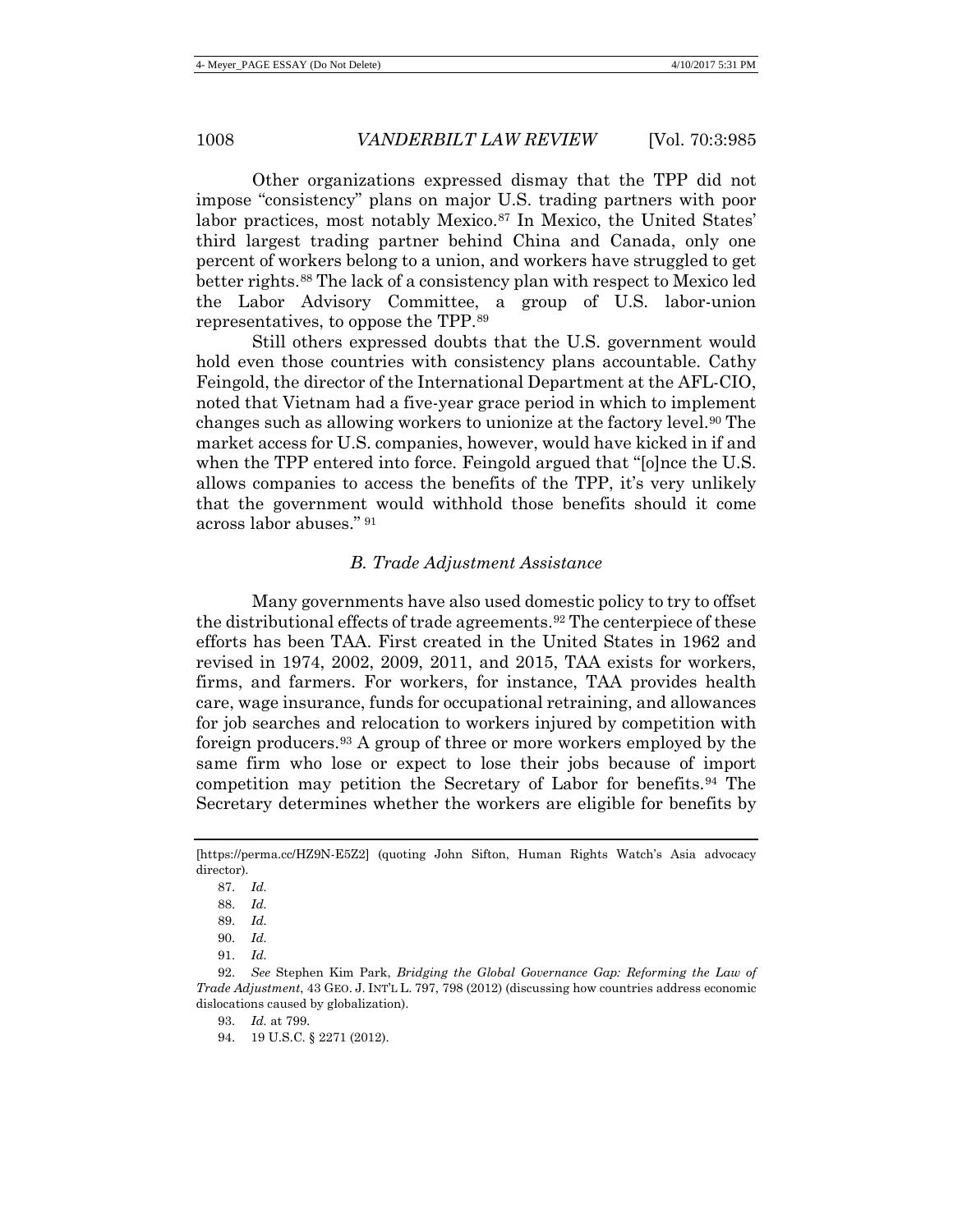examining a number of statutory factors.[95](#page-24-0) The ultimate aim of the inquiry is to establish a causal relationship between an increase in imports and job loss.[96](#page-24-1)

As discussed above, both economic efficiency and national sovereignty have been invoked as justifications for distributing the gains from trade through domestic, rather than international, law.[97](#page-24-2) TAA thus represents the preferred response to trade-induced economic injuries. Economists have long argued that any negative consequences from liberalizing trade can be sorted out through domestic policies like TAA.[98](#page-24-3) The benefits provided by TAA aim to redistribute the gains from trade liberalization to those who suffer from the same. Politically, TAA's origins in the United States reflect a bargain between import competing interests and proponents of trade liberalization. The Trade Expansion Act of 1962 granted President Kennedy authority to negotiate major reductions in tariffs in exchange for TAA for workers injured by the tariff reductions.[99](#page-24-4) At first blush, then, TAA appears to satisfy both the political necessity of helping those who might otherwise oppose free trade and the economists' mandate that such help be provided without interfering with international trade itself.

The problems with TAA are twofold. First, TAA as currently implemented, at least in the United States, may not work very well.<sup>[100](#page-24-5)</sup> A 2012 study prepared for the U.S. Department of Labor compared a random sample of TAA participants with similarly situated, but TAAineligible, workers who lost their jobs at approximately the same time.[101](#page-24-6) Among other things, the study compared the wages of the two

<span id="page-24-5"></span>100. How one assesses TAA's effectiveness depends in part on what purpose one thinks TAA serves. TAA's purpose would appear to be creating employment opportunities for those who have lost their jobs due to trade, in which case one would ask whether TAA succeeds in getting workers jobs with similar or better incomes than they would otherwise have obtained, or perhaps similar to their previous employment. As explained above, data suggests TAA is not especially effective measured in that way. But Robert Lawrence, a former economic adviser to President Clinton, argued that "[i]f you view it as a compensation program, I would say it's reasonably effective." Tom DiChristopher, *Sizing Up the Trade Adjustment Assistance Program*, CNBC (June 26, 2015), http://www.cnbc.com/2015/06/26/is-aid-to-trade-displaced-workers-worth-the-cost.html [https://perma.cc/3KJV-Y864] ("Between 1996 and 2004, the Bureau of Labor Statistics attributed

less than 3 percent of mass layoffs to import competition and relocation overseas.").

<span id="page-24-6"></span>101. *See* Peter Z. Schochet et al., *Estimated Impacts for Participants in the Trade Adjustment Assistance (TAA) Program Under the 2002 Amendments*, MATHMEMATICA POL'Y RES. (Aug. 30, 2012), https://www.mathematica-mpr.com/our-publications-and-findings/publications/estimated-

<span id="page-24-7"></span><sup>95.</sup> 19 U.S.C. § 2272 (2012) (listing the statutory factors).

<sup>96.</sup> Park, *supra* not[e 92,](#page-23-8) at 812.

<sup>97.</sup> *See* Marceau, *supra* not[e 34;](#page-12-5) *supra* Part I.A.

<span id="page-24-3"></span><span id="page-24-2"></span><span id="page-24-1"></span><span id="page-24-0"></span><sup>98.</sup> *See* KRUGMAN & OBSTFELD, *supra* not[e 9,](#page-4-3) at 214–17 (critiquing the idea that trade policy is an appropriate way to address domestic market failures such as unemployment).

<span id="page-24-4"></span><sup>99.</sup> *See* Ethan Kapstein, *Trade Liberalization and the Politics of Trade Adjustment Assistance*, 137 INT'L LAB. REV. 501, 506 (1998).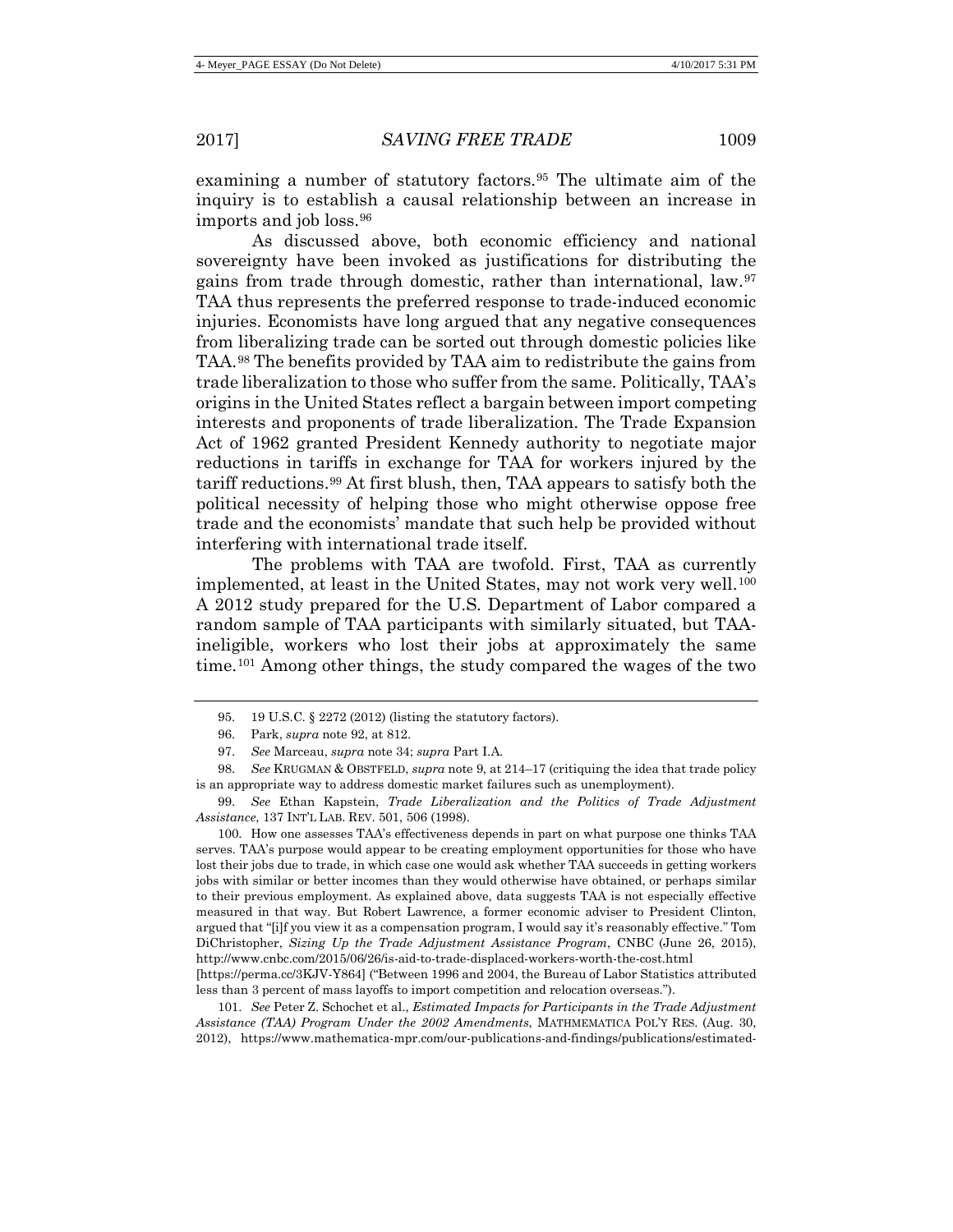groups over a period of four years following the loss of employment.[102](#page-25-0) During the first two years, TAA participants both worked less and earned lower wages than those in the non-TAA group.[103](#page-25-1) This difference can be attributed to the fact that, rather than immediately seek alternative employment, many TAA participants chose to avail themselves of the job training opportunities available through TAA but not available to workers laid off for non-trade reasons.[104](#page-25-2) But over the last two years of the study when the TAA participants were working, the gap narrowed but didn't vanish. In the last year of the study, TAA participants earned \$3,300 less on average than non-TAA participants and worked only thirty-three weeks per year as compared to thirty-five weeks.[105](#page-25-3)

Beyond the possibility that it does not work very well, TAA also arguably discriminates unfairly among workers who have lost their jobs through no fault of their own.[106](#page-25-4) In the last quarter of 2015, for example, the Labor Department estimates that U.S. employers eliminated 6.8 million jobs through contraction or closing.[107](#page-25-5) Yet the Bureau of Labor Statistics estimates that import competition and relocation overseas caused less than five percent of such layoffs.[108](#page-25-6) Thus, while traderelated job losses may be one of the most visible signs of economic dislocation, they are only the tip of the iceberg.

The second problem with TAA is that it is a purely domestic legal program. This creates a credible commitment problem. Even if injured workers are able to extract TAA as the price of supporting liberalized trade, nothing guarantees that a future Congress will not cut back on

<span id="page-25-4"></span>106. *See* James Sherk, *Congress Should Allow Trade Adjustment Assistance to Expire*, HERITAGE FOUND. (Feb. 4, 2011), http://www.heritage.org/research/reports/2011/02/congressshould-allow-trade-adjustment-assistance-to-expire#\_ftn5 [https://perma.cc/SZK4-XJ5L] ("The government should not discriminate between workers who lose their jobs because of trade and workers who lose their jobs for other reasons.").

<span id="page-25-5"></span>107. The United States had a net employment gain of one million jobs because it gained in gross 7.8 million jobs. *See* News Release, U.S. Dep't of Labor, Bureau of Labor Statistics, Business Employment Dynamics—Fourth Quarter 2015 (July 27, 2016), https://www.bls.gov/news.release/ archives/cewbd\_07272016.pdf [https://perma.cc/FJ36-JPG3].

<span id="page-25-6"></span>108. DiChristopher, *supra* not[e 100](#page-24-7) ("Between 1996 and 2004, the Bureau of Labor Statistics attributed less than 3 percent of mass layoffs to import competition and relocation overseas.").

<span id="page-25-0"></span>impacts-for-participants-in-the-trade-adjustment-assistance-taa-program-under-the-2002 amendments [https://perma.cc/CSC9-5BP6].

<sup>102.</sup> *Id.* at xv.

<sup>103.</sup> *Id.* at xvii.

<sup>104.</sup> *Id.*

<span id="page-25-3"></span><span id="page-25-2"></span><span id="page-25-1"></span><sup>105.</sup> *Id.* The result was especially pernicious to older workers. The effect on employment and wages was statistically insignificant for younger workers in the last two years of the study, but significant and negative for older workers through the period of the study. *Id.* Other studies have found similar results. *See* Kara M. Reynolds & John S. Palatucci, *Does Trade Adjustment Assistance Make a Difference?*, 30 CONTEMP. ECON. POL'Y 43 (2011).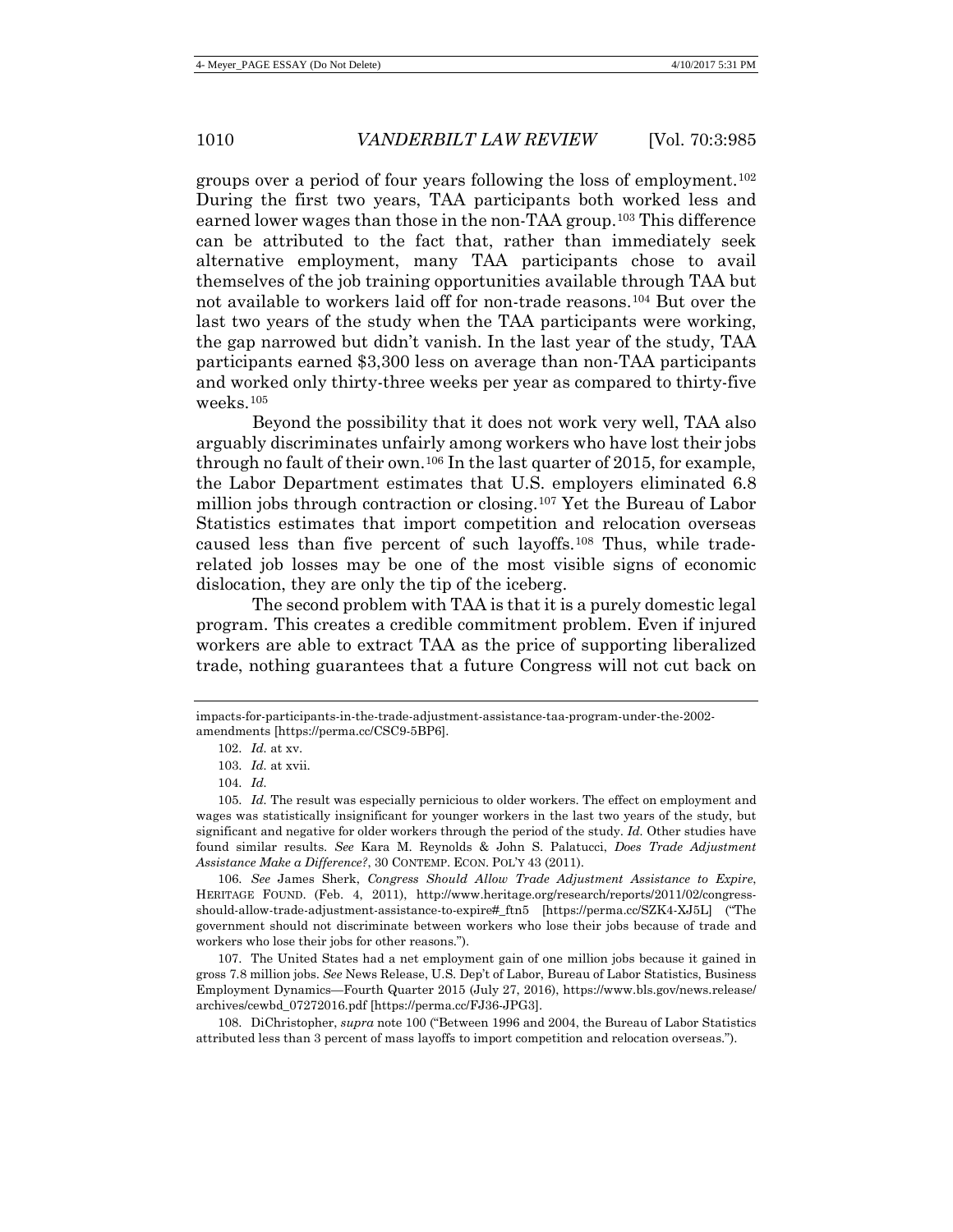<span id="page-26-0"></span>those benefits down the road. Trade liberalization commitments, after all, are enshrined in international agreements and implemented through statutes that have no expiration. By contrast, trade adjustment assistance measures typically have sunset provisions.[109](#page-26-1) The TAA program was last set to expire in September 2015 but was extended as part of the Obama administration's bid to build support for the TPP.[110](#page-26-2) Yet authorization to fund the program now only extends until June 30, 2021.[111](#page-26-3) At that time, workers and firms will once again have to seek congressional approval to continue the program. The trade agreements creating the injuries to which TAA responds will continue indefinitely.

This arrangement works when labor markets adjust in the near term to the shocks created by liberalization (and technological change). But this disparate timing creates a mismatch when labor markets' adjustments are sluggish.[112](#page-26-4) Having already agreed to the trade deal, beneficiaries of TAA have little leverage in seeking an extension of benefits. Of course, they can always hope to use the next trade deal as leverage, but they do not control the timing of trade negotiations. Consequently, dividing domestic redistribution programs tied to trade, such as TAA, from trade deals themselves ensures that domestic programs are unlikely to be adjusted if the adverse impacts of trade on individual communities or regions are larger or last longer than expected. After a trade deal is in place, the agreement's proponents may not see much value in pushing to further redistribute the gains it creates.

<span id="page-26-1"></span><sup>109.</sup> As discussed in Part I.A, economists have generally predicted that labor markets would adjust to disruptions for trade. *See* Bernanke, *supra* note [18;](#page-9-0) Bhagwati, *supra* note [19.](#page-9-1) Under this assumption, pairing time-limited TAA with an indefinite trade agreement might make sense. The difficulty is that shocks to the employment sector, whether from technology or trade, occur today with such frequency that labor markets may not be able to adjust. *See* Bhagwati, *supra* note [19](#page-9-1) ("Before the workers get on to the rising part of the J-curve, they run into yet more such technical change, so that the working class gets to go from one declining segment of the J-curve to another."); Alan S. Blinder, *Free Trade's Great, but Offshoring Rattles Me*, WASH. POST (May 6, 2007), http://www.washingtonpost.com/wp-dyn/content/article/2007/05/04/AR2007050402555.html [https://perma.cc/M4W6-PHE6] ("I would argue that there's something new about the coming

transition to service offshoring. These two powerful forces mentioned earlier—technological advancement and the rise of China and India—suggest that this particular transition will be large, lengthy and painful.").

<span id="page-26-2"></span><sup>110.</sup> Greg Nelson, *On Trade, Here's What the President Signed into Law*, WHITE HOUSE (June 29, 2015), https://www.whitehouse.gov/blog/2015/06/29/trade-here-s-what-president-signed-law [https://perma.cc/T2EN-5NZC].

<sup>111.</sup> 19 U.S.C. § 2317(a) (2012).

<span id="page-26-4"></span><span id="page-26-3"></span><sup>112.</sup> *See supra* not[e 109;](#page-26-0) *see also* Autor, Dorn & Hanson, *supra* not[e 8;](#page-4-4) Pierce & Schott, *supra*  not[e 8.](#page-4-4)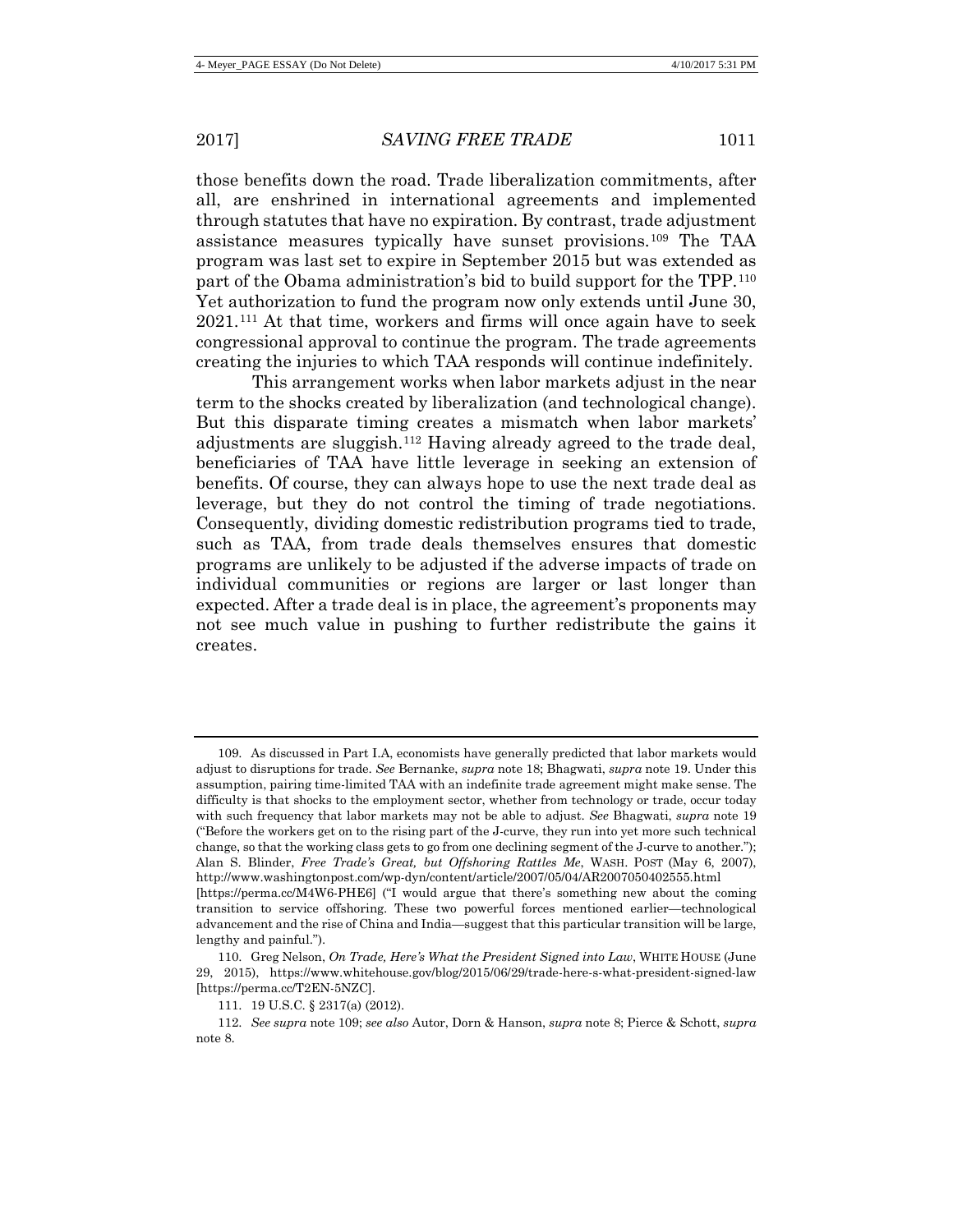#### III. TOWARD AN ECONOMIC DEVELOPMENT CHAPTER IN TRADE AGREEMENTS

TAA and trade agreements' labor and environmental chapters have lost their lustre. Saving liberalized trade requires new solutions. In this Part, I propose a new Economic Development Chapter to be included in all future trade agreements. Economic Development Chapters would have at a minimum three components. In Section A, I argue that the Economic Development Chapter should contain obligations to expend a certain amount of funding per year on programs that redistribute the gains from trade. These fiscal commitments would be indexed so that they rose and fell with the losses created by trade agreements. Although nations require flexibility in the kinds of programs they can choose to satisfy this commitment, the Economic Development Chapter should at a minimum push states to use their economic development programs to invest in public education and infrastructure. These priorities are already identified in a Development chapter within the TPP. The obligations proposed here are thus only an extension and deepening of soft norms already found in the most recent generation of trade agreements. In Section B, I tackle the monitoring and enforcement of the substantive obligations. The Economic Development Chapter would require countries to collect data on the domestic winners and losers of liberalized trade and to report that data, along with measures taken to redistribute the gains from trade domestically, to an Economic Development Committee. This committee, a species of which is also already envisioned by the TPP's Development chapter, would be empowered to issue recommendations based on member states' reports, in the manner of human rights committees. Finally, failure to comply with these obligations would be enforceable through inter-state dispute settlement.

Section C concludes with a brief discussion of the new political economy of trade agreements. Beyond helping those individuals and communities that have been left behind by rising inequality, these proposals would shore up the political consensus in favor of liberalizing trade. They would do so by solving the commitment problem that bedevils efforts to address trade dislocations through domestic policy. By tying domestic policies that help those who suffer or perceive themselves to suffer from international trade to the rules liberalizing trade, trade agreements can offer something for everyone.

This approach flips the presumption that exists in current labor and environment chapters. Traditionally, developed countries, especially the United States, have approached the problem of traderelated inequality within their own countries by trying to raise the level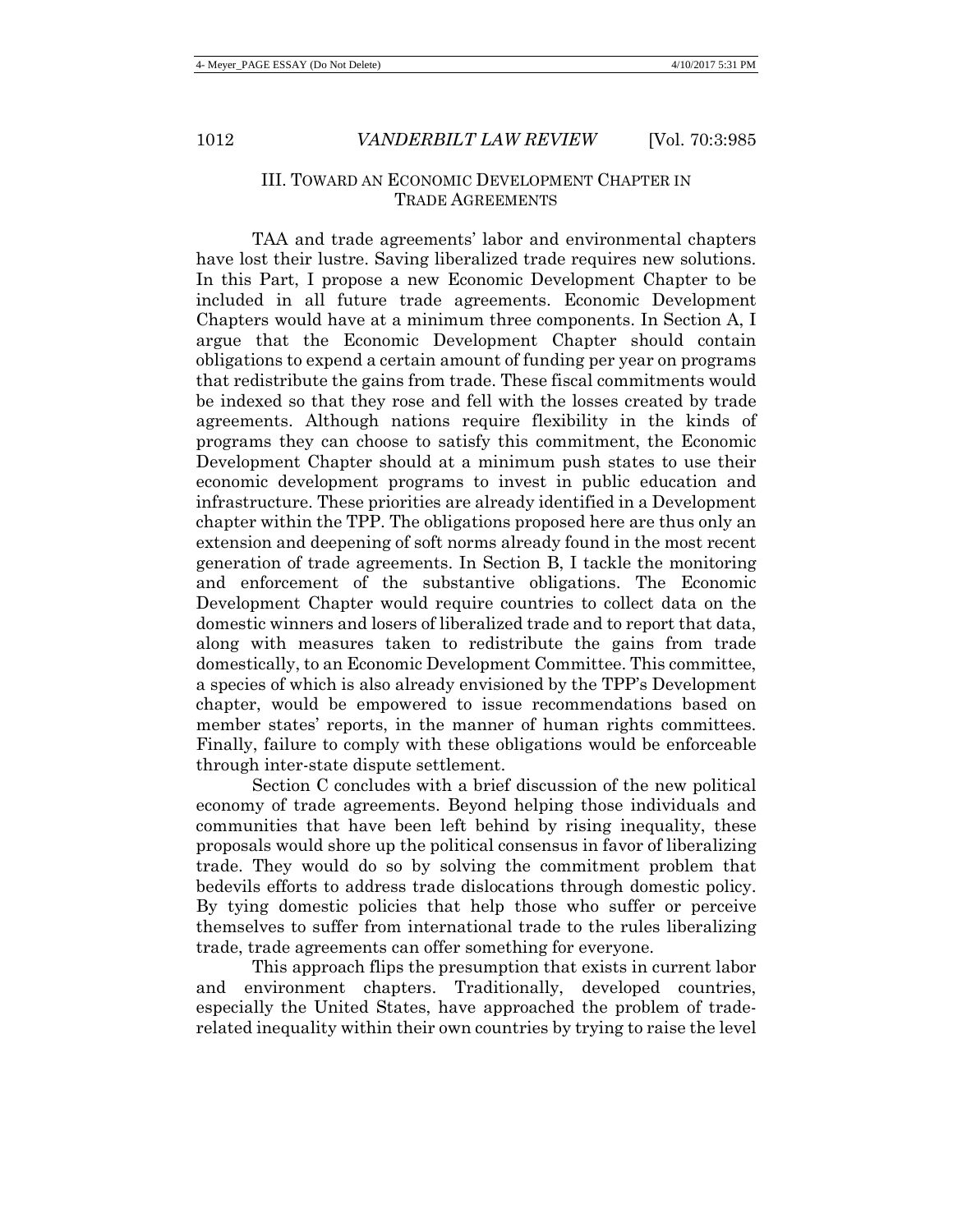of labor protection in foreign countries through trade agreements. Labor and environmental chapters, although nominally applicable to all treaty members, are understood to apply chiefly to those countries with poor labor practices. Negotiators in developed countries hope to make their own workers better off, or to be seen as trying to make their own workers better off, without actually having to do anything domestically for their workers.

Critics of trade agreements have bought into this orientation. They focus on improving labor and environmental standards in trade agreements and on removing ISDS provisions. These demands reflect genuine concern for labor and environmental standards in developing countries, as well as the possibility that ISDS will be used by corporations to chill efforts to regulate a host of non-economic issues, such as health, safety, and the environment. In focusing on these reforms, though, critics in the United States and EU miss an opportunity to obtain concessions that more directly impact the welfare of economically struggling communities at home.

In particular, removing ISDS deprives business interests of an important tool in countries that lack independent or well-developed judiciaries. The gains in terms of the right to regulate in developed countries are also relatively small. To be sure, there have been investorstate arbitral decisions that many view as striking the wrong balance between the rights of foreign corporations and host governments.<sup>[113](#page-28-0)</sup> More recent decisions, however, have recognized the government's right to regulate so long as it does so in a generally applicable fashion.<sup>[114](#page-28-1)</sup> Indeed, to date the United States has never lost an investor-state dispute. While that record is unlikely to remain intact in perpetuity, it testifies to the fairly limited marginal impact ISDS provisions have in countries with robust domestic legal systems.[115](#page-28-2)

<span id="page-28-0"></span><sup>113.</sup> *See, e.g.*, Metalclad Corp. v. United Mexican States, ICSID Case No. ARB(AF)/97/1, ¶¶ 74–112 (Aug. 30, 2000), 5 ICSID Rep. 212 (2002) (holding that Mexico violated NAFTA chapter 11's fair and equitable treatment and expropriation provisions through its subnational governments' denial of permits for a landfill).

<span id="page-28-1"></span><sup>114.</sup> *See* Glamis Gold Ltd. v. United States, Award (NAFTA Ch. 11 Arb. Tri. June 8, 2009), http://www.italaw.com/sites/default/files/case-documents/ita0378.pdf [https://perma.cc/A6LA-HD3L]; Methanex Corp. v. United States, Award (NAFTA Ch. 11 Arb. Tri. Aug. 3, 2005), http://www.italaw.com/sites/default/files/case-documents/ita0529.pdf [https://perma.cc/J22M-9LAX].

<span id="page-28-2"></span><sup>115.</sup> Indeed, ISDS often poses less of a constraint on domestic regulatory efforts than does the interstate dispute process central to trade law. For example, in *Mesa Power v. Canada*, a NAFTA tribunal refused to find a violation of NAFTA's investment chapter on the same facts on which a WTO panel found a violation in *Canada-Renewable Energy*, a case brought by Japan and the EU. *Compare* Mesa Power Grp., LLC v. Gov't of Can., Case No. 2012-17. Award (Mar. 24, 2016) (finding no violation), *with* Appellate Body Report, *Canada—Certain Measures Affecting the Renewable Energy Generation Sector*, ¶ 5.85, WTO Doc. WT/DS412/AB/R (adopted May 24, 2013) (finding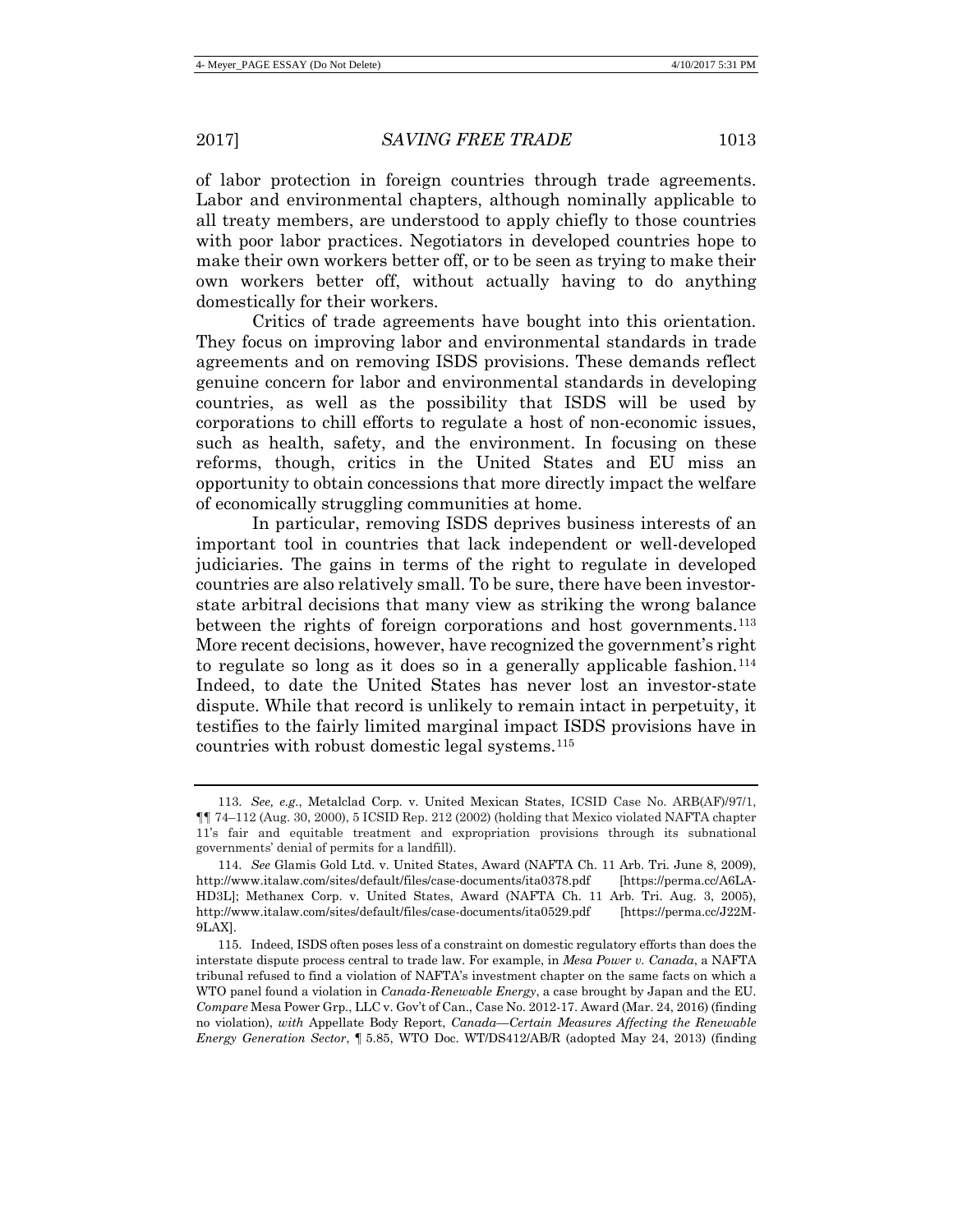The approach proposed here turns the tables by creating international obligations that developed countries will have to take affirmative steps to implement. In effect, developed countries will commit themselves to domestic programs that will help those adversely affected by liberalized trade. In so doing, these programs will shore up the political consensus in favor of liberalized trade in the developed world.

#### *A. Economic Development Obligations*

The centerpiece of a new Economic Development Chapter should be fiscal commitments to spend "new money" on economic development programs. These fiscal requirements should have two components. First, they should specify a threshold level of spending below which economic development spending may not fall for the first ten or fifteen years that the trade agreement in question is in force. Countries can establish that threshold level through negotiations, both among parties and within domestic legislatures, prior to ratification. Current levels of TAA spending might provide a useful benchmark. As Economic Development Chapters spread, the thresholds used in earlier agreements may provide a starting point for establishing the threshold in later agreements. This threshold would ensure that domestic legislatures cannot renege on economic development commitments shortly after an agreement comes into force without violating the terms of the agreement. Having the threshold sunset after a certain period of time also ensures that countries are not tied to an antiquated number.

Second, governments' spending obligations should be indexed in such a way that they rise with the effects of dislocation and fall as those adversely affected by trade recover (subject to the threshold described above). Indexing governments' spending requirements ensures that assistance over the life of an agreement remains appropriate to the needs created by the agreement. Although a number of possible indexing techniques might be used, the most appropriate index might be a measure of unemployment and wage depression or stagnation caused by international trade within subnational political units, such as U.S. states. The government's obligation to spend could be subject to a cap. For example, the cap might provide that the United States cannot be obligated to spend more nationally than fifty percent of the gains it attributes to liberalized trade.

violation), *and* Appellate Body Report*, Canada*—*Measures Relating to the Feed-in Tariff Program*, ¶ 5.85, WTO Doc. WT/DS426/AB/R (adopted May 24, 2013) (same). Moreover, while the United States has never lost an ISDS case, it regularly loses WTO cases.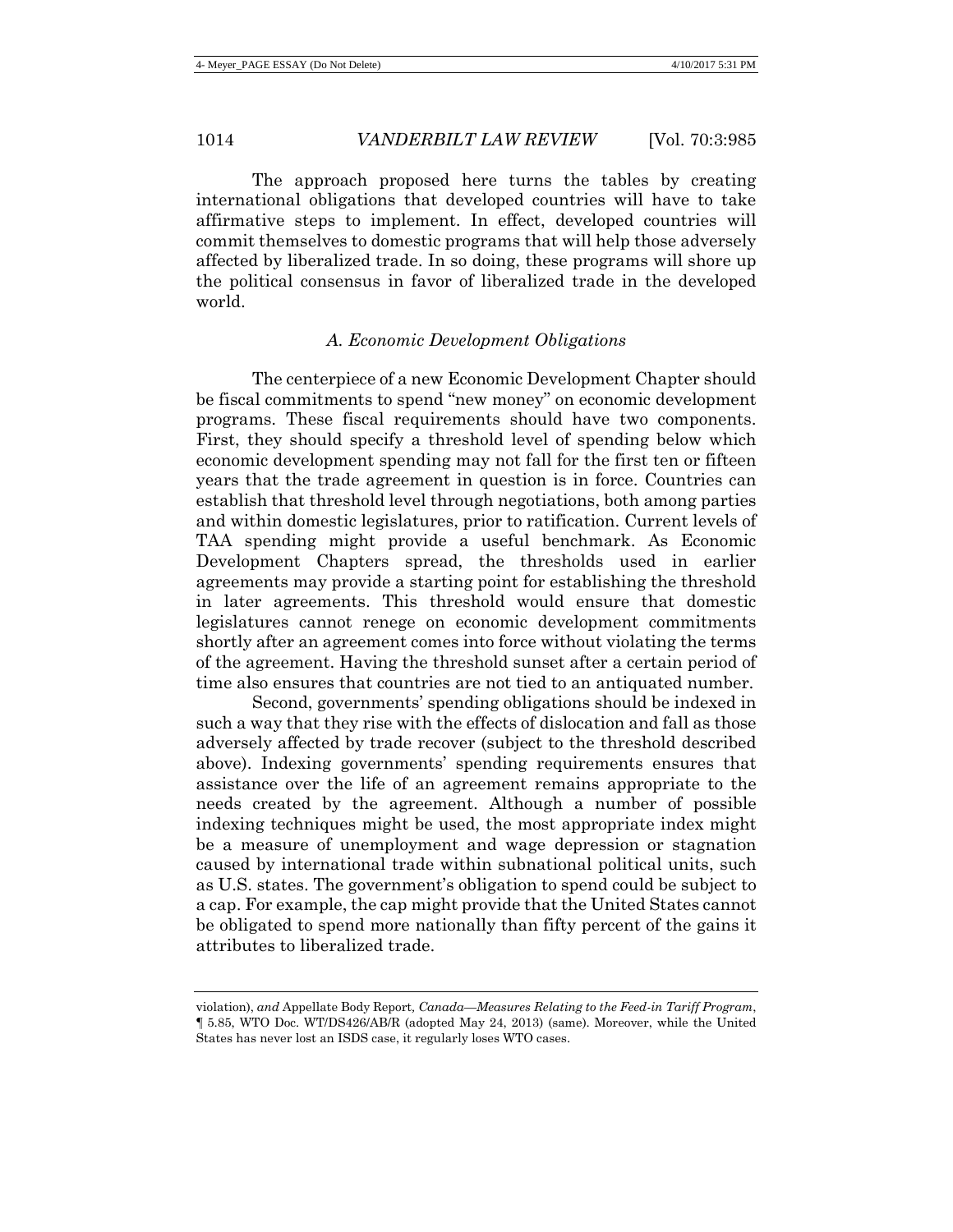To give a concrete example, the government might calculate that the United States gained \$135 billion in 2018 from membership in NAFTA. A new Economic Development Chapter, negotiated by the Trump administration as part of NAFTA's renegotiation, might cap a country's economic development obligations at fifty percent of the annual gains from trade. The U.S. cap (presumably for the following fiscal year to allow for data collection and program implementation) would thus be \$67.5 billion. An increase in lost employment and wages attributable to trade above benchmark levels (e.g., the levels during the year the agreement entered into force) could lead to an increase in the United States' spending obligation above the threshold discussed above. After the initial period described above lapses, declines in employment losses and wage depression attributable to trade would lead to declining economic development obligations. In other words, if trade does not create economic harms, the economic development obligations will naturally sunset.

Given membership in multiple trade agreements, attribution of gains or losses to specific agreements might be, or might become, difficult. For this reason, it might make sense to express the gains as an estimate of the total gains from liberalized trade. The Economic Development obligations would thus be a common obligation across trade agreements. The threshold requirement would be individually negotiated and its duration specific to each agreement, but subsequent agreements would not change the indexing rules. For example, an Economic Development Chapter in a renegotiated NAFTA might impose a \$50 billion per year minimum spending requirement for ten years, indexed as described above. TTIP might enter into force five years into NAFTA's ten year period and include a \$60 billion spending requirement for ten years, as well as the indexing requirement. The effect of TTIP's entry into force would be to raise the United States' spending floor to \$60 billion and extend it for an additional five years. The indexing procedure would not change, although now both NAFTA members and TTIP members would be able to enforce the economic development obligations, as described below.

The spending requirements provide the backbone of the economic development obligations that states would undertake. States' commitments could only be fulfilled by "new money." In other words, states would not be permitted to count existing expenditures to fulfill their economic development objectives (except perhaps expenditures to satisfy economic development objectives in other trade agreements, as described above).

Beyond that, states would have a great deal of latitude to choose the kinds of programs on which they spend. The Economic Development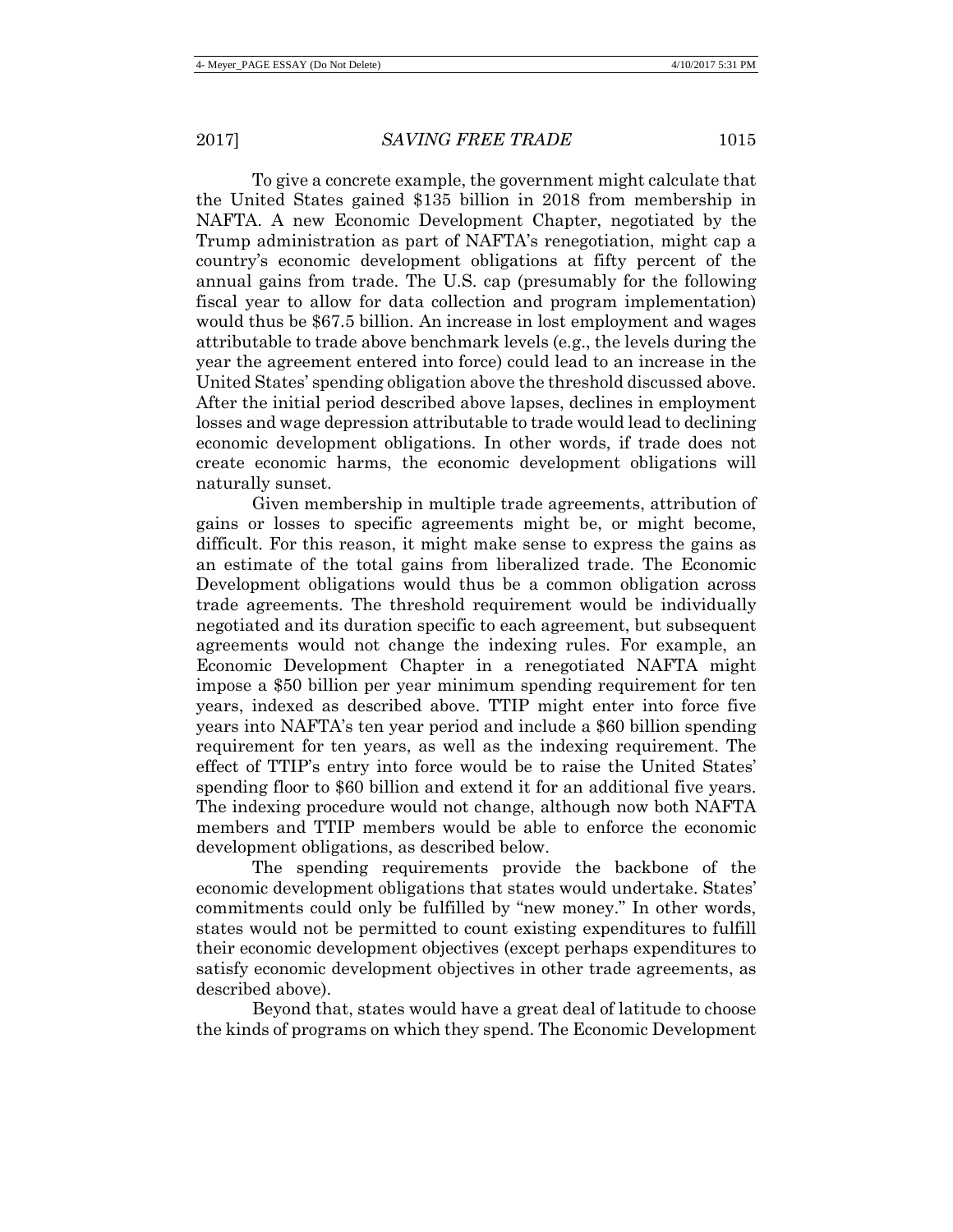Chapter should not commit governments to specific forms of assistance. This discretion would reflect the different contexts in which social programs occur and the traditional view that trade agreements should interfere as little as possible with behind-the-border policies. Requiring specific programs, such as unemployment insurance or relocation allowances, would tie governments' hands and prevent experimentation. Studies of TAA, for example, indicate mixed results as to what kinds of programs actually deliver the most effective assistance.[116](#page-31-0) Allowing experimentation by governments thus offers the possibility of learning. At the same time, some programs may be effective and feasible in Country *A* but not in Country *B*. Countries have different needs and different capabilities, and Economic Development Chapters should be sensitive to this fact.

This discretion may also make economic development obligations more palatable by allowing politicians to craft programs that achieve objectives beyond just addressing the adverse effects of trade. In this sense, the international obligation could become a site for logrolling*—*"the combining of multiple measures, none of which would pass on its own, into an omnibus proposition that receives majority support."<sup>[117](#page-31-1)</sup> Constituencies that support economic development programs could join forces with those who may not have an interest in economic development per se, but who will agree to support the inclusion of those obligations in international agreements so long as the economic development programs actually implemented address their priorities.[118](#page-31-2)

Although states would have discretion in the kinds of programs they choose, an Economic Development Chapter might still push member states toward particular categories of spending. Traditional trade adjustment assistance focuses on the individuals affected by the impacts of trade. Research into social mobility and economic inequality, however, has shown that the effects of economic dislocation can be widespread and multigenerational.<sup>[119](#page-31-3)</sup> The National Bureau of Economic Research has found that, not surprisingly, parents' income

<sup>116.</sup> *See supra* Part II.B.

<span id="page-31-1"></span><span id="page-31-0"></span><sup>117.</sup> Robert D. Cooter & Michael D. Gilbert, *A Theory of Direct Democracy and the Single Subject Rule*, 110 COLUM. L. REV. 687, 689 (2010).

<span id="page-31-2"></span><sup>118.</sup> *See, e.g.*, Anthony M. Bertelli & Christian R. Grose, *Secretaries of Pork? A New Theory of Distributive Public Policy*, 71 J. POL. 926, 934 (2009) (arguing that TAA provides bureaucratic discretion that introduces an element of pork-barrel politics to the program).

<span id="page-31-3"></span><sup>119.</sup> *See, e.g.*, Patrick Wightman & Sheldon Danziger, *Multi-Generational Income Disadvantage and the Educational Attainment of Young Adults*, 35 RES. SOC. STRATIFICATION & MOBILITY 53, 54 (2012) (reviewing the literature linking socioeconomic status during childhood to later life educational and employment outcomes).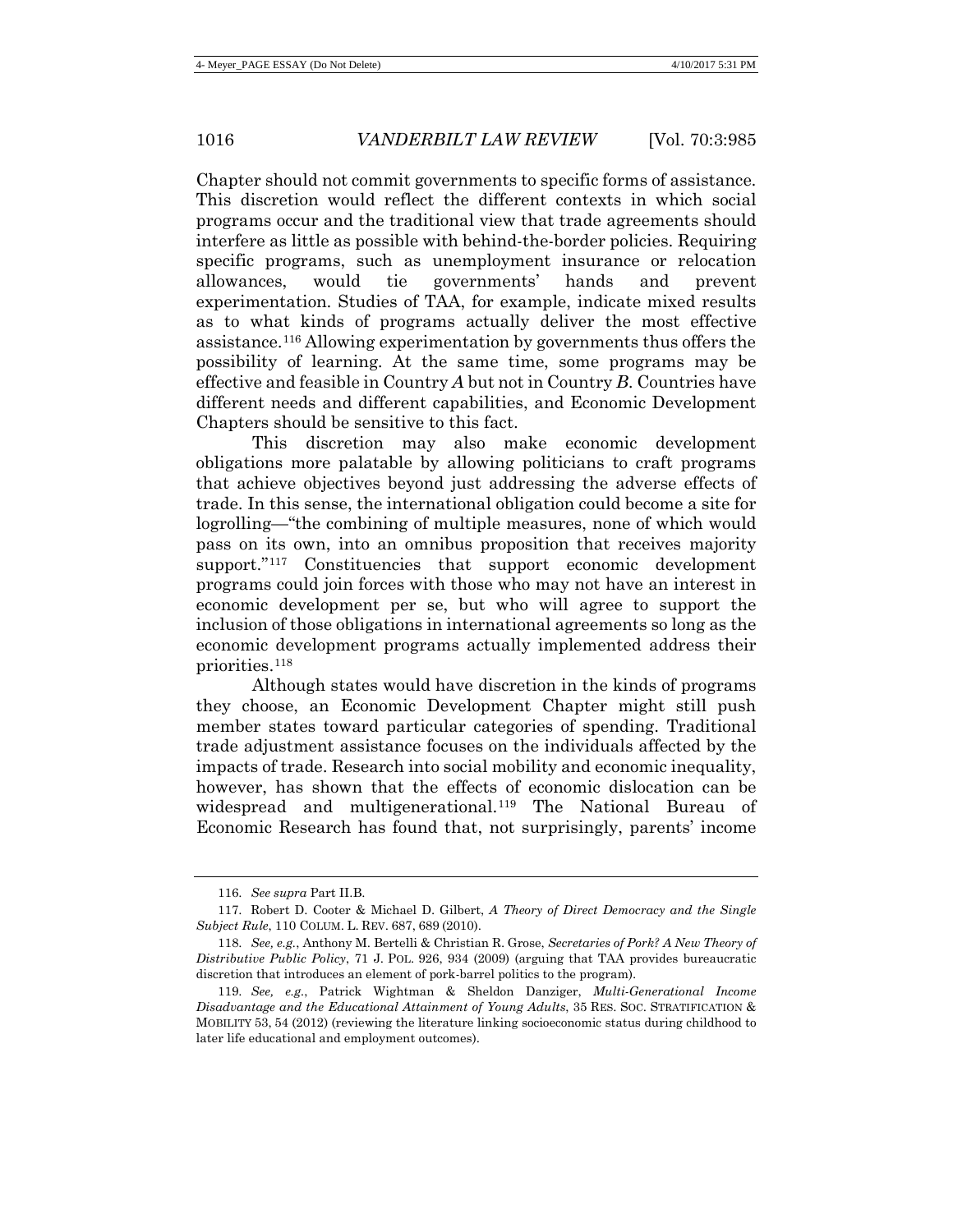strongly predicts children's income.<sup>[120](#page-32-0)</sup> Globalization has also been linked to the decline of local communities and associated social support networks.[121](#page-32-1) By pushing investments toward two areas specifically public education and infrastructure[122](#page-32-2)*—*Economic Development Chapters can address two problems linked, at least in the popular imagination, to globalization. They can better ensure that governments take care of those least able to adapt to the globalized economy. At the same time, they can also provide an impetus to restore local communities, both in economic and social terms.

To unpack these two categories somewhat, Economic Development Chapters should direct countries to significantly increase their spending on public education in adversely affected communities. For instance, those communities most negatively impacted by liberalized trade might receive *x* percentage of the economic growth attributed to liberalized trade in the form of investment in public education and infrastructure. Communities less severely affected would receive a smaller percentage, and so forth. Again, the treaty need not put restrictions on precisely what kinds of education the government must fund. The government might, for instance, offer vocational training beyond that required as part of TAA to workers seeking new jobs. Alternatively, the government might choose simply to put the money into primary and secondary schools in the adversely affected communities.

Increased investment in public education can be especially useful in providing opportunities for the children of displaced workers to find their way in the new economic landscape. Because educational achievement predicts future income, disparities in educational

<span id="page-32-0"></span><sup>120.</sup> Alison Griswold, *Here's the Startling Degree to Which Your Parents Determine Your Success*, BUS. INSIDER (Jan. 24, 2014), [http://www.businessinsider.com/parents-determine-child](http://www.businessinsider.com/parents-determine-child-success-income-inequality-2014-1)[success-income-inequality-2014-1](http://www.businessinsider.com/parents-determine-child-success-income-inequality-2014-1) [https://perma.cc/CX75-NS8K]. Other studies have found that parental income predicts educational achievement. *See* Greg J. Duncan, Pamela A. Morris & Chris Rodrigues, *Does Money Really Matter? Estimating Impacts of Family Income on Young Children's Achievement with Data from Random-Assignment Experiments*, 47 DEVELOPMENTAL PSYCHOL. 1263 (2011).

<span id="page-32-1"></span><sup>121.</sup> Manfred B. Steger, *Robert Putnam, Social Capital, and a Suspect Named Globalization*, *in* SOCIAL CAPITAL: CRITICAL PERSPECTIVES ON COMMUNITY AND "BOWLING ALONE" 260, 263 (Scott L. McLean, David A. Schultz & Manfred B. Steger eds., 2002) ("I posit a direct relationship between the waning stocks of social capital and the politics of neoliberal globalization . . . .").

<span id="page-32-2"></span><sup>122.</sup> *Cf.* Lawrence Summers, *The Next President Should Make Infrastructure Spending a Priority*, WASH. POST (Sept. 11, 2016), https://www.washingtonpost.com/opinions/whoever-winsthe-presidential-election-must-make-infrastructure-spending-a-priority/2016/09/11/406ef0ee-

<sup>76</sup>c2-11e6-b786-19d0cb1ed06c\_story.html?utm\_term=.2ba6335d3da5 [https://perma.cc/M5TE-NTY3] ("Economists and politicians of all persuasions are increasingly concluding that higher infrastructure investment can create quality jobs and provide economic stimulus without posing the risks of easy-money monetary policies in the short run.").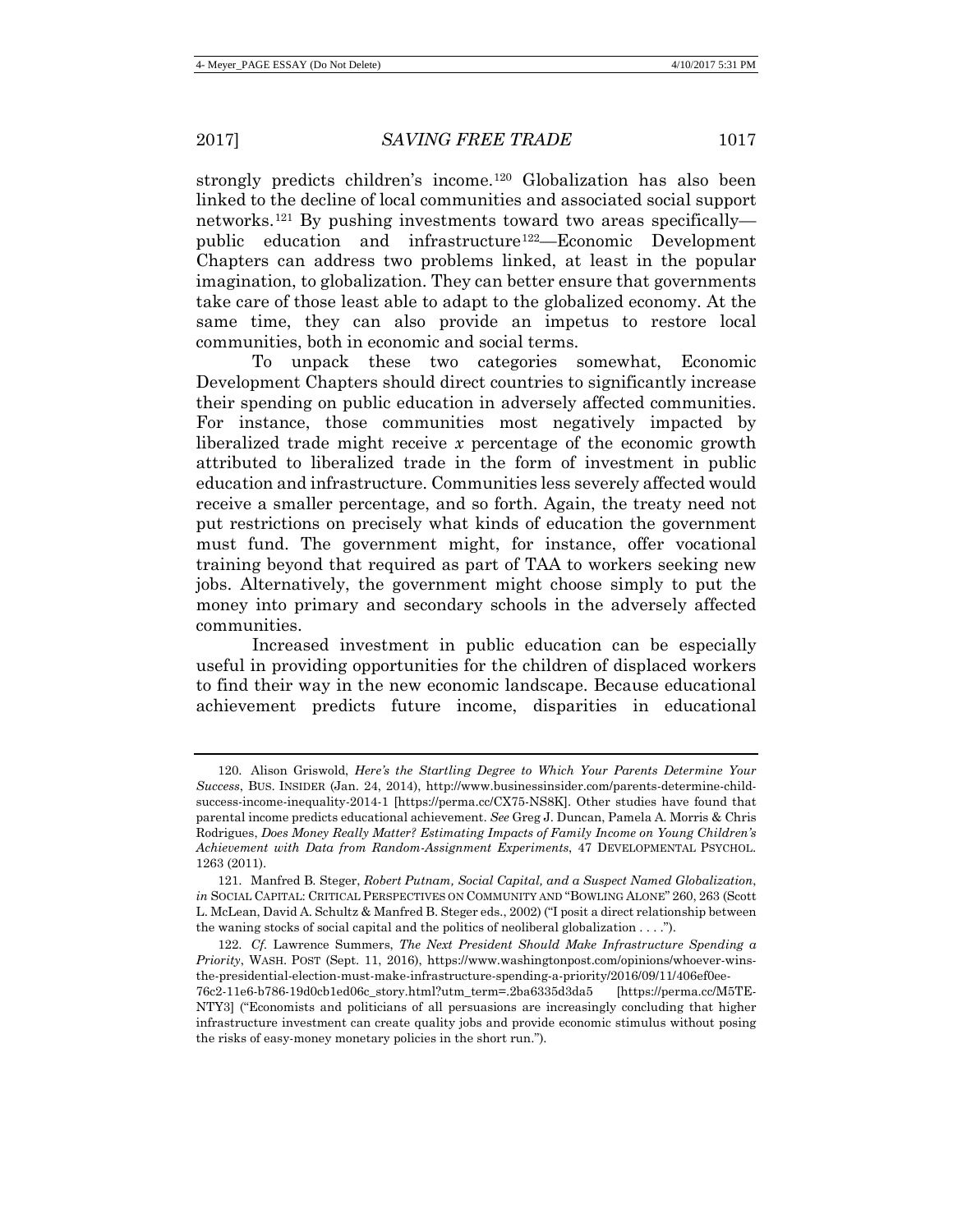opportunities are a major driver of economic inequality.[123](#page-33-0) Wealthier communities can afford to spend more on education, while poorer communities cannot. Communities that suffer job losses from liberalized trade will be less able to invest in public education, pushing the losses from trade liberalization and the costs of economic inequality onto the next generation. Public education can offset these costs.

A requirement that nations invest in infrastructure relies on the same rationale of boosting both economic opportunity and political support for trade agreements. Studies have repeatedly confirmed that infrastructure investments can drive economic growth by creating employment and creating the platform for further investment in businesses.[124](#page-33-1) Infrastructure investments are also very visible, illustrating that liberalized trade can work for all communities. The definition of infrastructure should, once again, be broad in order to allow countries flexibility in implementation. The definition might take the form of a non-exhaustive list of measures, including the construction of roads, bridges, railways, and high-speed internet connections. Moreover, unlike education, infrastructure spending need not necessarily target the geographic areas adversely affected by trade liberalization. If people are moving out of economically depressed regions, governments might boost economic opportunity more effectively by investing in infrastructure in high growth areas. On the other hand, if labor mobility remains limited even in the face of slow economic growth,[125](#page-33-2) infrastructure projects in adversely affected areas may make more sense.

<span id="page-33-0"></span><sup>123.</sup> Sean F. Reardon, *The Widening Academic Achievement Gap Between the Rich and the Poor: New Evidence and Possible Explanations*, *in* WHITHER OPPORTUNITY? RISING INEQUALITY, SCHOOLS, AND CHILDREN'S LIFE CHANCES 91, 91 (Greg J. Duncan & Richard J. Murnane eds., 2011) ("As the income gap between high- and low-income families has widened, has the achievement gap between children in high- and low-income families also widened? The answer, in brief, is yes.").

<span id="page-33-1"></span><sup>124.</sup> ALEXANDER J. FIELD, A GREAT LEAP FORWARD: 1930S DEPRESSION AND U.S. ECONOMIC GROWTH 2 (2011) (arguing that the conditions for economic growth in the latter half of the twentieth century were laid in large part by "the organizational and technological transformation of transportation and distribution (wholesale and retail trade) made possible by street, highway, bridge, and tunnel construction"); BRETT M. FRISCHMANN, INFRASTRUCTURE: THE SOCIAL VALUE OF SHARED RESOURCES (2013); Josh Bivens, *The Short- and Long-Term Impact of Infrastructure Investments on Employment and Economic Activity in the U.S. Economy*, ECON. POL'Y INST. (July 1, 2014), http://www.epi.org/files/2014/impact-of-infrastructure-investments.pdf [https://perma.cc/ E922-VRQR] (finding that "infrastructure investments provide the potential to boost economywide productivity growth").

<span id="page-33-2"></span><sup>125.</sup> *See* Olivier Jean Blanchard & Lawrence F. Katz, *Regional Evolutions*, 1 BROOKINGS PAPERS ON ECON. ACTIVITY 1 (1992); Edward L. Glaeser & Jospeh Gyourko, *Urban Decline and Durable Housing,* 113 J. POL. ECON*.* 345 (2005); Richard H. Topel, *Local Labor Markets*, 94 J. POL. ECON. S111 (1986) (all arguing that labor can be slow to relocate in response to shifts in labor markets).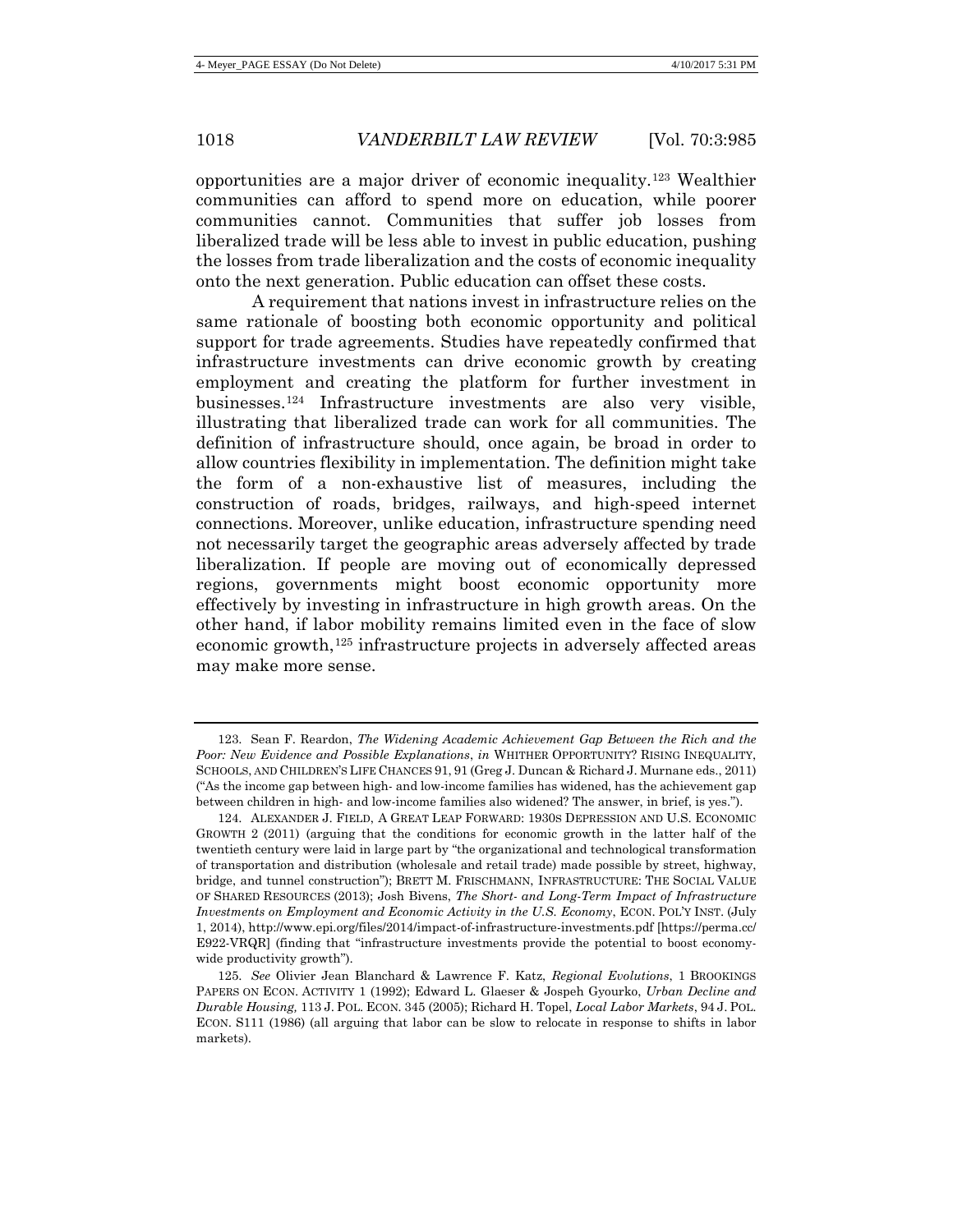Linking trade agreements to efforts to address broader economic inequality can help rebuild the political consensus in favor of liberalizing trade. Educational and infrastructure spending provide a visible symbol that trade agreements are returning benefits to those communities that might otherwise oppose them. This visible sign is important because psychological research into voting demonstrates that voters usually do not vote in their own personal self-interest.[126](#page-34-0) Rather, they identify with their communities and vote in what they perceive as the community's interest.[127](#page-34-1) This fact has been used to explain why so many American voters who have not been adversely affected by international trade nevertheless support the protectionist rhetoric of politicians like Donald Trump. As psychologist David Sears suggests, these voters identify with those they believe to have been adversely affected by trade even if they themselves are not.[128](#page-34-2) Delivering visible community benefits can thus go a long way toward rebuilding the fraying consensus in favor of political liberalization. If many of the voters in countries like the United States and the UK oppose liberalized trade regimes because of their perceived effects on others in the community, delivering highly visible benefits to those same individuals can change political attitudes.

Finally, beyond the obligations contained in an Economic Development Chapter, we should ask how feasible such commitments are. The answer: not as far-fetched as they sound. Indeed, the TPP already contains a Development chapter.[129](#page-34-3) The Development chapter represents the continuation of a trend toward recognizing the importance of domestic regulatory and policy objectives in trade and investment agreements.[130](#page-34-4) Moreover, the TPP's Development chapter

<span id="page-34-2"></span>(quoting psychologist David Sears).

<span id="page-34-0"></span><sup>126.</sup> *See* David Sears & Carolyn Funk, *The Role of Self-Interest in Social and Political Attitudes*, 24 ADVANCES EXPERIMENTAL SOC. PSYCHOL. 1, 76 (1991) ("The conclusion is quite clear: self-interest ordinarily does not have much effect upon the ordinary citizen's sociopolitical attitudes.").

<span id="page-34-1"></span><sup>127.</sup> *See* Jeff Guo, *Stop Blaming Racism for Donald Trump's Rise*, WASH. POST (Aug. 19, 2016), https://www.washingtonpost.com/news/wonk/wp/2016/08/19/stop-blaming-racism-fordonald-trumps-rise/?utm\_term=.9fb3aba3cba8 [https://perma.cc/P65L-2VM9]:

I don't know that voters are connecting that to an improvement in their own economic situations, so much as they believe that a lot of people are harmed by these trade agreements, that a lot of industries moved overseas, and that those jobs may never come back. . . . They think it's bad for people like them, or it's bad for the working class in general.

<sup>128.</sup> *Id.*

<sup>129.</sup> *See* TPP, *supra* note [73,](#page-20-5) ch. 23.

<span id="page-34-4"></span><span id="page-34-3"></span><sup>130.</sup> *See, e.g.*, Federica Cristani, *Book Review: The Right to Regulate in International Investment Law by Aikaterini Titi Baden-Baden*, 6 EURO. J. RISK REG. 329, 329 (2015) ("The concept of the right to regulate has become a critical element in the development of international investment law and policy.").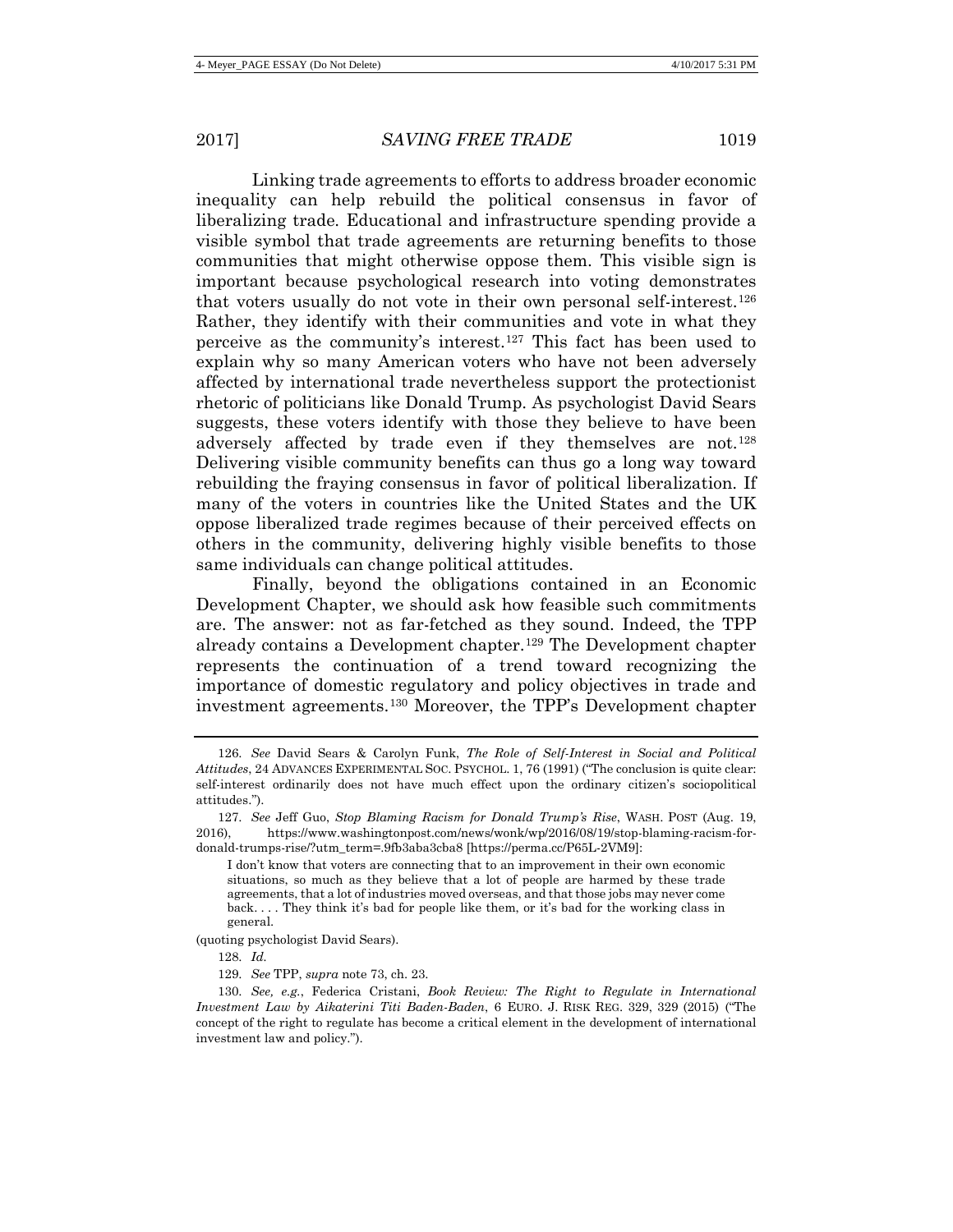references some of the priorities mentioned above. For example, Article  $23.1(2)$  provides:

The Parties acknowledge the importance of development in promoting inclusive economic growth, as well as the instrumental role that trade and investment can play in contributing to economic development and prosperity. Inclusive economic growth includes a more broad-based distribution of the benefits of economic growth through the expansion of business and industry, the creation of jobs, and the alleviation of poverty. [131](#page-35-0)

Article 23.3(3) goes further, linking broad-based economic growth to "sustained high-level commitment by . . . governments to effectively and efficiently administer public institutions, invest in public infrastructure, welfare, health and education systems, and foster entrepreneurship and access to economic opportunity." [132](#page-35-1)

Despite these positive references to broad-based economic growth and its connection to investment in education and infrastructure, the TPP's Development chapter lacks any binding obligations. While the parties "acknowledge" and "recognize" the importance of these values, they do not undertake any binding commitments with respect to these traditionally domestic policy areas. Moreover, the TPP's dispute settlement provisions do not apply to the Development chapter.[133](#page-35-2) The existing Development chapter thus lacks the teeth it would need to credibly address the economic inequality at the heart of liberalized trade's current crisis. It does, though, provide a starting point from which countries could negotiate future Economic Development Chapters and indicates that developed countries are open to including development goals, including infrastructure and education spending, in their agreements.

#### *B. Monitoring and Enforcement*

Monitoring and enforcement of the Economic Development Chapter would build directly on existing institutions. First, the TPP's Development chapter already includes the creation of a Committee on Development.[134](#page-35-3) The new Economic Development Chapter should charge a similar committee with gathering data on those communities, regions, and sectors of the economy adversely impacted by trade liberalization and reporting that data to the Committee.[135](#page-35-4) Member

<sup>131.</sup> TPP, *supra* not[e 73,](#page-20-5) art. 23.1(2).

<sup>132.</sup> *Id.* art. 23.3(3).

<sup>133.</sup> *Id.* art. 23.9.

<sup>134.</sup> *Id.* art. 23.7.

<span id="page-35-4"></span><span id="page-35-3"></span><span id="page-35-2"></span><span id="page-35-1"></span><span id="page-35-0"></span><sup>135.</sup> In many countries these commitments would not significantly increase the informationgathering burden on members above what they already do. Many countries already keep statistics similar to these and maintain government offices, such as the Department of Labor's Bureau of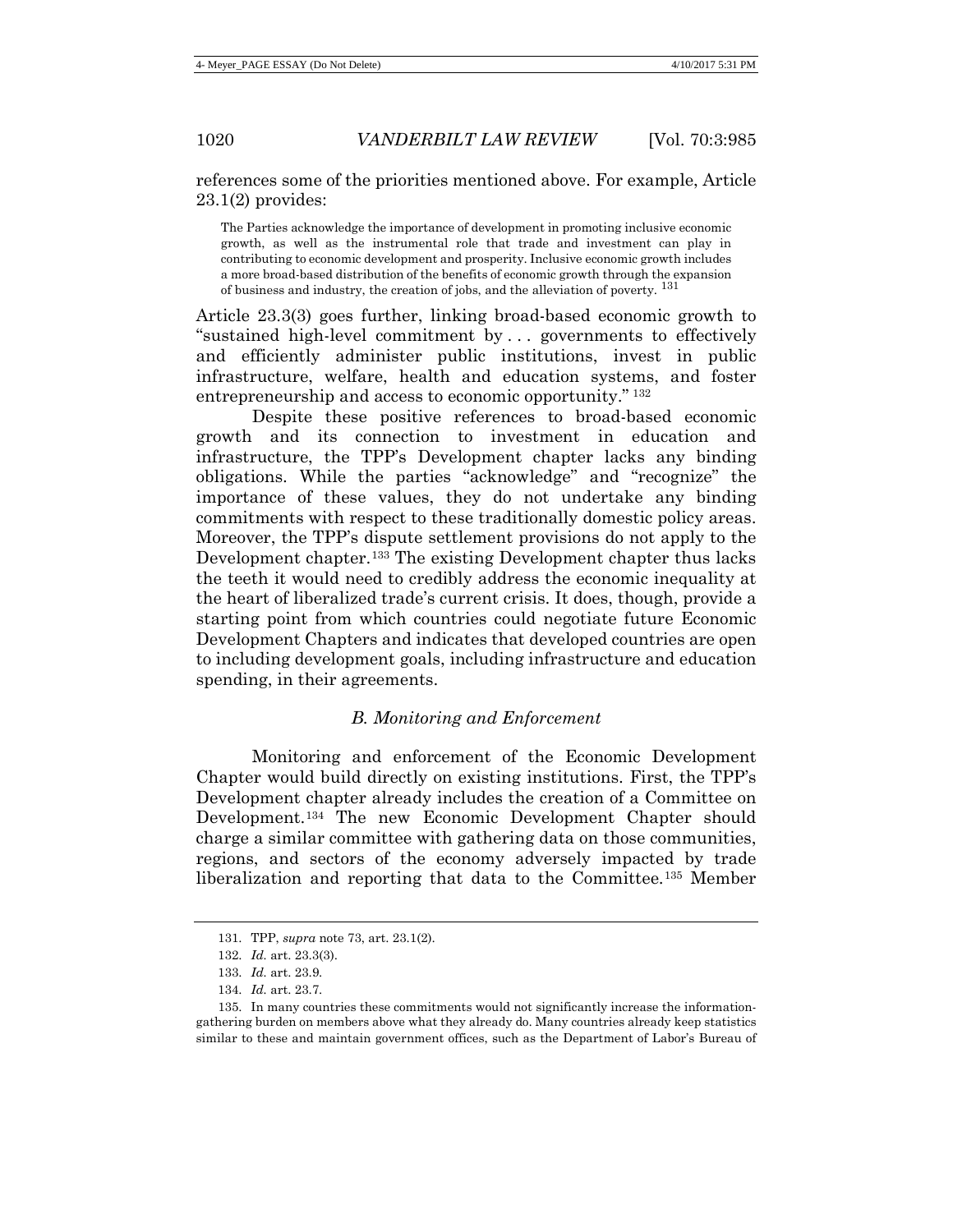states would also report to the Committee on measures taken to comply with the substantive obligations described in Section A. This monitoring effort would resemble the monitoring mechanisms employed by human rights treaty bodies such as the Committee on Human Rights under the International Covenant on Civil and Political Rights and the Committee on Racial Discrimination under the Convention on the Elimination of Racial Discrimination.[136](#page-36-2) The Committee would be empowered to comment on nations' submissions and offer recommendations to improve compliance, again in the manner of human rights bodies.[137](#page-36-3)

<span id="page-36-0"></span>Second, the Economic Development Chapter would be subject to dispute settlement, just as the labor and environmental chapters have come to be subject to dispute settlement. If, for instance, the United States or Canada failed to expend the required amount, another country would be entitled to bring a dispute before an international tribunal. If the tribunal finds a violation, the complaining government would be entitled to retaliate against the violating state by raising trade barriers.[138](#page-36-4) The trade barriers the complaining state could impose would be high enough to offset the foregone expenditures.<sup>[139](#page-36-5)</sup> For

<span id="page-36-2"></span>136. International Covenant on Civil and Political Rights art. 28, Dec. 16, 1966, 99 U.N.T.S. 171 [hereinafter ICCPR]; International Convention on the Elimination of All Forms of Racial Discrimination art. 8, Dec. 21, 1965, 660 U.N.T.S. 195 [hereinafter CERD].

<span id="page-36-3"></span>137. ICCPR, *supra* not[e 136,](#page-36-0) art. 40.4 ("The Committee shall study the reports submitted by the States Parties to the present Convention. It shall transmit its reports, and such general comments as it may consider appropriate, to the States Parties."); CERD, *supra* note [136,](#page-36-0) art. 9 ("The Committee . . . may make suggestions and general recommendations based on the examination of the reports and information received from States Parties."); *id.* art. 11 ("If a State Party considers that another State Party is not giving effect to the provisions of this Convention, it may bring the matter to the attention of the Committee.").

<span id="page-36-4"></span>138. This kind of retaliation, known as the suspension of concessions, is the mechanism through which trade obligations are enforced. *See* TPP, *supra* note [73,](#page-20-5) art. 28.20 (entitled "Nonimplementation—Compensation and Suspension of Benefits"); Understanding on Rules and Procedures Governing the Settlement of Disputes art. 22, Apr. 15, 1994, Marrakesh Agreement Establishing the World Trade Organization, Annex 2, Apr. 15, 1994, 1869 U.N.T.S. 401 [hereinafter DSU] (same).

<span id="page-36-5"></span>139. *See, e.g.*, DSU, *supra* note [138,](#page-36-1) art. 22.4 ("The level of the suspension of concessions or other obligations authorized by the DSB shall be equivalent to the level of the nullification or impairment."); TPP, *supra* note [73,](#page-20-5) art. 28.3.3 ("A complaining Party may, [after, *inter alia*,

<span id="page-36-1"></span>Labor Statistics or Bureau of International Labor Affairs, that can adjust their data collection and analysis. Indeed, the U.S. implementation package for the TPP proposes the creation of a new office to assist in implementing the TPP, demonstrating that the creation of such offices does not pose a significant difficulty. *See The Trans-Pacific Partnership Agreement Implementation Act Draft Statement of Administrative Action*, OFF. U.S. TRADE REPRESENTATIVE, https://ustr.gov/ sites/default/files/DRAFT-Statement-of-Administrative-Action.pdf (last visited Jan. 11, 2017) [https://perma.cc/VA53-SH39] ("Section 105(a) of the [implementing legislation] authorizes the President to establish within the Department of Commerce an office responsible for providing administrative assistance to dispute settlement panels established under Chapter 28 (Dispute Settlement) of the TPP . . . .").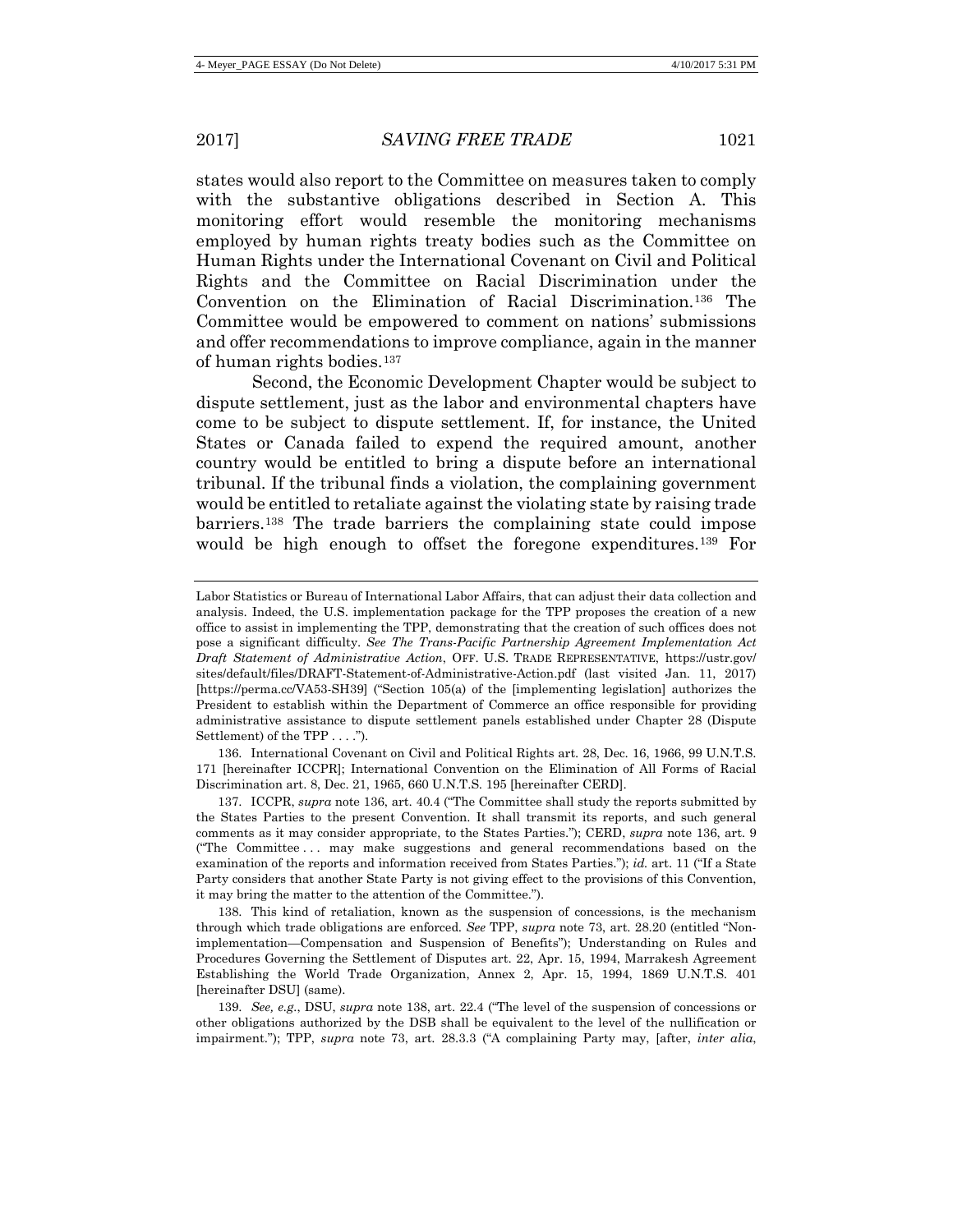example, if Vietnam prevailed in a case against Canada alleging that Canada failed to spend \$50 million a year that it was required to spend, Vietnam could raise tariffs on products in a way calculated to raise \$50 million a year.

One might object that the rules contained in Economic Development Chapters are unlikely to ever be enforced against developed countries like the United States or the EU. Would Vietnam really bring a case challenging the United States' failure to assist American workers? Surely, Vietnam would not bring such a case for the purpose of aiding American workers. That does not mean, however, that Vietnam would never bring such a case. Trade disputes often have a titfor-tat aspect to them. If the United States brings a claim challenging Indian policies as violating trade rules, India may very well turn around and file a claim against the United States in retaliation.[140](#page-37-0) The reciprocal nature of the decision to bring a trade dispute means that disputes about the Economic Development Chapters are possible because bringing such a case could be in the complaining party's interest, even though the ultimate remedy does not benefit the complaining party. At a minimum, the mere possibility of a claim creates pressure for developed countries to comply with the chapter's terms.

Moreover, in some instances enforcing the chapter's obligation could indirectly benefit the complaining party. Imagine two trading partners, such as Mexico and the United States, that border each other and face an immigration problem. The United States might consider bringing a claim challenging Mexico's implementation of the Economic Development Chapter as a benign and human method of addressing illegal immigration from Mexico to the United States. By the same token, Mexico might bring a claim against the United States in order to protect Mexicans or Mexican-Americans working in the United States.<sup>[141](#page-37-1)</sup>

prevailing in a dispute], provide written notice to the responding Party that it intends to suspend benefits of equivalent effect.").

<span id="page-37-0"></span><sup>140.</sup> For example, India indicated that it would file a trade case challenging the lawfulness of government support for the renewable energy sector in the United States after the U.S. filed and won a similar case against India. Ian Clover, *India Confirms it Will File 16 Solar Cases Against US Under WTO Dispute*, PV MAG. (May 13, 2016), https://www.pv-magazine.com/2016/05/13/ india-confirms-it-will-file-16-solar-cases-against-us-under-wto-dispute\_100024597/ [https://perma .cc/JT79-P2LQ]. The WTO's Appellate Body ruled in the U.S.'s favor on Friday, September 16, and India filed its case on Monday, September 19.

<span id="page-37-1"></span><sup>141.</sup> Indeed, protecting Mexicans in Mexico provided the impetus for the famous *Avena*  decision in which the International Court of Justice ruled, in a case brought by Mexico, that the United States violated the Vienna Convention on Consular Relations ("VCCR") when it did not notify Mexican nationals arrested in the United States of their rights under the VCCR. Avena and Other Mexican Nationals (Mex. v. U.S.), Judgment, 2004 I.C.J. 12 (Mar. 31).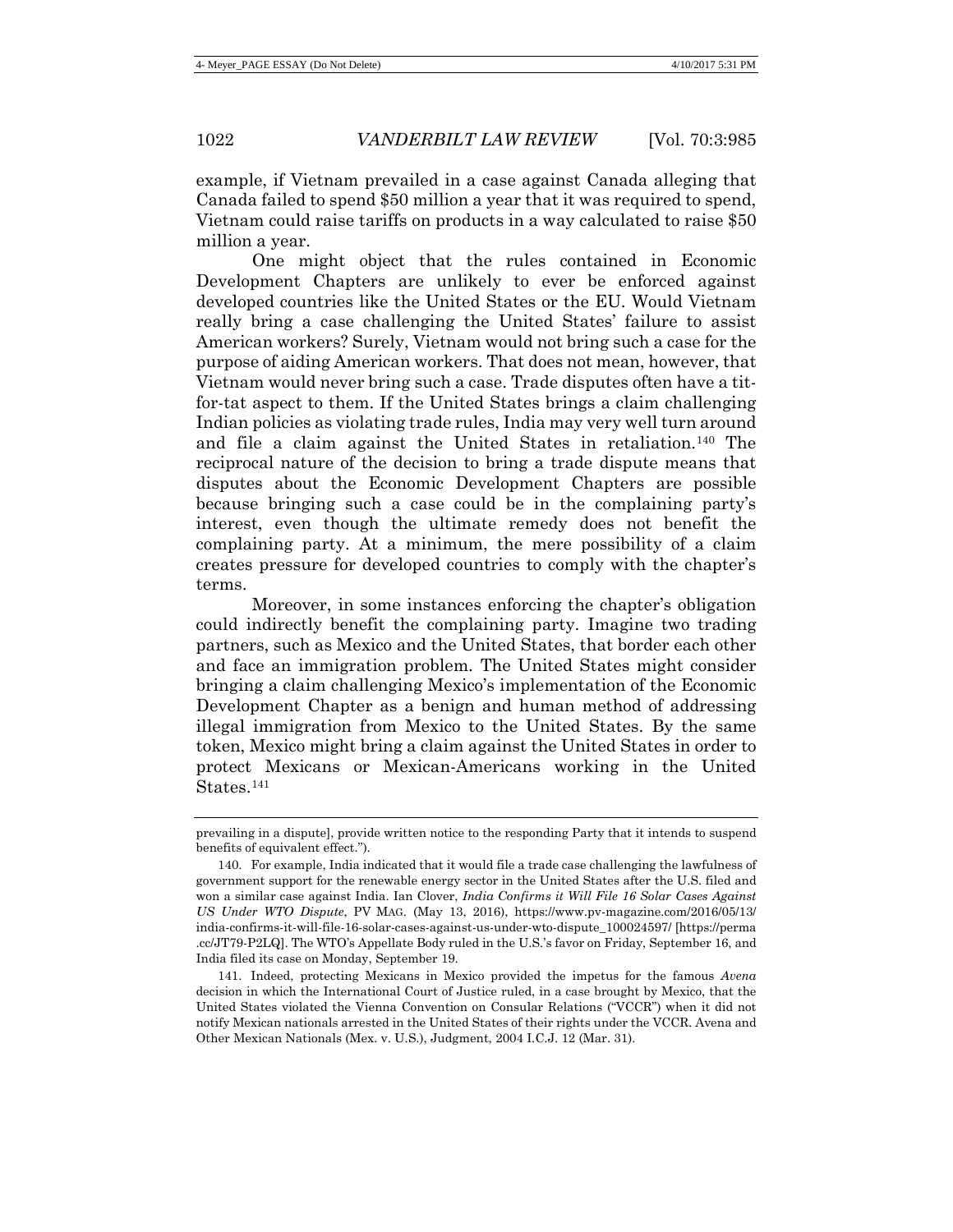One might also argue that private parties such as the AFL-CIO should be able to directly enforce the terms of the labor and environmental chapters. The fact that the labor and environmental chapters are not privately enforceable, while the investment chapters are, has been a bone of contention.[142](#page-38-0) Private enforceability of economic development obligations differs from private enforcement of investment commitments, however, because the private party most likely to seek enforcement of the economic development obligations would do so against his own country (i.e., the AFL-CIO seeking to have the United States satisfy its economic development obligations).

Such private enforcement could come in three forms. First, private parties could be authorized to file private complaints with the Development Committee, which would then evaluate the complaint and, if warranted, issue recommendations on how the member state in question could address the complaint. Such private mechanisms are common in human rights treaties. Typically, member states can join an additional protocol that gives the Committee jurisdiction to entertain complaints from members' citizens. Because it is optional, some countries can permit private claims while others may choose not to. Second, a binding dispute resolution system could hear private claims, along the lines of the European Court of Human Rights. Unlike the Committee, a tribunal would issue legally binding rulings. Third, since countries will typically pass implementing legislation, they could create a domestic private right of action.

The first option is the most politically feasible. Developed countries are unlikely to permit their citizens to bring domestic lawsuits challenging appropriation decisions, and they almost certainly would not permit their citizens to bring such a claim before an international tribunal. Since one of the primary purposes of an Economic Development Chapter is to rebuild a broad coalition in favor of international trade agreements, Economic Development Chapters themselves should not directly include a private right of action that can lead to binding penalties.

### *C. The New Political Economy of Trade Agreements*

Linking economic development objectives to liberalized trade in a single instrument solves a political economy problem threatening to derail the trade regime. The benefits of trade agreements to consumers are real and very significant but also diffuse and not necessarily obvious to the average citizen. The costs of trade agreements, on the other hand,

<span id="page-38-0"></span><sup>142.</sup> *See supra* Part II.A.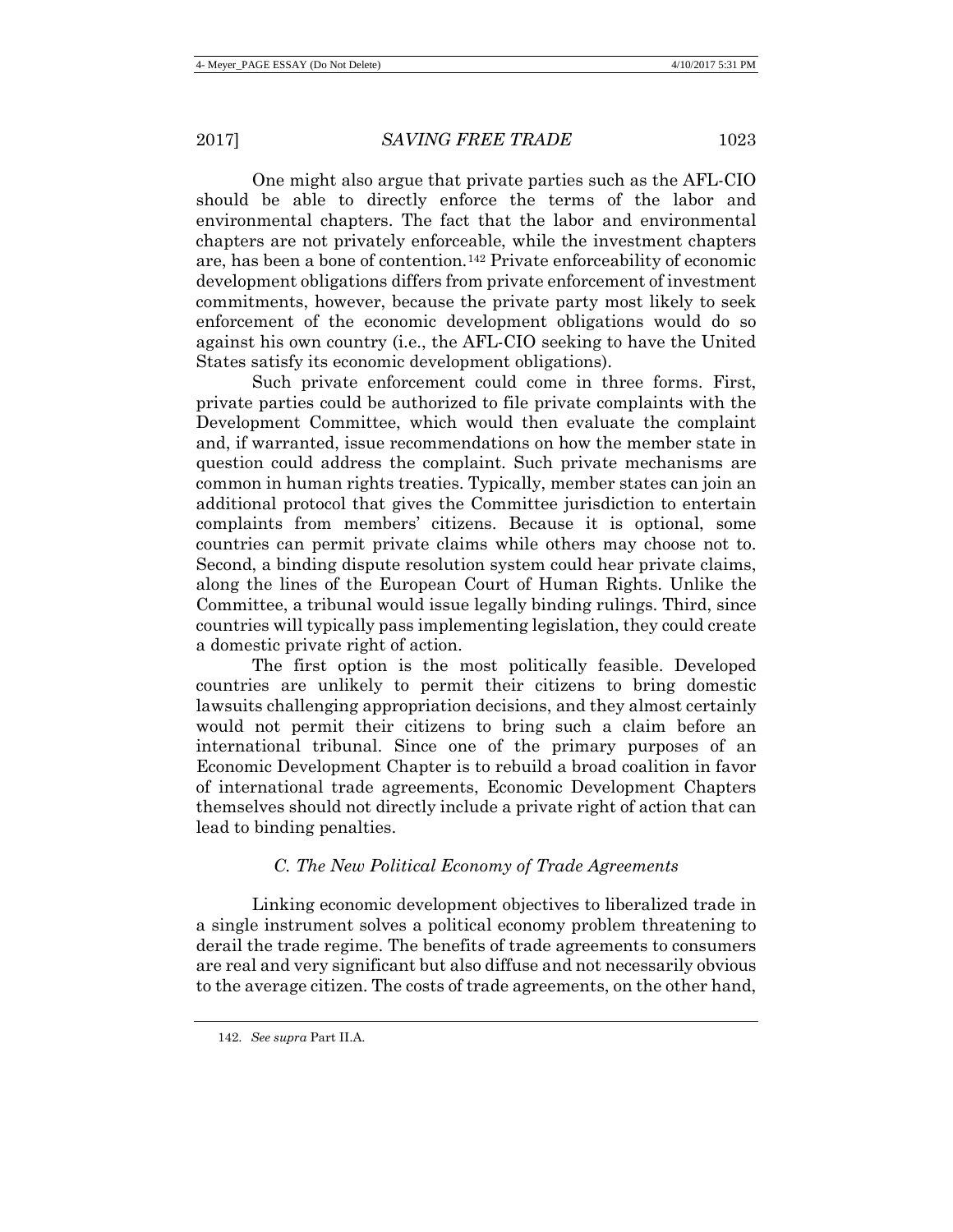are concentrated, visible, and—because trade and technology have similar effects—prone to overestimation. In light of these factors, the traditional economic and sovereignty arguments for leaving questions about the distribution of the gains from trade to domestic policy are no longer tenable. The perception that trade fuels inequality has to be dealt with within trade agreements.

Most importantly, Economic Development Chapters will tie the hands of domestic legislatures by linking trade liberalization with domestic policies that share the gains from trade. This commitment will reduce the flexibility the legislature has. Should the legislature choose not to fund its development commitments under trade agreements, the country will be in violation of the agreement and risk the possibility of a dispute and retaliation by other parties. This loss of flexibility may be suboptimal both from an efficiency perspective (because governments may not have the same degree of freedom to adapt to changed circumstances) and from a sovereignty perspective (because trade agreements will establish further disciplines on behind-the-border policies). But it may be the best available given contemporary political constraints.

In exchange for this loss of flexibility, trade negotiators and the business interests that favor liberalized trade will receive additional support from labor unions and domestic constituencies that stand to benefit from the Economic Development Chapter. The construction and education sectors, for instance, should become backers of free trade. Those communities hardest hit by technological change might expect to do better by supporting trade agreements than by opposing them. After all, individual communities are powerless to stop the technological innovation that, on any account, plays a critical role in driving job loss and economic inequality. Just as opposing trade agreements is their chance to give voice to their discontent, so supporting trade is a chance to leverage their political clout.

Countries, and individual constituencies within developed countries in particular, should also favor a robust Economic Development Chapter, making agreement and implementation politically feasible. Developing countries should favor an enhanced Economic Development Chapter because it would bring stability to the process of ratifying and implementing trade agreements. Trade negotiators frequently must return to the negotiating table to address demands from disaffected constituencies within developed countries. This was true with the NAFTA Side Agreements, negotiated by President Clinton as the price of NAFTA ratification. It was also true after the George W. Bush administration and congressional leaders reached an agreement on the May 10 Consensus. Only after Peru,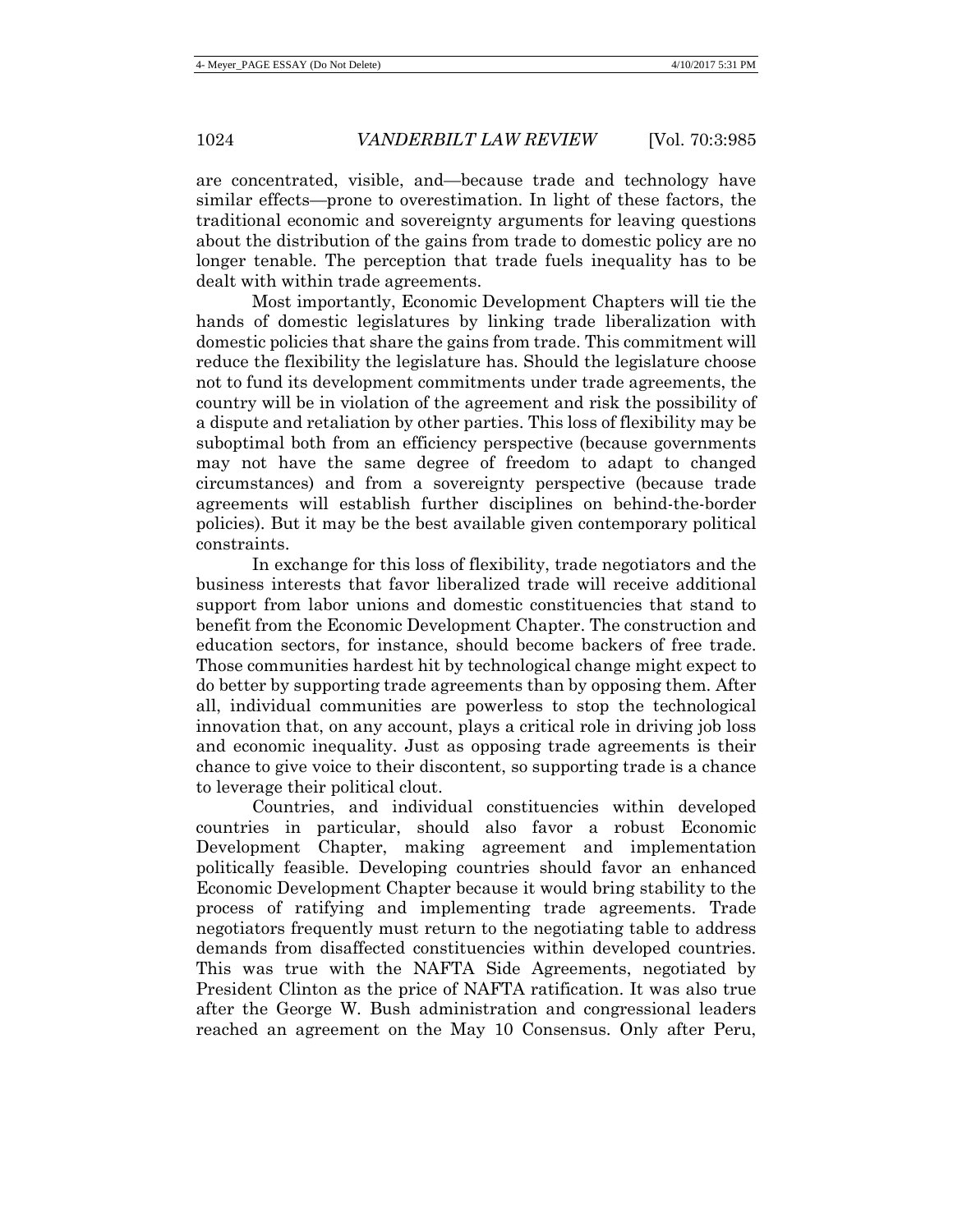Korea, Panama, and Colombia made changes to their domestic law to bring themselves into compliance with this new norm did Congress take up legislation to implement trade agreements with those countries.<sup>[143](#page-40-1)</sup> Nor is this phenomenon limited to the United States. Europe has recently gone back to the negotiating table to seek further concessions from Canada in the EU-Canada Comprehensive Economic Trade Agreement.[144](#page-40-2) These provisions address concerns in Europe about the ability of corporations to use investor-state dispute settlement to challenge domestic health and safety rules.[145](#page-40-3)

<span id="page-40-0"></span>Using treaties to commit to certain domestic policies is a wellknown tactic.[146](#page-40-4) Domestic governments that hope to secure the longterm stability of policies that they fear may be reversed by subsequent governments often look to enshrine those commitments in international agreements. The classic example, described by Andrew Moravcsik, involves new democracies in Eastern Europe entrenching democratic norms by signing up to human rights treaties.<sup>147</sup> These newly democratic countries hoped that human rights obligations and institutions like the European Court of Human Rights would pressure future governments to maintain democratic policies in the face of incentives to revert to oppressive forms of government.<sup>[148](#page-40-6)</sup>

Incorporating domestic development policies into trade agreements offers a similar prospect: entrenching both liberalized trade and development policies in international agreements and associated domestic implementing legislation. In an era in which austerity policies and the retrenchment of the public sector have swept the developed world, the benefit to trade's losers should be clear. But the benefit is equally real for international trade's supporters. The political consensus in favor of free trade is eroding. Rebuilding that consensus requires tying free trade's fate to the fate of those who do not hold the

<sup>143.</sup> *See Bipartisan Trade Deal*, *supra* not[e 69.](#page-19-6)

<span id="page-40-2"></span><span id="page-40-1"></span><sup>144.</sup> *Commission Attempts to Reopen CETA Negotiations with Canada to Revisit ISDS*, INV. TREATY NEWS (Feb. 29, 2016), https://www.iisd.org/itn/2016/02/29/commission-attempts-toreopen-ceta-negotiations-with-canada-to-revisit-isds/ [https://perma.cc/8X7Y-XPF4].

<span id="page-40-3"></span><sup>145.</sup> *Id.* ("The CETA provides for a more traditional-style ISDS [investor-state dispute settlement] mechanism, which is not in line with the European Union's new approach . . . . As it currently stands, the text is seen as unlikely to be approved by the European Parliament.").

<span id="page-40-4"></span><sup>146.</sup> *See, e.g.*, TOM GINSBURG, JUDICIAL REVIEW IN NEW DEMOCRACIES: CONSTITUTIONAL COURTS IN ASIAN CASES (2000) (arguing that if constitution drafters "foresee themselves losing in postconstitutional elections, they may seek to entrench judicial review as a form of political insurance"); Andrew Moravcsik, *The Origins of Human Rights Regimes: Democratic Delegation in Postwar Europe*, 54 INT'L ORG. 217 (2000).

<span id="page-40-6"></span><span id="page-40-5"></span><sup>147.</sup> Moravcsik, *supra* note [146,](#page-40-0) at 220 ("[C]reating a quasi-independent judicial body is a tactic used by governments to 'lock in' and consolidate democratic institutions, thereby enhancing their credibility and stability vis-à-vis nondemocratic political threats.").

<sup>148.</sup> *Id.*